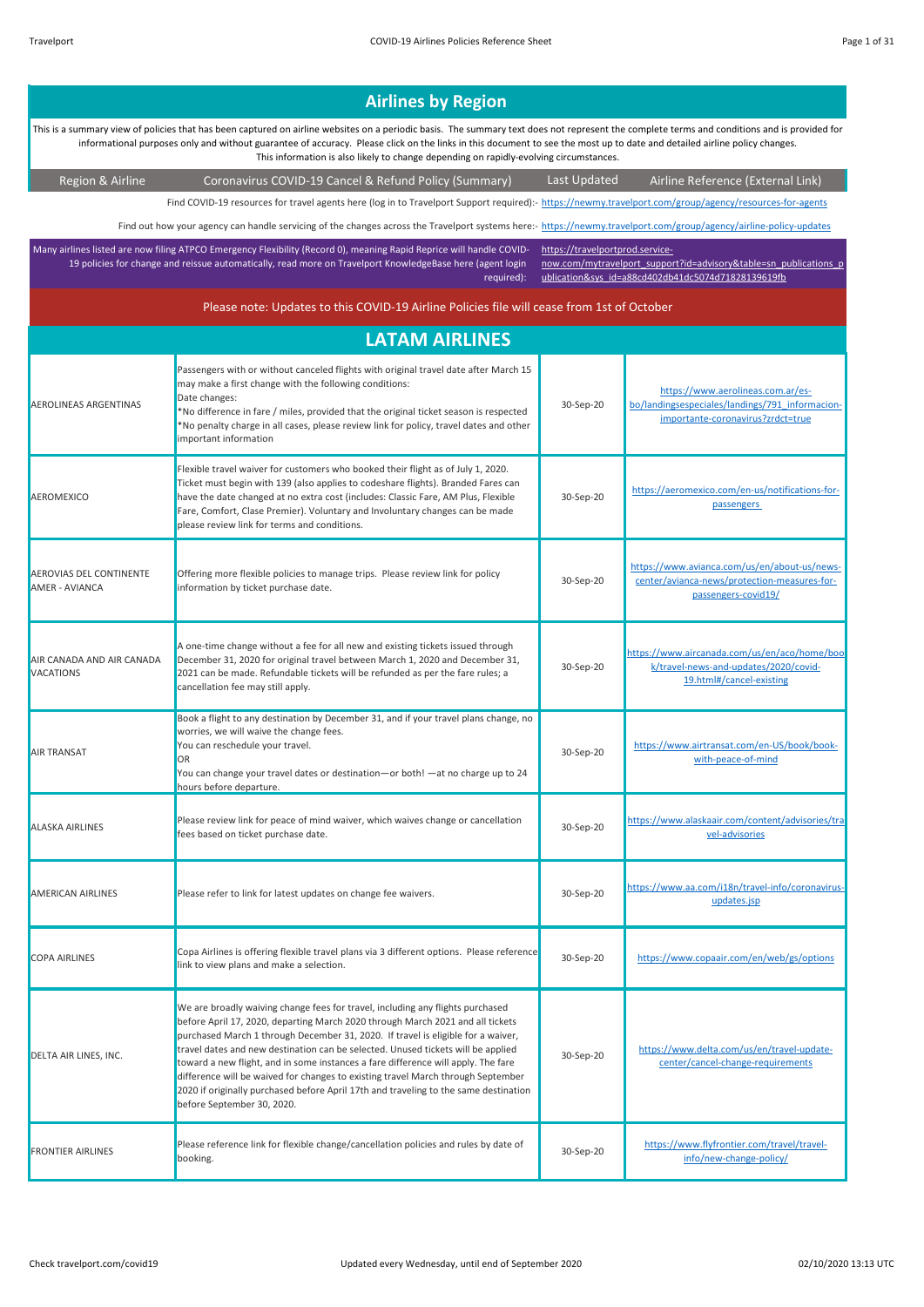| Region & Airline             | Coronavirus COVID-19 Cancel & Refund Policy (Summary)                                                                                                                                                                                                                                                                                                                                                                                                                                                                                                                                                                                                                                                                                                                                              | Last Updated | Airline Reference (External Link)                                                                                   |
|------------------------------|----------------------------------------------------------------------------------------------------------------------------------------------------------------------------------------------------------------------------------------------------------------------------------------------------------------------------------------------------------------------------------------------------------------------------------------------------------------------------------------------------------------------------------------------------------------------------------------------------------------------------------------------------------------------------------------------------------------------------------------------------------------------------------------------------|--------------|---------------------------------------------------------------------------------------------------------------------|
| <b>GOL LINHAS AEREAS S.A</b> | Please reference link for flight rescheduling, cancellations and credits based on<br>original travel date, chart is provided on website.                                                                                                                                                                                                                                                                                                                                                                                                                                                                                                                                                                                                                                                           | 30-Sep-20    | https://www.voegol.com.br/pt/informacoes/comu<br>nicado-<br>coronavirus?br=banner1%3D&of=comunicado-<br>coronavirus |
| HAWAIIAN AIRLINES, INC       | Please reference link cancellation and change policy guidelines and requirements for<br>schedule changes.                                                                                                                                                                                                                                                                                                                                                                                                                                                                                                                                                                                                                                                                                          | 30-Sep-20    | https://www.hawaiianairlines.com/legal/schedule-<br>change-policy                                                   |
| JETBLUE AIRWAYS              | Book a new flight through February 28, 2021 and fees will be waived if you change or<br>cancel. If you choose to rebook, you can do so on any flight through the end of our<br>schedule. Fare difference may apply.                                                                                                                                                                                                                                                                                                                                                                                                                                                                                                                                                                                | 30-Sep-20    | https://www.jetblue.com/travel-alerts                                                                               |
| <b>LATAM AIRLINES</b>        | <b>TICKET CHANGE</b><br>Change the date of your flight at no additional cost (same destination and cabin<br>class) without penalties or fare differences. The new flight must be completed no<br>later than December 31, 2020.<br>CANCEL YOUR ITINERARY AND LEAVE YOUR TICKET OPEN TO RESCHEDULE LATER<br>Tickets to fly up to April 30, 2020, you can cancel your itinerary and leave the ticket<br>open to reschedule to a future date not later than December 31, 2020.<br>CHANGE ORIGIN/DESTINATION<br>Origin or destination of your ticket without penalty. Your new ticket will be valid<br>until the expiration date of the former ticket. Fare difference might apply.                                                                                                                     | 30-Sep-20    | https://www.latam.com/en_us/experience/corona<br>virus/affected-flights/                                            |
| <b>SOUTHWEST AIRLINES</b>    | Beginning September 8, 2020, any travel funds created from a nonrefundable,<br>Wanna Get Away® ticket can be used for up to one year from the original purchase<br>date.<br>To qualify, your travel fund a) must expire on September 7, 2022, b) name must<br>match the name on your Rapid Rewards account, and c) must have originated from a<br>ticket purchased on Southwest.com®, booked by a Southwest Airlines Customer<br>Representative, or approved by your employer. You must request to convert your<br>travel fund by December 15, 2020. Conversion is non-reversible. When travel funds<br>are converted to Rapid Rewards points, these points will not count toward earning<br>tier status nor earning Companion Pass®. Rapid Rewards points cannot be used to<br>pay taxes or fees. | 30-Sep-20    | https://www.southwest.com/Coronavirus/                                                                              |
| <b>SPIRIT AIRLINES</b>       | We are waiving change and cancellation fees for Guests who book travel by<br>Saturday, October 31 2020. If you cancel your flight, you will receive a full purchase<br>price reservation credit instantly.                                                                                                                                                                                                                                                                                                                                                                                                                                                                                                                                                                                         | 30-Sep-20    | https://www.spirit.com/notices                                                                                      |
| <b>SUN COUNTRY AIRLINES</b>  | Please reference link for detailed change and cancellation policies based on<br>direction and traveller.                                                                                                                                                                                                                                                                                                                                                                                                                                                                                                                                                                                                                                                                                           | 30-Sep-20    | https://www.suncountry.com/terms-and-<br>conditions/changes-cancellations                                           |
| <b>UNITED AIRLINES</b>       | We're permanently getting rid of change fees for most Economy and Premium cabin<br>tickets for travel within the United States. This includes Alaska, Hawaii, Puerto Rico<br>and the U.S. Virgin Islands.<br>For all other destinations, change fees are waived through December 31, 2020.                                                                                                                                                                                                                                                                                                                                                                                                                                                                                                         | 30-Sep-20    | https://www.united.com/en/us/fly/covid-<br>update.html                                                              |
| <b>WESTJET</b>               | Flexible change or cancellation fees based on booking date, please reference link for<br>policies.                                                                                                                                                                                                                                                                                                                                                                                                                                                                                                                                                                                                                                                                                                 | 30-Sep-20    | https://www.westjet.com/en-ca/travel-<br>info/change-cancel#change-cancel-covid                                     |
|                              |                                                                                                                                                                                                                                                                                                                                                                                                                                                                                                                                                                                                                                                                                                                                                                                                    |              |                                                                                                                     |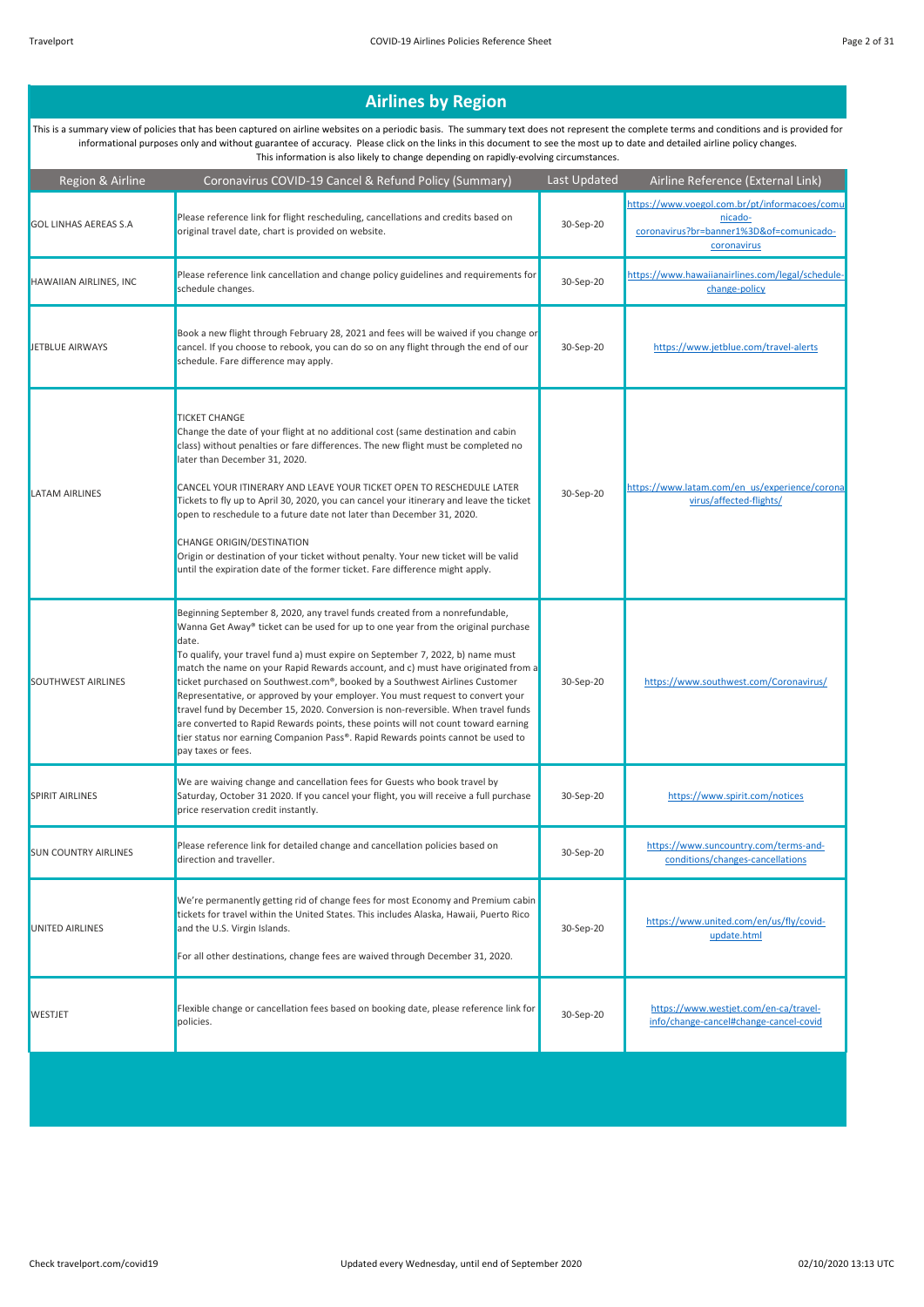#### Region & Airline Coronavirus COVID-19 Cancel & Refund Policy (Summary) Last Updated Airline Reference (External Link) **Airlines by Region**  This is a summary view of policies that has been captured on airline websites on a periodic basis. The summary text does not represent the complete terms and conditions and is provided for informational purposes only and without guarantee of accuracy. Please click on the links in this document to see the most up to date and detailed airline policy changes. This information is also likely to change depending on rapidly-evolving circumstances. AIR CHINA, MULITPLE BUSINESS All tickets with a ticket number beginning with "999" purchased before 0:00 AM on January 28, 2020 for Air China operated flights or CA-coded codeshare flights that have a travel date later than January 1, 2020 (inclusive) can be refunded free of charge within the validity period of one year as long as the refund is requested before the departure of the flight. 30-Sep-20 https://www.airchina.co.uk/GB/GB/promotion/ref undguide?pid=TP\_refundguide:20200205:KV:KRFG: GB:EN http://www.airindia.in/images/pdf/Waiver-no-29- DOM-2020-dated-17-June-2020-Air-India-Domesti tickets-converted-converted.pdf http://www.airindia.in/images/pdf/Waiver-no-30- INT-2020-dated-02nd-September-2020-convertedconverted.pdf AIR NEW ZEALAND For customers ticketed on Air New Zealand ticket stock between 24 January – 31 March 2021, there are some exceptions to the fare rules for refunding depending or routes, these are listed in the provided link. If the customer is not eligible due to one of these reasons, normal fare rules apply. Please refer to link for more details about the ticket credit policy and the refund eligibility. (Agents - please refer to MyTravelport article linked at top of file for credit retention solution.) 30-Sep-20 https://www.airnzagent.co.nz/covid-19 coronavirus-flexibility-policy https://www.ana.co.jp/en/jp/notice/notice\_009.ht ml https://www.ana.co.jp/en/jp/topics/notice200123 / AIR INDIA For domestic and international travel: Passengers holding Air India Documents (098) and have/had their flights cancelled or were not allowed to travel on the flight, owing to changed entry restrictions due COVID-19 from 15 March 20 onwards till 24 Aug 2020 (domestic) / 30 Sep 2020 (international) can avail the following options: 1) All tickets irrespective of their date of purchase will be considered valid till 31 December 2021 irrespective of their current validity and ticket type i.e. The Value of the ticket will be fully protected. The booking must be done before 31st December 2021 and journey must be completed latest by 31st December 2021. 2) One FREE Change (Date/Flight/Routing/Booking Code) will be allowed. Please refer to corresponding links for more conditions & terms. 30-Sep-20 ALL NIPPON AIRWAYS CO LTD cancellation fees waived. Requests can be made up to 1 year and 30 days from the 30-Sep-20 For Japan domestic flight - For all Japan domestic flight tickets (including Japan domestic awards and domestic tours) departing from Friday, February 28, 2020 to Tuesday, Jun 30, 2020 you can change your flights or request a refund. With the lifting of the emergency proclamation, special measures for domestic flight tickets concerning COVID-19 reasons will end on June 30. Please note that the tickets for flights on and after Wednesday, July 1 will be handled as usual. For international flights, customers with applicable tickets can request a refund with travel start date (or issuance date if prior to travel.) Applies to tickets number starts with 205 for itineraries to/from/via airports in Japan with tickets issued by September 16, 2020 and departures from February 26\* up to 30November, 2020. **APAC**

Please refer to link for special notes about routes to and from China.

agency or airline from which you purchased the ticket."

"For tickets issued by travel agencies or other airlines, please contact the travel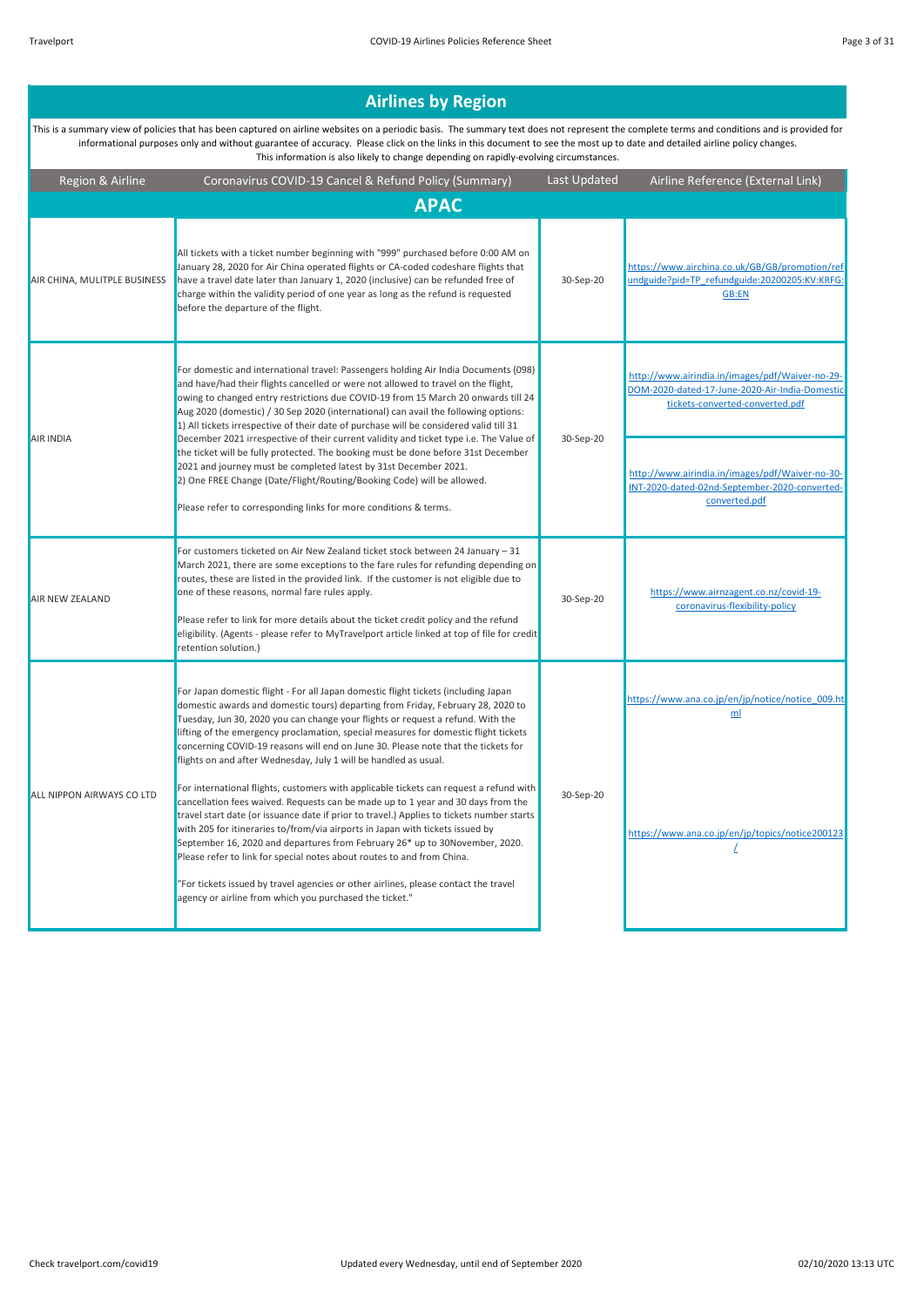| Region & Airline               | Coronavirus COVID-19 Cancel & Refund Policy (Summary)                                                                                                                                                                                                                                                                                                                                                                                                                                                                                                                                                                                                                                                                                                                                                                                                                                                                                                                                                                                                                                                                                                                                                                                                                                                                                                                                                                                      | Last Updated | Airline Reference (External Link)                                                                 |
|--------------------------------|--------------------------------------------------------------------------------------------------------------------------------------------------------------------------------------------------------------------------------------------------------------------------------------------------------------------------------------------------------------------------------------------------------------------------------------------------------------------------------------------------------------------------------------------------------------------------------------------------------------------------------------------------------------------------------------------------------------------------------------------------------------------------------------------------------------------------------------------------------------------------------------------------------------------------------------------------------------------------------------------------------------------------------------------------------------------------------------------------------------------------------------------------------------------------------------------------------------------------------------------------------------------------------------------------------------------------------------------------------------------------------------------------------------------------------------------|--------------|---------------------------------------------------------------------------------------------------|
| <b>ASIANA AIRLINES</b>         | Waiving refund penalties for flights meet below eligibility:<br>Category 1--Flights traveling to/from China (including Hong Kong/Taiwan)<br>- Departure date: 24 Jan 2020~25 Apr 2020<br>- Ticket issue date: Before 27 Jan 2020<br>- Retrospective application : tickets reissued/refunded with fees after Jan 20th,<br>departing before Apr 25th;<br>Category 2--Itineraries from/to countries with travel restrictions due to<br>Corona19; Passengers subject to entry restrictions and quarantines.<br>Ticket issue date: ~ 30 Jun 2020<br>(※ Limited to departures before 10/31)<br>Category 3--- Those who are subject to isolation (suspicious patient, subject to<br>investigation) : requires attachment of diagnosis<br>- Medical personnel : Medical personnel : requires attachment of employment<br>certificate and official travel restriction document<br>- Military service personnel : requires military service document and official travel<br>restriction document<br>- International Student : requires attachment of student ID and proof of postponed<br>school starting date<br>X Family members subject to the above : requires family relation document and<br>accompanying reservation number<br>- Ticketing date: 24 January 2020 to 30 June 2020<br>- Retrospective application : tickets reissued/refunded with fees after Jan 20th,<br>departing before Oct 31st.<br>Please refer to link for more details. | 30-Sep-20    | https://www.flyasiana.com/C/ID/EN/customer/not<br>ice/detail?id=CM202002040001195374              |
| <b>CATHAY PACIFIC AIRLINES</b> | Waiving cancellation fees for all destinations/ origins with ticket booked on/before<br>23 March 2020 and travel dates from 1 June to 31 December 2020. If you do not<br>wish to cancel your flight, you can change your ticket or exchange it for Cathay<br>Credits.<br>"For bookings made through a travel agent or third-party website, please contact<br>them directly for changes."<br>Please visit the provided reference link for more details                                                                                                                                                                                                                                                                                                                                                                                                                                                                                                                                                                                                                                                                                                                                                                                                                                                                                                                                                                                      | 30-Sep-20    | https://www.cathaypacific.com/cx/en HK/covid-<br>19/refunds.html                                  |
| <b>CHINA AIRLINES</b>          | *Eligibility:<br>Passengers holding CI/AE valid tickets with confirmed travel date between 20JAN20-<br>31DEC20, and are not entitled to enter/transfer, or required to isolate/quarantine,<br>or are denied boarding due to fever symptom based on local government's policy on<br>COVID-19.<br>*Rebooking / Reissue / Reroute: a. The ticket can be changed to other CI/AE flights<br>within ticket validity. Any fare/tax differences including booking service charge<br>incurred shall be paid by the passenger. Reissue charge including over-counter<br>charge shall be waived once.<br>b. Tickets issued on The CI website please contact China Airlines branch office or Call<br>Center to change bookings.<br>*Refund: Full refund for unused tickets without imposing any refund service charge<br>or penalty. Payments of chargeable seats, pre-paid excess baggage can be fully<br>refunded. Please contact China Airlines branch office for a refund request.<br>*Application Date: Must file applications on/before 28FEB21.<br>Please contact your travel agency or CI/AE branch office for ticket change or refund.<br>Please refer to link for details.                                                                                                                                                                                                                                                                   | 30-Sep-20    | https://www.china-<br>airlines.com/tw/en/discover/news/travel-<br>advisory?travelAlert=36257-7030 |
| CHINA EASTERN AIRLINES         | Due to the epidemic prevention and control, China Eastern Airlines and Shanghai<br>Airlines will execute limited number of international flights per week.<br>According to the Notice on Boarding with Negative Certificate of Nucleic Acid Test of<br>COVID-19 for Passengers Traveling to China on China-bound Flights jointly<br>announced by the Civil Aviation Administration of China, the General Administration<br>of Customs of China and the Ministry of Foreign Affairs on July 20, 2020, passengers<br>traveling to China on flights of China Eastern Airlines are required to present their<br>negative results of COVID-19 nucleic acid tests before boarding the planes.<br>Please visit the provided reference link for more details of the affected flights and<br>the specific instructions of Negative Certificate of Nucleic Acid Test of COVID-19.                                                                                                                                                                                                                                                                                                                                                                                                                                                                                                                                                                    | 30-Sep-20    | https://us.ceair.com/newCMS/us/en/content/en<br>News/TravelAlert/                                 |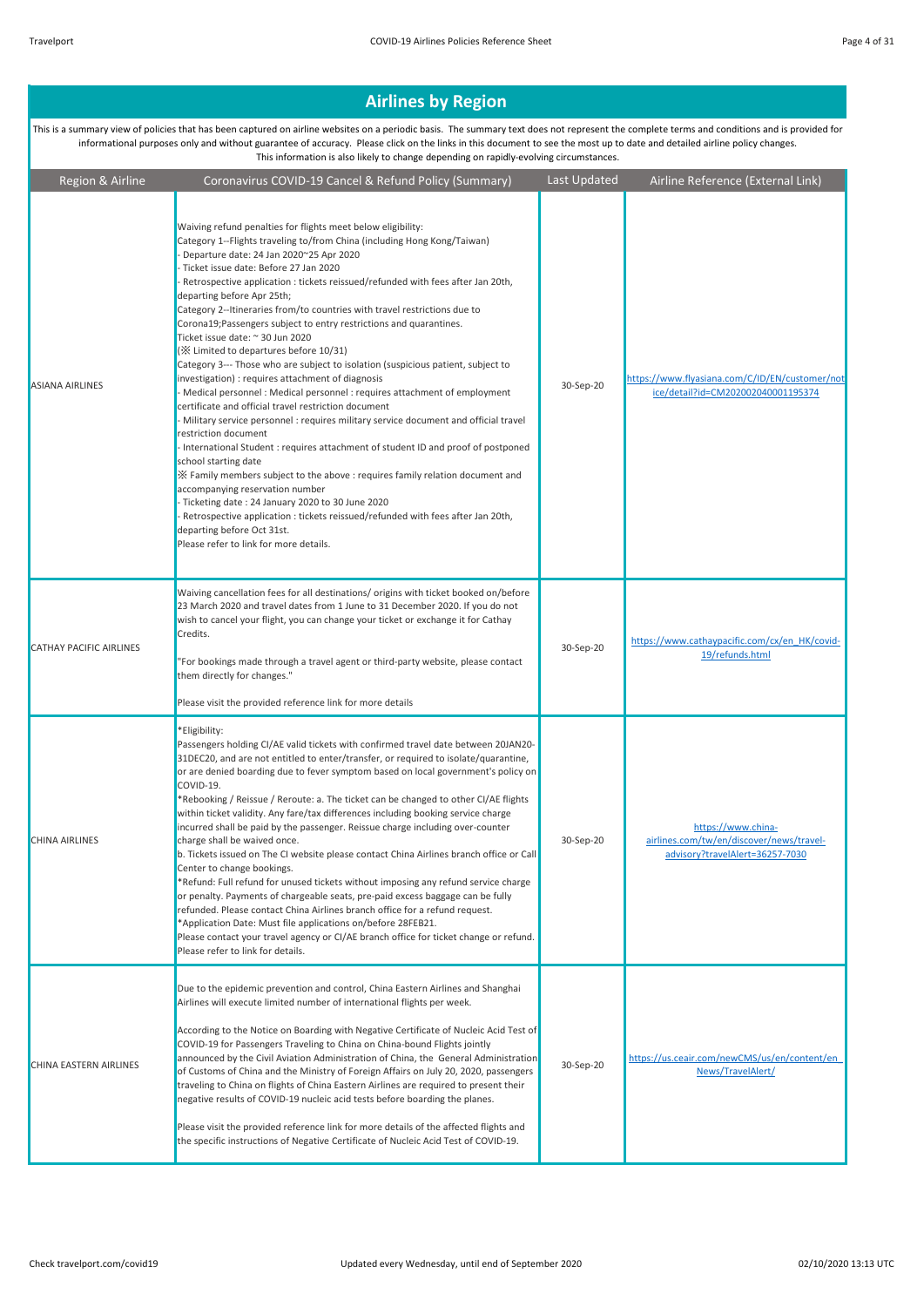| Region & Airline               | Coronavirus COVID-19 Cancel & Refund Policy (Summary)                                                                                                                                                                                                                                                                                                                                                                                                                                                                                                                                                                                                                                                                                                                                                                                                                                                                                                                                                                                                                                                                                                                                                                                                                                                                                                                                                                                                | Last Updated | Airline Reference (External Link)                                                                     |
|--------------------------------|------------------------------------------------------------------------------------------------------------------------------------------------------------------------------------------------------------------------------------------------------------------------------------------------------------------------------------------------------------------------------------------------------------------------------------------------------------------------------------------------------------------------------------------------------------------------------------------------------------------------------------------------------------------------------------------------------------------------------------------------------------------------------------------------------------------------------------------------------------------------------------------------------------------------------------------------------------------------------------------------------------------------------------------------------------------------------------------------------------------------------------------------------------------------------------------------------------------------------------------------------------------------------------------------------------------------------------------------------------------------------------------------------------------------------------------------------|--------------|-------------------------------------------------------------------------------------------------------|
| CHINA SOUTHERN AIRLINES        | 1) For flights that are cancelled, free refund is allowed within the validity period of<br>tickets, if the bookings are cancelled before the departure of the flights.<br>2) For flights that are on schedule, change fees or the fare difference between<br>different sub-classes and between seasonality should be collected according to the<br>fare loading.<br>Please note that the Chinese and foreign passengers who take the listed flights of<br>China Southern Airlines to China (including those transiting from such countries to<br>China) must hold their own negative certificates of COVID-19 nucleic acid test to<br>board the flights to China.<br>Please visit the reference link for more information about the affected flights.                                                                                                                                                                                                                                                                                                                                                                                                                                                                                                                                                                                                                                                                                                | 30-Sep-20    | https://www.csair.com/en/about/news/notice/20<br>20/                                                  |
| <b>EVA AIRWAYS CORPORATION</b> | *Eligibility: For passengers holding EVA(695)/UNI AIR(525) tickets with confirmed<br>booking on BR/B7 international cross-strait and Hong Kong/Macau flights<br>(a) Tickets issued on/before 12AUG, 2020 and<br>(b) Ticketed flight date: Italy Between: 01JUN, 2020 and 31JAN, 2021<br>Others Between: 01JUN,2020 and 31DEC, 2020<br>Regardless the ticket issuing date, for passenger's flight date between 01JUN,2020<br>and 31DEC, 2020 who are not entitled to enter/transfer or required to<br>isolate/quarantine based on each country's regulation for COVID-19 (related<br>documents shall be attached). For eligible passengers encountered flight<br>cancellation are also subject to this handling guideline regardless the ticket issuing<br>date and flight date.<br>*Application: The application must be submitted on/before 31DEC, 2020.<br>*Refund: Refund fee of the tickets and/or ancillary services will be waived. The<br>Booking Service Charge paid for the unused coupons may be refunded as well.<br>*For tickets purchased from travel agents, please contact your travel agent for<br>refunds.<br>*For change and refund applied on/after 14AUG, 2020, please follow the instruction<br>of this handling guideline.<br>*The passenger who has been charged on/before 13AUG, 2020 is not allowed to<br>reimburse the reissue/refund fee based on this bulletin.<br>Please visit the reference link for more information. | 30-Sep-20    | https://www.evaair.com/en-global/about-eva-<br>air/news/travel-news/ticket-affected-covid-<br>19.html |
| <b>INDIGO AIR</b>              | For flights which have been cancelled, we have protected your booking amount in<br>the form of a credit shell in your PNR, valid for 1 year from the date of issuance for<br>the same passenger(s).<br>Customers who have booked their travel through a travel agent/online portal are<br>requested to connect with the travel agent directly to redeem the credit note.<br>Please visit the reference link for more details about the credit shell utilization.                                                                                                                                                                                                                                                                                                                                                                                                                                                                                                                                                                                                                                                                                                                                                                                                                                                                                                                                                                                     | 30-Sep-20    | https://www.goindigo.in/information/corona-virus<br>travel-restrictions.html                          |
| <b>JAPAN AIRLINES</b>          | JAL ends special handling for domestic tickets by June 30, 2020 departing flights in<br>response to COVID-19 state of emergency lifted by government of Japan. For all<br>domestic flights with departure till 30 June 2020, you can change without fees to<br>other flight within ticket validity, or original departure date + 180 days whichever<br>comes later. For departure after 1 July 2020, in case of flight suspension, reduction<br>of flight frequency, you can change without fees to other flight within ticket validity,<br>or original departure date + 30 days whichever comes later.                                                                                                                                                                                                                                                                                                                                                                                                                                                                                                                                                                                                                                                                                                                                                                                                                                              | 30-Sep-20    | https://www.jal.co.jp/jp/en/info/2020/dom/20022<br>8/                                                 |
|                                | For JAL international tickets issued by Japan Airlines starting with '131' on/before<br>June 11, 2020 with departure date from February 28 - October 31, 2020 inclusive, it<br>is possible to make your request on/after September 7 for<br>1) change your flight once to a date on/before Mar 31, 2021 (excluding December<br>15, 2020 - January 15, 2021), or<br>2) refund regardless of ticket rules and conditions.<br>Please refer to link for more details<br>"If your booking was made at travel agency, please contact your travel agency"                                                                                                                                                                                                                                                                                                                                                                                                                                                                                                                                                                                                                                                                                                                                                                                                                                                                                                   |              | https://www.jal.co.jp/jp/en/info/2020/inter/20012<br>702/                                             |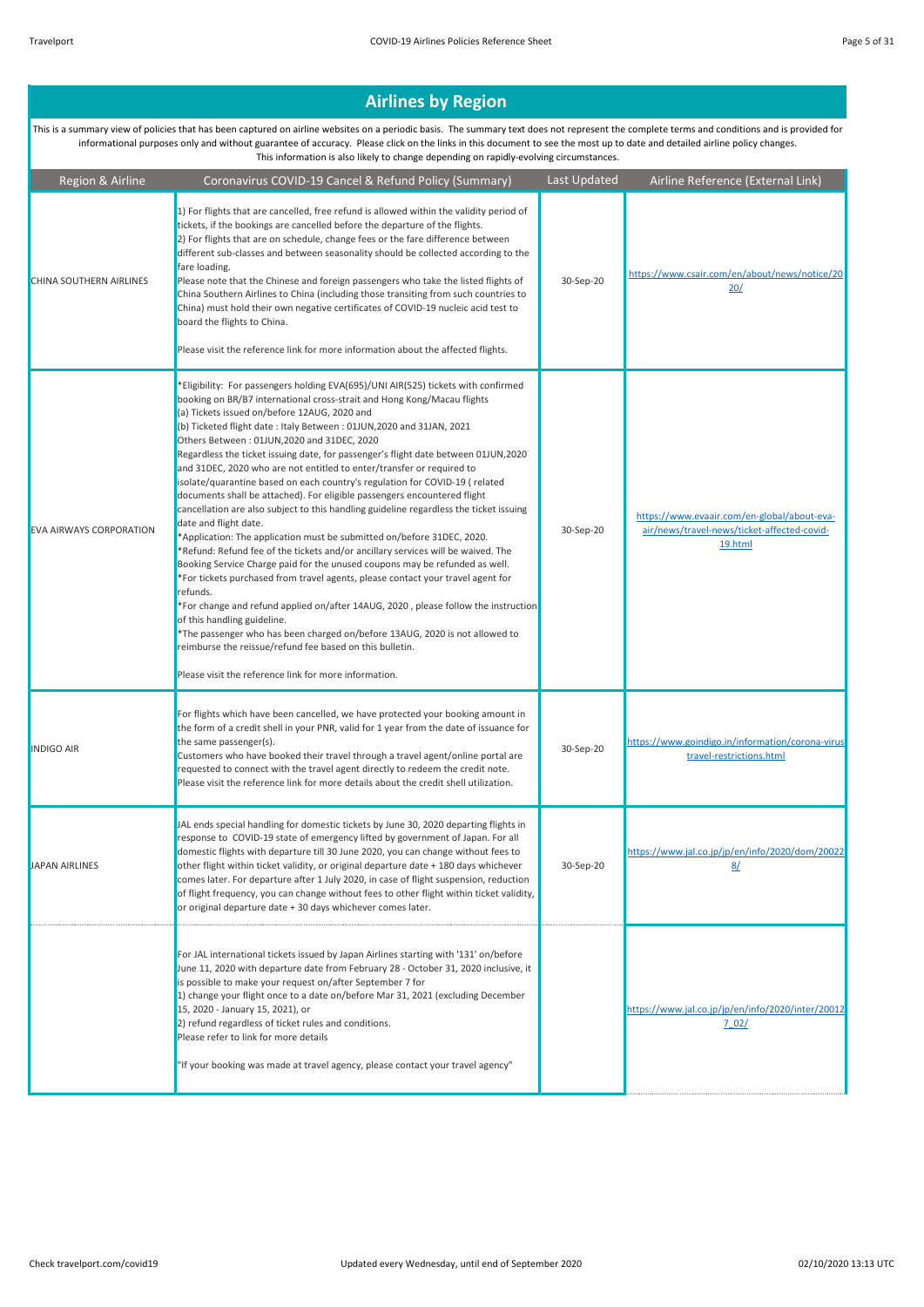This is a summary view of policies that has been captured on airline websites on a periodic basis. The summary text does not represent the complete terms and conditions and is provided for informational purposes only and without guarantee of accuracy. Please click on the links in this document to see the most up to date and detailed airline policy changes. This information is also likely to change depending on rapidly-evolving circumstances.

Region & Airline Coronavirus COVID-19 Cancel & Refund Policy (Summary) Last Updated Airline Reference (External Link) KOREAN AIRWAYS CO LTD/SELCW 1. Application : Korean Air International flights ticket 2. Period : Travel date February 2, 2020 ~ October 31, 2020, Issued on/before April 1, 2020 3. Applicable Charges Refund penalty Waiver Permission of date/itinerary change and waiver for 1st reissue penalty (any fare differences should be collected) - Allow date change within the ticket validity period - Only fully unused ticket can be rescheduled on/before February 28, 2021 regardless of ticket validity Waiver on fare difference a. If new travel date is on/before July 31, 2020 : Ticket must be completely unused : Fare differences will be waived as long as it is in the same cabin class and between the same cities (Tax/surcharge differences will be applied) b. If new travel date is on/after August 1, 2020 to February 28, 2021 : Ticket must be completely unused : Fare differences will be waived as long as it is in the same booking class and between the same cities (Tax/surcharge differences will be applied) ※ The same booking class must be available at the change date c. Special cases such as denied boarding passengers due to COVID-19 or required reissue for only partially unused ticket due to entry restrictions. Please visit the reference link for more information. 30-Sep-20 https://www.koreanair.com/global/en/about/new s/travel\_info/2020\_03\_covid/ MALAYSIAN AIRLINE SYSTEM BERHA Tickets purchased on or before 30th June 2020 for travel during 2020/2021, will now be valid for rebooking by 30th June 2021 and travel by 31st December 2021. Additionally, customers will also be able to make unlimited changes to their travel dates as well as have flexibility to change their destination with no change fees applied. Here are some important points to note, on our extended flexibility to your bookings/travel; \*Unlimited changes are permitted and all change fees will be waived. However, a fare difference will apply if the fare for your new travel date is higher than the original ticket fare purchased. Fares will be reassessed at the time of your rebooking. \*In the event you opt to cancel your tickets, we will waive the cancellation fee for partially used and totally unused tickets. This applies for all type of tickets. A travel voucher will be issued for your next travel to be booked by 30th June 2021 and to be completed by 31st December 2021. \* Applicable for both Malaysia Airlines operated flights and the airline's marketing flights. Note: For tickets purchased from Travel Agent or Online Travel Agent, please contact your local Travel Agencies for assistance. Please visit reference link for additional information. 30-Sep-20 https://www.malaysiaairlines.com/hk/en/advisory /booking-and-travel-flexibility.html **PHILIPPINE AIRLINES** If your flight is affected by cancellations or travel ban (from February 2 to September 15, 2020), you can: OPTION 1: Convert to a Travel Voucher and get more value for your ticket. OPTION 2: Rebook or Reroute your ticket-Unlimited (No rebooking fee) OPTION 3: Refund your ticket without penalties. If your flight is not affected by cancellations or travel ban (from July 1, 2020 onwards), you can make voluntary changes to your flight following the new No-Worry Flight Fare Brand. This applies for tickets issued until September 15, 2020. The refund policy is subject to the fare brand: \*Economy Supersaver: Non-Refundable; \*Economy Saver & Economy Value: Totally Unused: Refundable with fee; Partially Used: Non- Refundable; \*Economy Flex: Refundable without fees; \*Premium Economy: Refundable with fee; \*Business Value: Totally Unused: Refundable with fee Partially Used: Non- Refundable; \*Business Flex: Refundable without fees; Please visit reference link for more information. 30-Sep-20 https://www.philippineairlines.com/en/ph/home/ covid-19/passengeroptions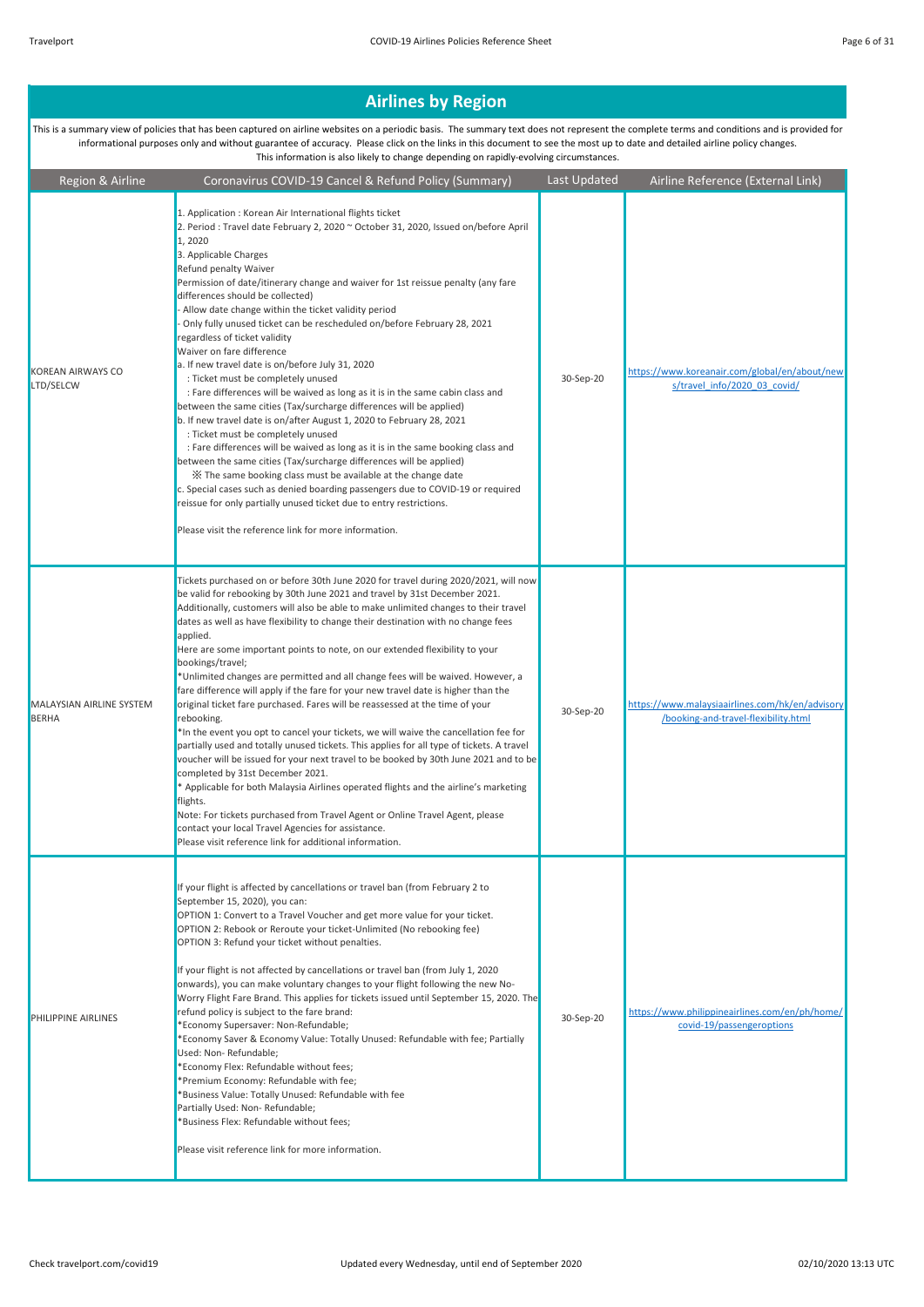| Region & Airline              | Coronavirus COVID-19 Cancel & Refund Policy (Summary)                                                                                                                                                                                                                                                                                                                                                                                                                                                                                                                                                                                                                                                                                                                                                                                                                                                                                                                                                                                                                                                                                                                                                                                                                                                                                                                                                                                                                                                                                                                                                                                                                                                                                                                                                                                                   | Last Updated | Airline Reference (External Link)                                                                                                                                                                                |
|-------------------------------|---------------------------------------------------------------------------------------------------------------------------------------------------------------------------------------------------------------------------------------------------------------------------------------------------------------------------------------------------------------------------------------------------------------------------------------------------------------------------------------------------------------------------------------------------------------------------------------------------------------------------------------------------------------------------------------------------------------------------------------------------------------------------------------------------------------------------------------------------------------------------------------------------------------------------------------------------------------------------------------------------------------------------------------------------------------------------------------------------------------------------------------------------------------------------------------------------------------------------------------------------------------------------------------------------------------------------------------------------------------------------------------------------------------------------------------------------------------------------------------------------------------------------------------------------------------------------------------------------------------------------------------------------------------------------------------------------------------------------------------------------------------------------------------------------------------------------------------------------------|--------------|------------------------------------------------------------------------------------------------------------------------------------------------------------------------------------------------------------------|
| QANTAS AIRWAYS, LTD           | If we've cancelled your Qantas flight, we'll rebook you on the next available flight to<br>your booked destination (if possible), at no additional cost to you. Alternatively, you<br>can choose a flight credit or a refund. You won't be charged any change or<br>cancellation fees. We'll be contacting anyone whose flight has been impacted as<br>soon as possible.<br>Alternatively, you can choose to cancel your flight yourself. However, if you do, you<br>may be charged a cancellation fee in accordance with your fare rules.<br>For travel agent and third-party website bookings, please contact these companies<br>directly to discuss your options. Please visit reference link for additional information.                                                                                                                                                                                                                                                                                                                                                                                                                                                                                                                                                                                                                                                                                                                                                                                                                                                                                                                                                                                                                                                                                                                            | 30-Sep-20    | https://www.qantas.com/au/en/travel-info/travel-<br>updates/coronavirus/booking-changes-and-<br>refunds.html?int cam=au%3Acoronavirus%3Aartic<br>le%3Aflights-booked-directly-with-<br>us%3Aen%3Ann#fly-flexible |
| <b>SINGAPORE AIRLINES LTD</b> | If you do not wish to travel on your original booked dates, you may be eligible to<br>retain the unused value of your ticket in the form of flight credits, plus enjoy bonus<br>flight credits between SGD 75 and SGD 500 when you rebook. Alternatively, you may<br>opt for a refund.<br>To find out if you are covered under this travel waiver policy, check your scheduled<br>departure date, followed by the date of issue of your Singapore Airlines or SilkAir<br>ticket. You can find the date of issue on the e-ticket in your booking confirmation<br>email.<br>Please visit reference links for eligibility details and additional information.                                                                                                                                                                                                                                                                                                                                                                                                                                                                                                                                                                                                                                                                                                                                                                                                                                                                                                                                                                                                                                                                                                                                                                                              | 30-Sep-20    | https://www.singaporeair.com/en UK/sg/travel-<br>info/precautionary-measures/<br>https://www.singaporeair.com/en UK/sg/travel-<br>info/precautionary-measures/covid-19-travel-<br>waiver-policy/                 |
| SRI LANKAN AIRLINES LTD       | *If you wish to refund, although the flight is not cancelled:<br>Refund will be worked out based on the refund conditions on your ticket<br>Applicable fare rules shall apply.<br>*If you wish to refund due to flight cancellations between 26th January and 31st<br>August 2020:<br>All refund charges and applicable penalties will be waived off.<br>(Promotional restricted tickets are eligible for a refund)<br>Alternatively, you can now exchange your ticket for a travel voucher valid for a<br>period of one year from the date of issue and use it for your future travel with<br>SriLankan Airlines.<br>* Please visit reference link for additional information.<br>**If you have booked through a Travel agent, you may contact your Travel agent for<br>further assistance with your bookings.                                                                                                                                                                                                                                                                                                                                                                                                                                                                                                                                                                                                                                                                                                                                                                                                                                                                                                                                                                                                                                         | 30-Sep-20    | https://www.srilankan.com/en_uk/coporate/emer<br>gency-news-detail/505                                                                                                                                           |
| <b>THAI AIRWAYS</b>           | 'In light of the current coronavirus outbreak worldwide and ever-increasing travel<br>restrictions in place. Thai Airways International (THAI) has had to make a difficult<br>and unprecedented decision to gradually and temporarily suspend operations"<br>If you have THAI ticket (ticket number starting with 217-) originally issued before 09<br>July 2020 for travel on THAI and/or THAI Smile flights (excluding group tickets)<br>where one of your flights in your ticket have been cancelled, you have the following<br>3 options available to you.<br>OPTION 1: Extend the validity of fully-unused ticket and rebook later (ticket number<br>starting with 217-). THAI will change the validity of your ticket to 31 January 2021.<br>However, if you do not wish to rebook your flights by 31 January 2021, we will<br>automatically extend the final validity date of the ticket to be 31 December 2021.<br>OPTION 2: Travel Voucher for fully-unused tickets (ticket numbers starting with 217-<br>)If you are holding a Thai Airways fully unused ticket, you can request a travel<br>voucher of which the value is equivalent to the value of the current ticket. You will<br>receive the first travel voucher which is valid 1 year from the date of voucher<br>request. If you do not rebook your flights within the Travel Voucher expiry date,<br>THAI will send you the second THAI Travel voucher of which the final validity date is<br>until December 2022.<br>Option 3: Refund for partially used tickets ticket number starting with 217<br>If some sectors of your ticket have been cancelled by THAI and/or THAI Smile, and<br>you have already used part of your ticket, the refund will be calculated based on<br>flight(s) flown and settled by the original issuing office.<br>Please refer to link for more details. | 30-Sep-20    | https://www.thaiairways.com/en/contact_us/thai<br>special assistance form.page?                                                                                                                                  |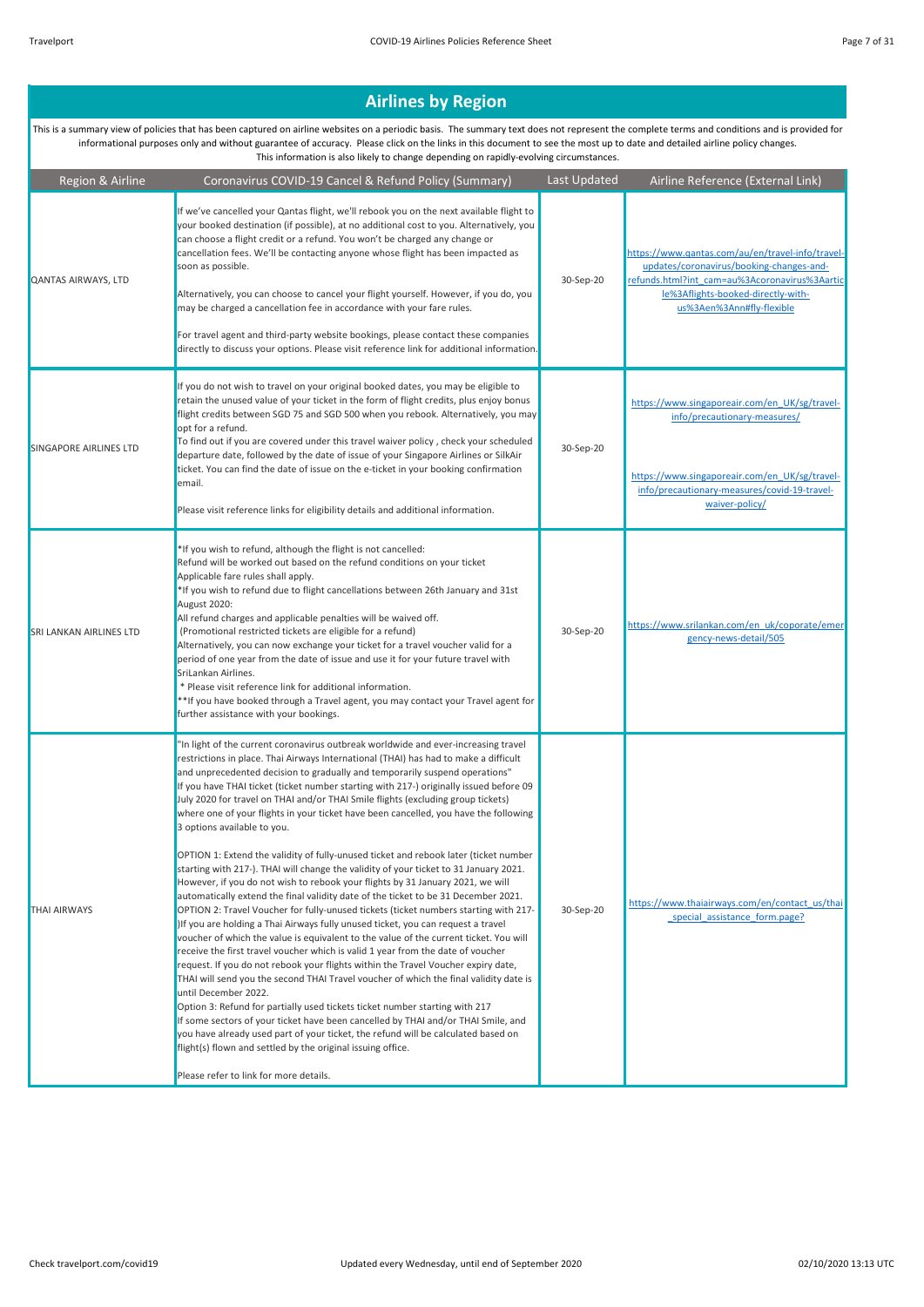| Region & Airline                                         | Coronavirus COVID-19 Cancel & Refund Policy (Summary)                                                                                                                                                                                                                                                                                                                                                                                                                                                                                                                      | Last Updated | Airline Reference (External Link)                                                                                |
|----------------------------------------------------------|----------------------------------------------------------------------------------------------------------------------------------------------------------------------------------------------------------------------------------------------------------------------------------------------------------------------------------------------------------------------------------------------------------------------------------------------------------------------------------------------------------------------------------------------------------------------------|--------------|------------------------------------------------------------------------------------------------------------------|
| <b>VIRGIN AUSTRALIA</b><br><b>INTERNATIONAL AIRLINES</b> | Virgin Australia is providing additional flexibility to protect customers purchasing<br>tickets considering concerns around COVID-19.<br>Domestic Australia - All<br>- Travel dates 22 April 2020 - 31 January 2021 (inclusive)<br>International - All<br>- Travel dates 22 April 2020 - System range<br>For both domestic and international flights' refund request-<br>Voluntary- As per fare rules;<br>Involuntary- Where no suitable alternative flights are available, refund may be<br>issued to original form of payment;<br>Please refer to link for more details. | 30-Sep-20    | https://www.virginaustralia.com/au/en/bookings/<br>agents-corporate-bookings/agency-<br>hub/#commercial-policies |
| <b>VISTARA</b>                                           | There are changes in the fare rules applicable to all bookings until further notice, as<br>per the directive issued by the Govt. of India. Please refer to the reference link for<br>different terms and fees for changes/ cancellation/ no show for Economy Class,<br>Premium Economy and Business Class.                                                                                                                                                                                                                                                                 | 30-Sep-20    | https://www.airvistara.com/in/en/coronavirus-<br>update                                                          |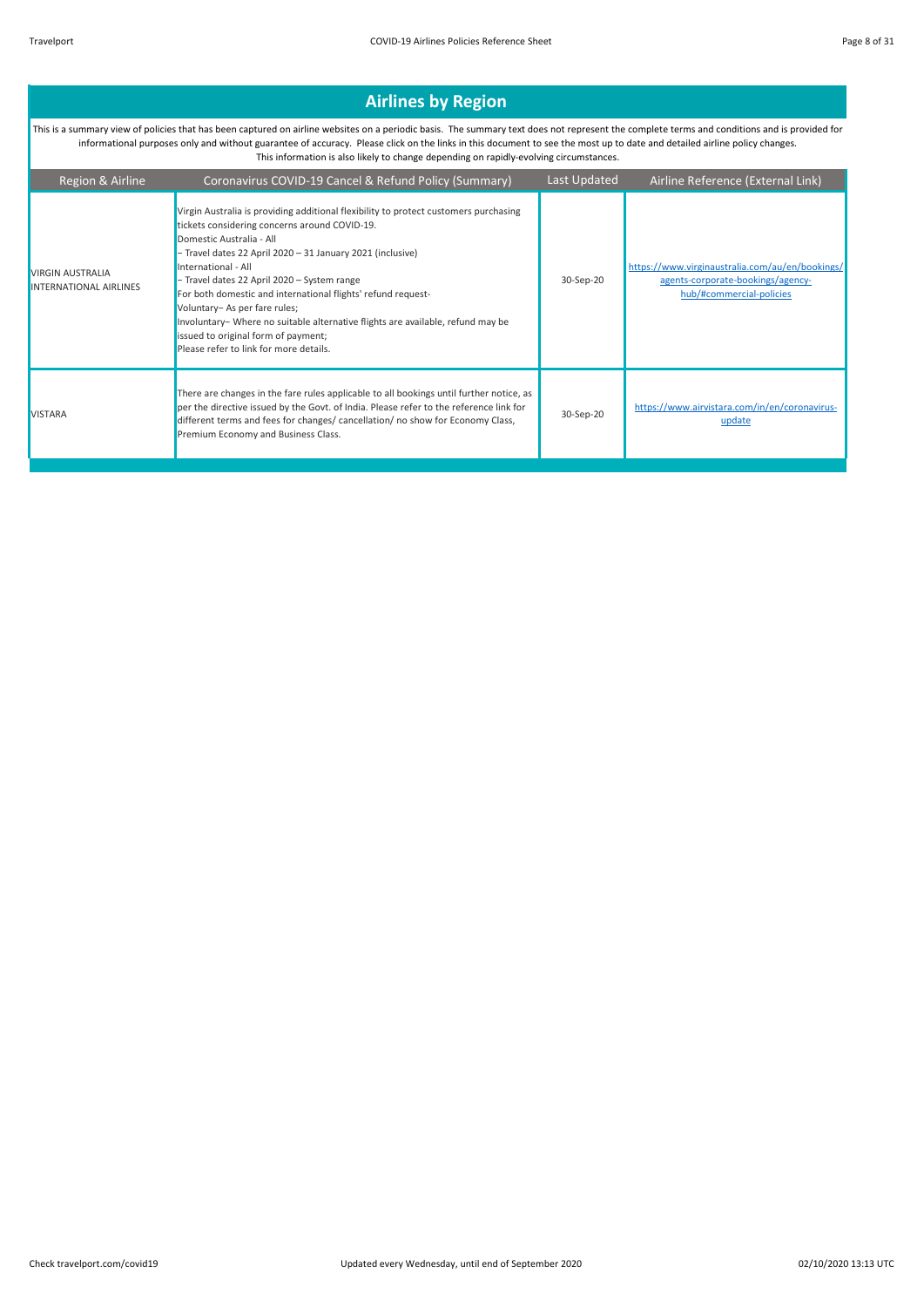|                                                                                                                                                                                                                                                                                                                                                                                                                                                                     | <b>Airlines by Region</b>                                                                                                                                                                                                                                                                                                                                                                                                                                                                                                                                                                                                                                                                                                                                                                                                                                                                                                                                                                                                                                                                                                                                                                                                                                                                                                                                                                                                                                                     |              |                                                                                     |  |
|---------------------------------------------------------------------------------------------------------------------------------------------------------------------------------------------------------------------------------------------------------------------------------------------------------------------------------------------------------------------------------------------------------------------------------------------------------------------|-------------------------------------------------------------------------------------------------------------------------------------------------------------------------------------------------------------------------------------------------------------------------------------------------------------------------------------------------------------------------------------------------------------------------------------------------------------------------------------------------------------------------------------------------------------------------------------------------------------------------------------------------------------------------------------------------------------------------------------------------------------------------------------------------------------------------------------------------------------------------------------------------------------------------------------------------------------------------------------------------------------------------------------------------------------------------------------------------------------------------------------------------------------------------------------------------------------------------------------------------------------------------------------------------------------------------------------------------------------------------------------------------------------------------------------------------------------------------------|--------------|-------------------------------------------------------------------------------------|--|
| This is a summary view of policies that has been captured on airline websites on a periodic basis. The summary text does not represent the complete terms and conditions and is provided for<br>informational purposes only and without guarantee of accuracy. Please click on the links in this document to see the most up to date and detailed airline policy changes.<br>This information is also likely to change depending on rapidly-evolving circumstances. |                                                                                                                                                                                                                                                                                                                                                                                                                                                                                                                                                                                                                                                                                                                                                                                                                                                                                                                                                                                                                                                                                                                                                                                                                                                                                                                                                                                                                                                                               |              |                                                                                     |  |
| Region & Airline                                                                                                                                                                                                                                                                                                                                                                                                                                                    | Coronavirus COVID-19 Cancel & Refund Policy (Summary)                                                                                                                                                                                                                                                                                                                                                                                                                                                                                                                                                                                                                                                                                                                                                                                                                                                                                                                                                                                                                                                                                                                                                                                                                                                                                                                                                                                                                         | Last Updated | Airline Reference (External Link)                                                   |  |
|                                                                                                                                                                                                                                                                                                                                                                                                                                                                     | <b>Europe</b>                                                                                                                                                                                                                                                                                                                                                                                                                                                                                                                                                                                                                                                                                                                                                                                                                                                                                                                                                                                                                                                                                                                                                                                                                                                                                                                                                                                                                                                                 |              |                                                                                     |  |
| <b>AEGEAN AIRLINES</b>                                                                                                                                                                                                                                                                                                                                                                                                                                              | I want to rebook my ticket, what is the policy?<br>1. If you have booked a GoLight ticket (which is automatically under the Light fare<br>after 15th September) before 18th of May and you haven't rebooked the ticket from<br>18/05 to 15/06, then you can rebook the date one time without rebooking fee<br>(possible fare and tax difference applies). After that change, every additional change<br>will be performed based on the fare regulations that you will find here.<br>2. If you have booked a GoLight ticket before 18th of May (which is automatically<br>under the Light fare after 15th September) and you have rebooked within the period<br>of 18th of May and up to 15th of June, then your ticket is under the Flex category,<br>since it was the only available fare in economy class from 18/05 to 15/6) and that<br>means unlimited ticket changes with no rebooking fees are allowed (possible fare<br>and tax difference applies).<br>3. If you have booked a GoLight ticket (which is automatically under the Light fare<br>after 15th September) after 15th of June, then ticket changes are allowed based on<br>the fare regulations you will find here. (see website)<br>4. All tickets booked under the Light, Flex, ComfortFlex and Business fare allow<br>changes based on the fare regulations you will find here. (see website)<br>(Agents - please refer to MyTravelport article linked at top of file for credit retention<br>solution.) | 30-Sep-20    | https://en.aegeanair.com/aegean-announcement/                                       |  |
| <b>AER LINGUS</b>                                                                                                                                                                                                                                                                                                                                                                                                                                                   | "Options for your booking<br>Cancelled flights<br>If your flight is cancelled we will contact you directly. Visit the Manage Trip section<br>to make sure your contact details are up to date.<br>Changing your flights<br>We know that there's a lot of uncertainty about travel right now and we understand<br>your concerns. We're offering two options:<br>1. Change your flight without a fee<br>You can change the date of your trip using the Manage Trip section. We've waived<br>our change fees on any changes made before 31 December 2020, regardless of<br>when you are due to travel, but please note that a fare difference may apply.<br>If your booking was made with a travel agent, please contact the agent directly to<br>make changes to your booking.<br>2. Apply for a voucher<br>if you're scheduled to fly with us before 31 August 2020, you can apply for a voucher<br>for the full value of your flight."<br>(Agents - please refer to MyTravelport article linked at top of file for credit retention<br>solution.)                                                                                                                                                                                                                                                                                                                                                                                                                             | 30-Sep-20    | https://www.aerlingus.com/support/covid19-<br>information/options-for-your-booking/ |  |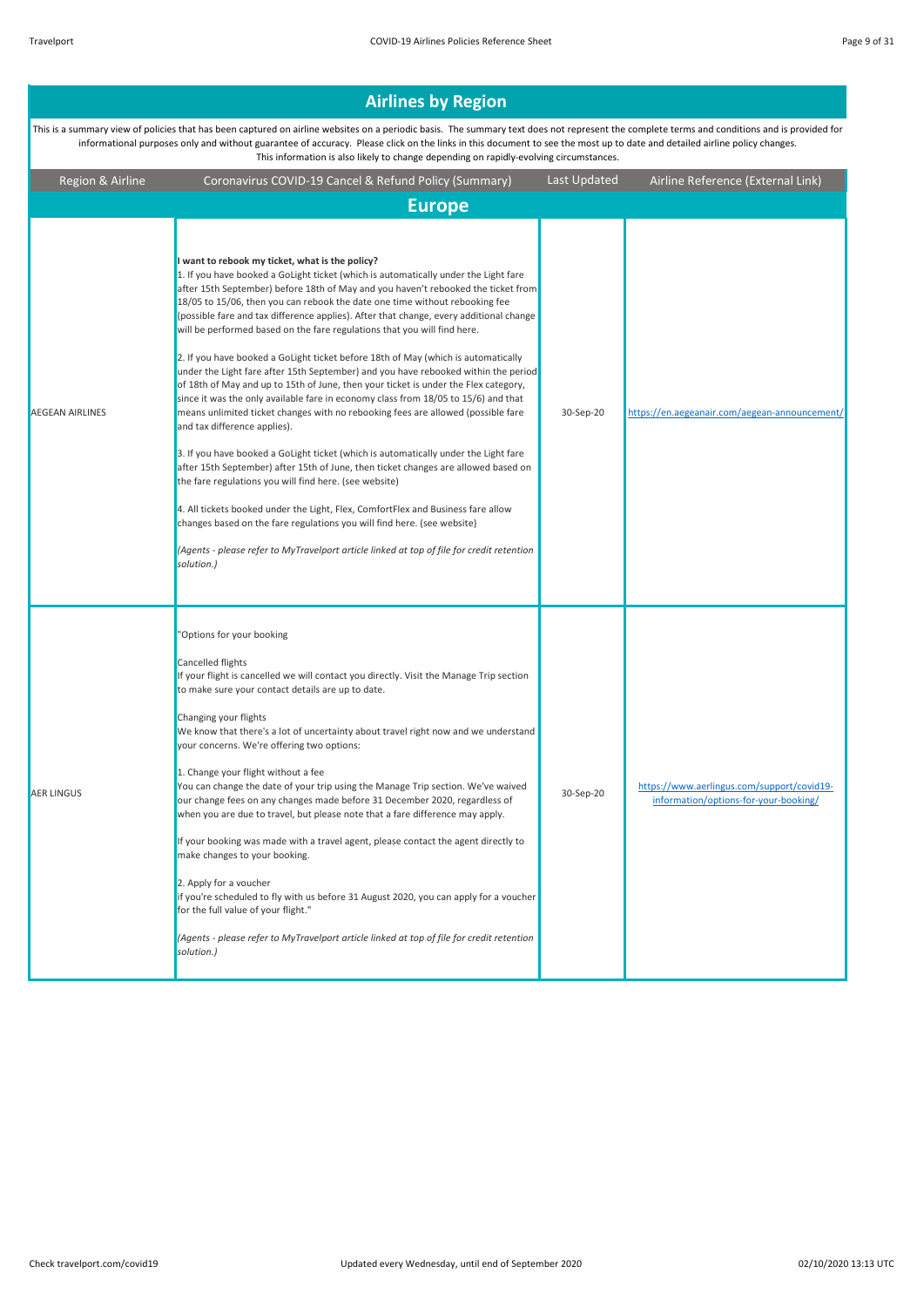| Region & Airline                 | Coronavirus COVID-19 Cancel & Refund Policy (Summary)                                                                                                                                                                                                                                                                                                                                                                                                                                                                                                                                                                                                                                                                                                                                                                                                                                                                                                                                                                                                                                                                                                                                                                                                                                                                                                               | Last Updated | Airline Reference (External Link)                                                           |
|----------------------------------|---------------------------------------------------------------------------------------------------------------------------------------------------------------------------------------------------------------------------------------------------------------------------------------------------------------------------------------------------------------------------------------------------------------------------------------------------------------------------------------------------------------------------------------------------------------------------------------------------------------------------------------------------------------------------------------------------------------------------------------------------------------------------------------------------------------------------------------------------------------------------------------------------------------------------------------------------------------------------------------------------------------------------------------------------------------------------------------------------------------------------------------------------------------------------------------------------------------------------------------------------------------------------------------------------------------------------------------------------------------------|--------------|---------------------------------------------------------------------------------------------|
| <b>AEROFLOT RUSSIAN AIRLINES</b> | 3 June 2020, Moscow. - Aeroflot has cancelled fees for rebooking tickets for<br>domestic flights booked between 2 June and 30 June 2020. Passengers holding<br>tickets of all fare classes can change their travel dates at no additional cost.<br>Changes will be made at no cost for both unused and partially used tickets if<br>passengers apply to make a change at least 48 hours before departure.<br>20 May 2020, Moscow - Aeroflot is offering customers who purchased tickets prior<br>to 1 May 2020 additional options to rebook their travel. Passengers will be able to<br>change the date and/or the destination of their tickets two times at no additional<br>cost.<br>To change bookings, passengers should contact Aeroflot's call center or the agency<br>where they purchased the tickets by 31 December 2020.<br>When rebooking for the first time for flights prior to 31 December 2020 with the<br>same route and class of service, passengers will not even be charged for the<br>difference in fare price, if there is one, and the ticket validity period will be extended<br>to 30 April 2021, meaning passengers will have the option to further adjust their<br>booking if necessary.                                                                                                                                                  | 30-Sep-20    | https://www.aeroflot.ru/xx-en/news                                                          |
|                                  | In instances where the passenger rebooks for different dates, route and/or service<br>class, the initial cost paid for the ticket will be accepted as payment for the new<br>ticket and passengers will be asked to pay only the difference in fare price, if there is<br>one.<br>Furthermore, Aeroflot is offering passengers additional benefits when making new<br>bookings. When a flight is cancelled, passengers are granted a one-time 15%<br>discount from the existing fare applicable to a new ticket (excluding for premium<br>tickets) and passengers holding Flex fare tickets will receive a one-time 25%<br>discount. Discounts are non-combinable.<br>In instances when the new ticket cost is lower than the total compensation,<br>passengers will be issued a voucher for the difference usable with Aeroflot for a<br>three-year period.<br>The new options outlined above apply to passengers who purchased tickets prior to<br>1 May 2020, who can also rebook using special vouchers, as follows:<br>for travel to/from China from 18 February inclusive;<br>for travel to/from other international destinations from 5 March inclusive;<br>for travel on domestic routes from 18 March inclusive<br>(when the passenger cancels the booking in a timely manner).<br>Standard fare rules apply to tickets purchased on or after 1 May 2020." |              |                                                                                             |
| <b>AIR EUROPA</b>                | If you have a ticket with Air Europa, we give you the possibility to redeem it for a<br>VOUCHER that you can use for future flight purchases.<br>You can use your VOUCHER on future purchases of flights operated by Air Europa<br>and on any fare. The maximum date to redeem your VOUCHER is one year from its<br>issue to fly within 12 months of the management of the new reservation.<br>Redeem your VOUCHER until 30/09/20. Valid for travel until 15/12/20 on flights<br>operated by Air Europa. Sales through our website, at our offices or through the Call<br>Center. Discount not applicable to airport taxes or cumulative with other<br>promotions. For bookings at the resident's rate, you must make the reservation<br>through our offices or by calling the Call Centre (not valid via the web).<br>(Agents - please refer to MyTravelport article linked at top of file for credit retention<br>solution.)                                                                                                                                                                                                                                                                                                                                                                                                                                      | 30-Sep-20    | https://www.aireuropa.com/es/en/aea/redeem-<br>voucher.html                                 |
| <b>AIR FRANCE</b>                | YOU WANT TO POSTPONE YOUR TRIP<br>You can postpone your trip under several conditions, depending on the date you<br>purchased your ticket and the date of your new trip. Please note that any changes<br>must be made prior to the departure date of your initial flight.<br>If you purchased your ticket from a travel agency, please contact them directly for<br>more information.                                                                                                                                                                                                                                                                                                                                                                                                                                                                                                                                                                                                                                                                                                                                                                                                                                                                                                                                                                               | 30-Sep-20    | https://www.airfrance.ie/IE/en/common/page flo<br>ttante/hp/news-air-traffic-air-france.htm |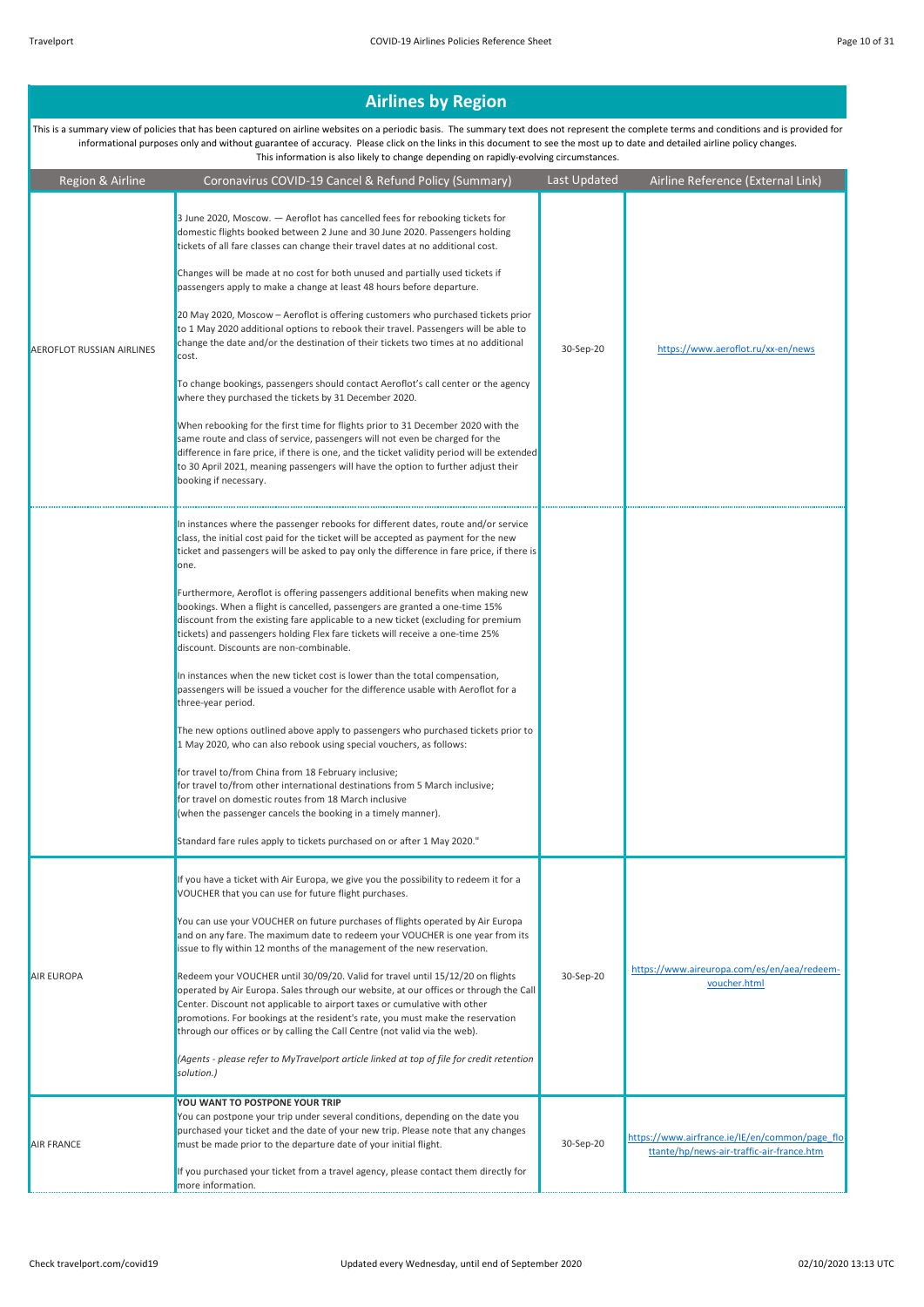| Region & Airline         | Coronavirus COVID-19 Cancel & Refund Policy (Summary)                                                                                                                                                                                                                                                                                                                                                                                                                                                                                                                                                                                                                                                                                                                                                                                                                                                                                                                                                                                             | Last Updated | Airline Reference (External Link)                                                                                    |
|--------------------------|---------------------------------------------------------------------------------------------------------------------------------------------------------------------------------------------------------------------------------------------------------------------------------------------------------------------------------------------------------------------------------------------------------------------------------------------------------------------------------------------------------------------------------------------------------------------------------------------------------------------------------------------------------------------------------------------------------------------------------------------------------------------------------------------------------------------------------------------------------------------------------------------------------------------------------------------------------------------------------------------------------------------------------------------------|--------------|----------------------------------------------------------------------------------------------------------------------|
|                          | YOU WANT TO CANCEL YOUR TRIP<br>If you have a ticket for a flight initially scheduled before 31 March 2021, you can<br>request a refundable voucher or a refund according to the fare conditions of your<br>ticket. Please note that this request must be made prior to the departure date of<br>your initial flight.<br>If you purchased your ticket from a travel agency, please contact them directly for<br>more information.<br>If you purchased your ticket on our website or from an Air France ticket office, you<br>can make the request directly online* from the My Bookings section of our website                                                                                                                                                                                                                                                                                                                                                                                                                                    |              |                                                                                                                      |
|                          | or mobile application. The voucher value may be increased by a bonus of up to 15%,<br>if you use it before 31 October 2020 for a departure on or before 15 June 2021. This<br>voucher is valid for one year or until 31 December 2021.<br>(Agents - please refer to MyTravelport article linked at top of file for credit retention<br>solution.)                                                                                                                                                                                                                                                                                                                                                                                                                                                                                                                                                                                                                                                                                                 |              |                                                                                                                      |
| <b>ALITALIA AIRLINES</b> | PASSENGERS WHO NO LONGER WANT TO FLY AS PER THE SCHEDULE INDICATED<br>ON THE TICKET<br>"All passengers who purchase an Alitalia ticket from 1 August to 31 December 2020<br>for flights until 31 October 2021 can request, before the departure date of the trip<br>or even later, as long as the passenger cancels the flight booking before departure<br>(no-show not allowed):<br>A flight change (rebooking or change of destination), with possible fare integration,<br>to travel within one year of the date of the original flight.<br>A refund of the purchased ticket or its residual value, an option that is valid only for<br>tickets that meet the fare conditions for the possibility of a refund.<br>All passengers who have purchased a ticket from 1 May to 31 July 2020 for flights<br>until 31 July 2021 can apply, before the scheduled date of the trip or also after the<br>flight departure date, if the booking was cancelled by the passenger before the<br>departure (no-show not entitled to require rebooking), for: | 30-Sep-20    | https://www.alitalia.com/en_en/fly-alitalia/news-<br>and-activities/news/info-flights/changing-travel-<br>plans.html |
|                          | One change of booking (rebooking or change of destination), with possible fare<br>repricing, to travel within 1 year from the original flight date<br>A nominative voucher for an amount equal to the value of the ticket purchased or its<br>residual value, valid for one year, to fly from the voucher date of issue, to any<br>destination offered by Alitalia (at least first leg of the itinerary of the new ticket<br>purchased through the voucher must be flown within one year from the voucher<br>date of issue). The voucher must be requested before the departure date of the<br>flight that the passenger intends to renounce to.<br>A refund for an amount equal to the price of the ticket or of the remaining value of<br>the part or its residual value completed, only if the refund is allowed by the fare<br>rules of the ticket purchased.                                                                                                                                                                                 |              |                                                                                                                      |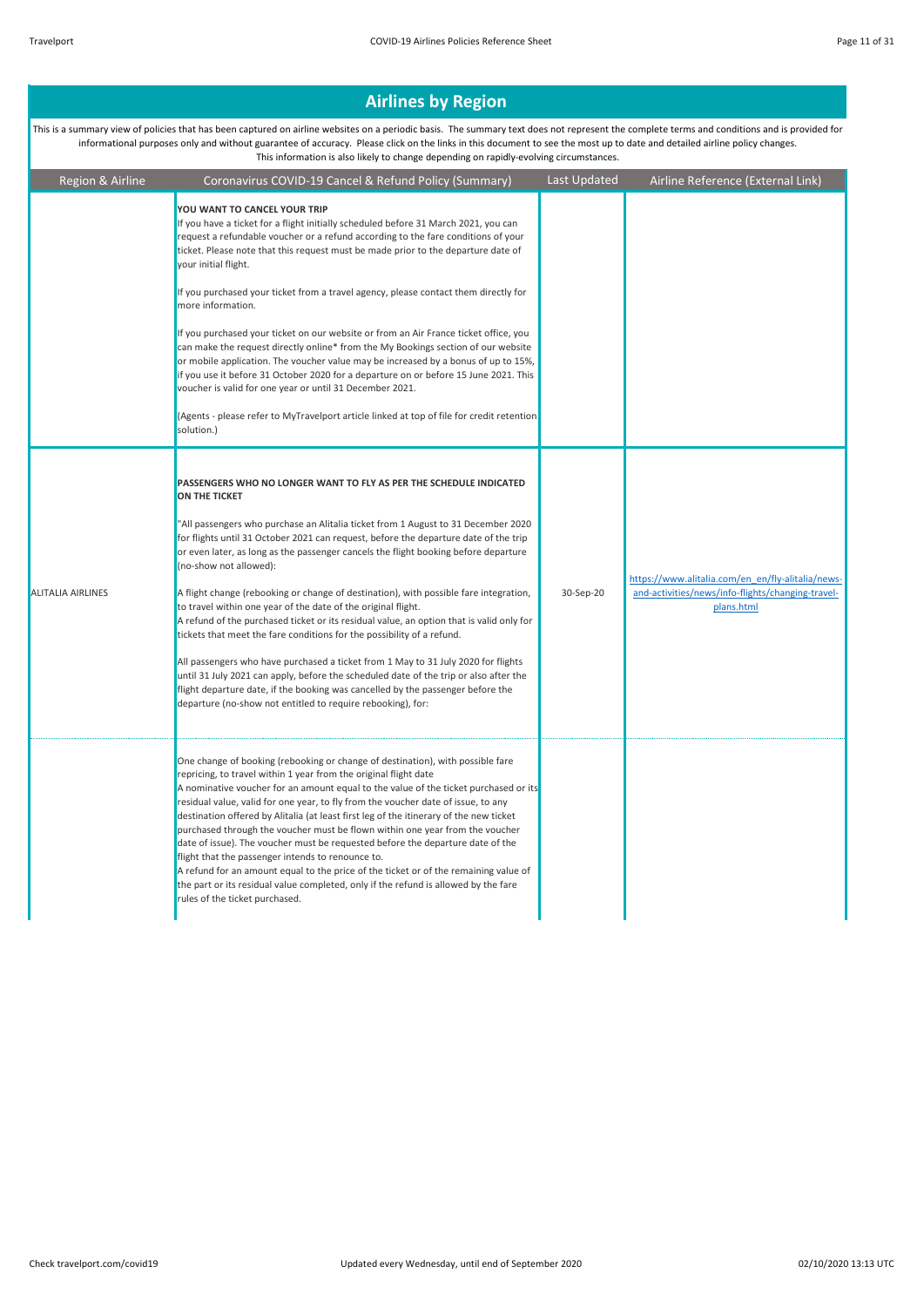| Region & Airline           | Coronavirus COVID-19 Cancel & Refund Policy (Summary)                                                                                                                                                                                                                                                                                                                                                                                                                                                                                                                                                                                                                                                                                                                                                                                                                                                                                                                                                                                                                                                                                                                                                                                                                                                                                  | Last Updated | Airline Reference (External Link)                                                                                                      |
|----------------------------|----------------------------------------------------------------------------------------------------------------------------------------------------------------------------------------------------------------------------------------------------------------------------------------------------------------------------------------------------------------------------------------------------------------------------------------------------------------------------------------------------------------------------------------------------------------------------------------------------------------------------------------------------------------------------------------------------------------------------------------------------------------------------------------------------------------------------------------------------------------------------------------------------------------------------------------------------------------------------------------------------------------------------------------------------------------------------------------------------------------------------------------------------------------------------------------------------------------------------------------------------------------------------------------------------------------------------------------|--------------|----------------------------------------------------------------------------------------------------------------------------------------|
|                            | PASSENGERS WHO HAD THEIR FLIGHT CANCELED<br>All passengers who have purchased, on international markets (except Brazil) within<br>30 September, for trips between 11 March and 31 October, an Alitalia (055) ticket<br>whose flight has been canceled, can request the following:<br>* A change of booking (rebooking or rerouting, with no change of destination of<br>departure and arrival), without fare repricing, to travel within the 7 previous or<br>following days from the date of the canceled flight. The change of booking must be<br>requested before the departure date of the flight that was canceled.<br>* One change of booking (rebooking, rerouting or change of destination), with<br>possible fare repricing, to travel within 1 year from the canceled flight date<br>* A refund of the price of the ticket or of the remaining value of the part of the trip<br>which has not yet been completed. (3)<br>The request will be processed and defined as soon as possible, in compliance with<br>the Reg. CE261 / 2004.<br>(3) For Alitalia (055) tickets purchased in Italy with travel dates from March 11th to<br>June 2, 2020, the refund is only allowed according to fare rules of the ticket.<br>(Agents - please refer to MyTravelport article linked at top of file for credit retention<br>solution.) |              |                                                                                                                                        |
| <b>AUSTRIAN AIRLINES</b>   | See LUFTHANSA entry.                                                                                                                                                                                                                                                                                                                                                                                                                                                                                                                                                                                                                                                                                                                                                                                                                                                                                                                                                                                                                                                                                                                                                                                                                                                                                                                   | 30-Sep-20    | https://www.austrian.com/Info/Flightinformation/<br>Travel%20Alerts.aspx                                                               |
| <b>BRITISH AIRWAYS PLC</b> | Need to cancel your booking?<br>If you booked via a travel agent, please contact them directly to discuss cancelling<br>your booking.<br>If you are due to travel between now and 30 September 2020 you can claim a<br>voucher to the value of your booking, valid for travel until 30 April 2022.<br>Vouchers can be used as payment, or part payment, for a future booking. Your new<br>trip booked with your voucher must be fully completed by 30 April 2022 (departure<br>and return). You will receive your voucher by email within seven days of your<br>application.<br>IMPORTANT: Please do not amend your booking in Manage My Booking yourself -<br>we will do this on your behalf.                                                                                                                                                                                                                                                                                                                                                                                                                                                                                                                                                                                                                                         | 30-Sep-20    | https://www.britishairways.com/en-<br>gb/information/incident/coronavirus/latest-<br>information?                                      |
|                            | If you want to change the dates of your booking<br>For bookings made from 3 March until 30 September 2020 on journeys that are due<br>to have been completed by 31 August 2021, go to Manage My Booking to change<br>your dates.<br>We've waived our change booking fee so you will not be charged, although you will<br>need to pay any difference in fare.                                                                                                                                                                                                                                                                                                                                                                                                                                                                                                                                                                                                                                                                                                                                                                                                                                                                                                                                                                           |              | or visit BA's trade site (sign in credentials needed):<br>http://www.britishairways.com/trade/tradegatew<br>ay.jsp/global/public/en gb |
|                            | If you want to change the destination and the dates of your booking<br>For bookings made prior to 3 March 2020 for journeys to be completed by 30<br>September 2020 or bookings made between 3 March 2020 and 30 September 2020<br>for travel completed by 31 August 2021, please complete the online voucher form to<br>change both your destination and dates. We will cancel your booking on your behalf<br>and email you a voucher to the value of your booking, valid until 30 April 2022.<br>Vouchers can be used as payment, or part payment, for a future booking. Your new<br>trip booked using a voucher must be fully completed by 30 April 2022 (departure<br>and return). You will receive your voucher by email within seven days of your<br>application.<br>(Agents - please refer to MyTravelport article linked at top of file for credit retention<br>solution.)                                                                                                                                                                                                                                                                                                                                                                                                                                                     |              |                                                                                                                                        |
| <b>BRUSSELS AIRLINES</b>   | See LUFTHANSA entry.                                                                                                                                                                                                                                                                                                                                                                                                                                                                                                                                                                                                                                                                                                                                                                                                                                                                                                                                                                                                                                                                                                                                                                                                                                                                                                                   | 30-Sep-20    | https://www.brusselsairlines.com/en-<br>uk/misc/AlertMessageDetail.aspx                                                                |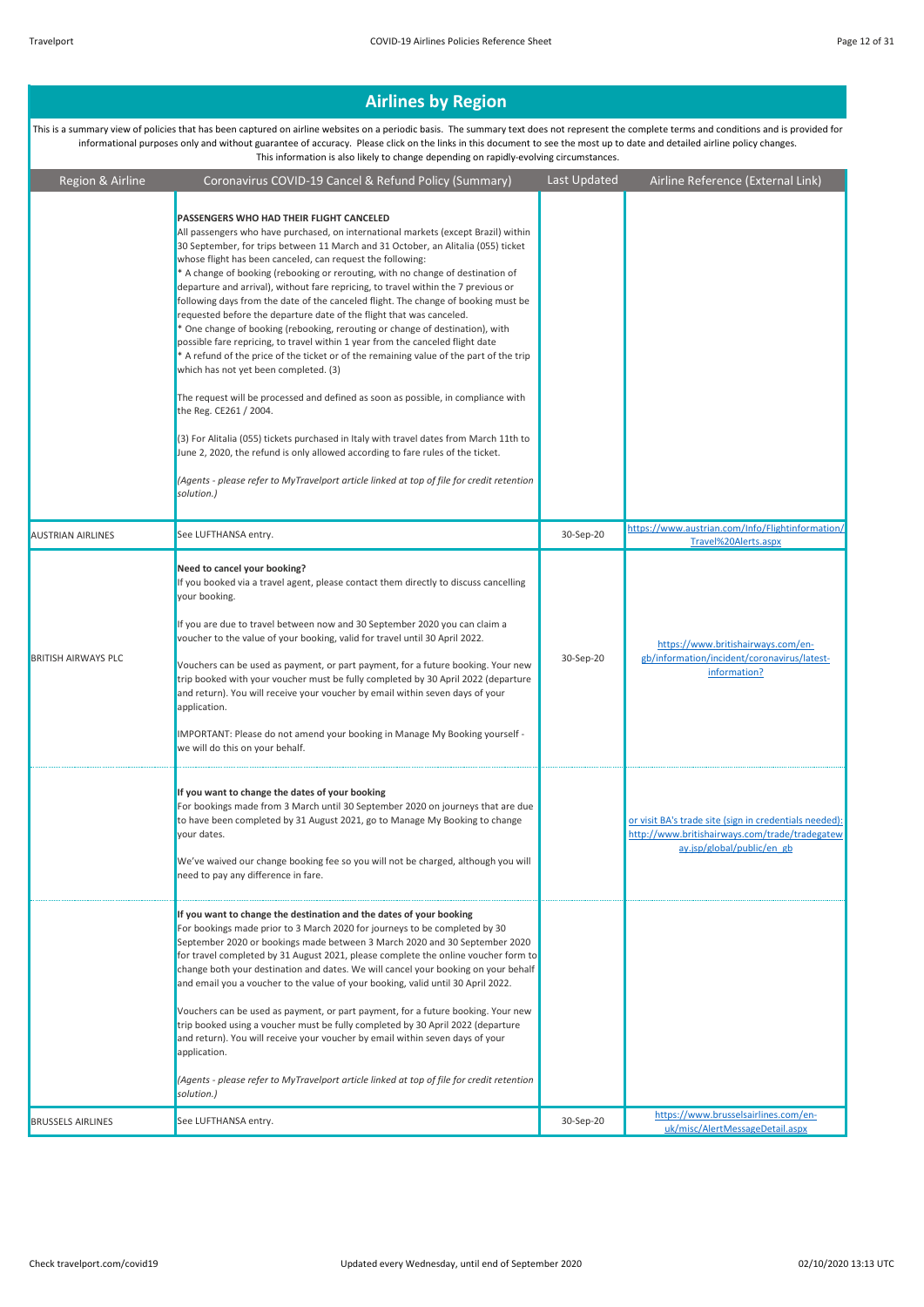#### Region & Airline Coronavirus COVID-19 Cancel & Refund Policy (Summary) Last Updated Airline Reference (External Link) **Airlines by Region**  This is a summary view of policies that has been captured on airline websites on a periodic basis. The summary text does not represent the complete terms and conditions and is provided for informational purposes only and without guarantee of accuracy. Please click on the links in this document to see the most up to date and detailed airline policy changes. This information is also likely to change depending on rapidly-evolving circumstances. EASYJET **"If your flight has been cancelled** My flight has been cancelled, what are my options? As you will be aware, strict travel restrictions have been implemented by authorities for flights and citizens across Europe, to help contain the spread of Covid-19, to protect people and manage health services. As a result of these extraordinary circumstances, your flight may have been cancelled. If your flight is cancelled we will notify the booker using the details we have on the booking. **You can choose to:** Switch to any other flight, any time. You can fly anywhere on our network and you will not pay change fees\*. Seats are currently for sale until May 2021 and you can do this via Manage Bookings or the easyJet app. Claim a voucher for the full value of your ticket. If you aren't ready to book again just yet, a voucher provides the flexibility to book travel in future, for flying through to at least Summer 2021. You can access the voucher via Manage Bookings or the app. Click here for voucher terms and conditions. \*Excludes route changes for flights to/from Israel, Egypt, Jordan, Turkey, Morocco. 30-Sep-20 https://www.easyjet.com/en/policy/coronavirus **If your flight has not been cancelled** My flight is shown as operating but I want to cancel my travel, what are my options? Where flights are shown as operating our standard terms and conditions continue to apply. However, we are currently waiving our change fees which means you can no change the dates and destination up to 14 days before travel without incurring a change fee and would only pay the fare difference if the new flights are more expensive. Please note this offer is only for customers who self-serve on our website or mobile app through Manage Bookings. No credit is given if the new fare is lower. Standard terms and conditions apply to all changes. Please see below for more details on changes. If you still wish to cancel you may be entitled to a refund of Government Taxes. For new bookings cancelled within 24 hours of booking you get a full refund, minus a cancellation fee. For more information please see our Fees and Charges page. **If your flight has not been cancelled** My flight is shown as operating but I want to cancel my travel, what are my options? Where flights are shown as operating our standard terms and conditions continue to apply. However, we are currently waiving our change fees which means you can no change the dates and destination up to 14 days before travel without incurring a change fee and would only pay the fare difference if the new flights are more expensive. Please note this offer is only for customers who self-serve on our website or mobile app through Manage Bookings. No credit is given if the new fare is lowe Standard terms and conditions apply to all changes. Please see below for more details on changes. If you still wish to cancel you may be entitled to a refund of Government Taxes. For new bookings cancelled within 24 hours of booking you get a full refund, minus a cancellation fee. *(Agents - please refer to MyTravelport article linked at top of file for credit retention solution.)* FINNAIR 01.09.2020 **GUIDELINES FOR FLIGHTS BETWEEN 1 JULY 2020 - 31 MARCH 2021 (UPDATED 01SEP)** As travel restrictions are being removed in different countries, air travel starts to recover gradually. We will gradually add frequencies and routes back to our networl from July onwards. We will add routes and frequencies month by month as demand recovers, taking into account the changes in travel restrictions in different countries. More route specific information is available here. Unfortunately some routes will be temporarily cancelled until the end of March 2021. You'll see the list of routes that are entirely cancelled on 1 July 2020 - 31 March 2021 here. 30-Sep-20 https://www.finnair.com/int/gb/informationservices/flights/news?ITEM\_ID=508#NEWS\_Guideli nes%20for%20flights%20between%201%20July%2 02020%20-%2031%20March%202021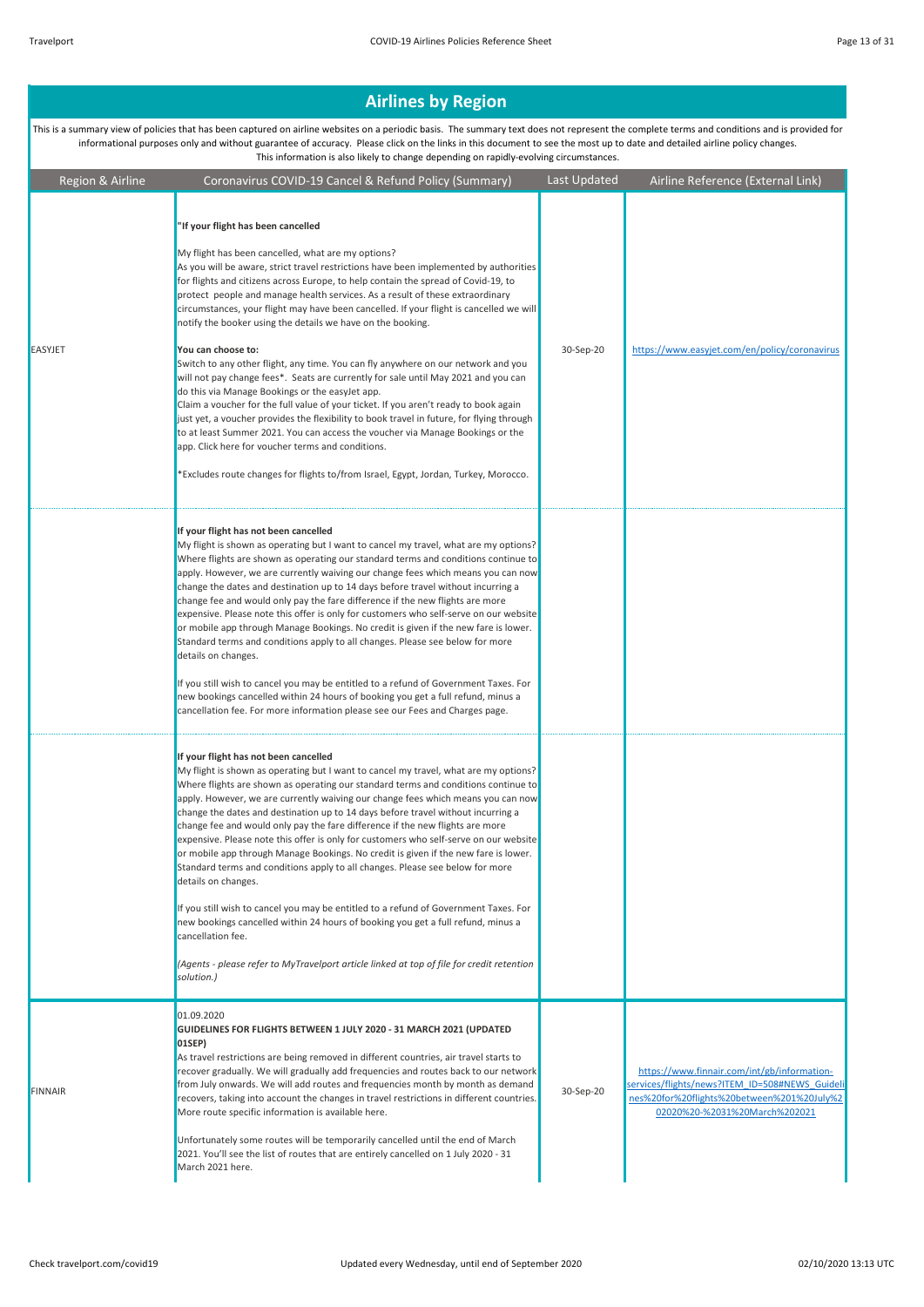| Region & Airline | Coronavirus COVID-19 Cancel & Refund Policy (Summary)                                                                                                                                                                                                                                                                                                                                                                                                                                                                                                                                                                                                                                                                                                                                                                                                                                                                                                                                                                                                                                                                                                                                                                                                                                                                                                                                                                                                                                                                                                                                                            | Last Updated | Airline Reference (External Link) |
|------------------|------------------------------------------------------------------------------------------------------------------------------------------------------------------------------------------------------------------------------------------------------------------------------------------------------------------------------------------------------------------------------------------------------------------------------------------------------------------------------------------------------------------------------------------------------------------------------------------------------------------------------------------------------------------------------------------------------------------------------------------------------------------------------------------------------------------------------------------------------------------------------------------------------------------------------------------------------------------------------------------------------------------------------------------------------------------------------------------------------------------------------------------------------------------------------------------------------------------------------------------------------------------------------------------------------------------------------------------------------------------------------------------------------------------------------------------------------------------------------------------------------------------------------------------------------------------------------------------------------------------|--------------|-----------------------------------|
|                  | IF A FLIGHT IS CANCELLED<br>Customers can change their travel dates until 30th September 2021 without a<br>change fee. The following policy applies:<br>- Finnair operated and marketed flight<br>- Rebooking into the same booking class as the original flight or lowest available in<br>the same cabin<br>- Applies to all ticket types (Light, Classic, Flex etc.)<br>- No additional PNR elements (eg. OS AY CORONA element) are needed for tickets<br>issued for these changes.<br>- Purchased travel extras can be moved to new flights<br>Partial or full refund of the ticket and purchased travel extras permitted. OS AY<br>REFUND DUE TO CORONA must be added to all cancelled bookings.<br>The fastest way to get refund is to process the refund directly via your own GDS<br>system. If that is not possible, please issue a refund application via BSPlink for<br>Finnair. Refunds of ancillary services on EMDs will be processed via refund<br>application. In case you have already issued a refund application but choose to<br>process the refund via GDS instead, please cancel the pending application in BSPlink.                                                                                                                                                                                                                                                                                                                                                                                                                                                                        |              |                                   |
|                  | IF A FLIGHT IS OPERATING, tickets issued between 1st April - 31st of December<br>2020<br>Customers can change their travel dates within ticket validity without a change fee.<br>The following policy applies:<br>- Ticket issued between 1st April - 31st of December, 2020<br>- Finnair operated and marketed flights. Code-shares and OAL flights allowed<br>according to ticketed fare rule.<br>- No additional collection if the same fare is available. In case of higher booking<br>class, additional collection shall be collected.<br>- For tickets issued between 1st April - 31 August 2020: Change must be made latest<br>7 days before departure. If change is made less than 7 days before departure the<br>change conditions follow the original ticket rules.<br>- For tickets issued between 1st September - 31 December 2020: Change must be<br>made latest 72 hours before departure. If change is made less than 72 hours before<br>departure the change conditions follow the original ticket rules.<br>- Travel within original ticket validity<br>- Applies to all ticket types (Light, Classic, Flex etc.)<br>- Multiple changes permitted till 31 December 2020. Changes made on/after 1st<br>January: first change permitted without any change fee for change made up to 72<br>hours prior to flight departure.<br>Refunds are according to ticketed fare rules.<br>In case you have a booking that does not fulfil all these conditions but would like to<br>check if our Book with Confidence policy could be still applied, please do not<br>hesitate to contact Finnair helpdesk. |              |                                   |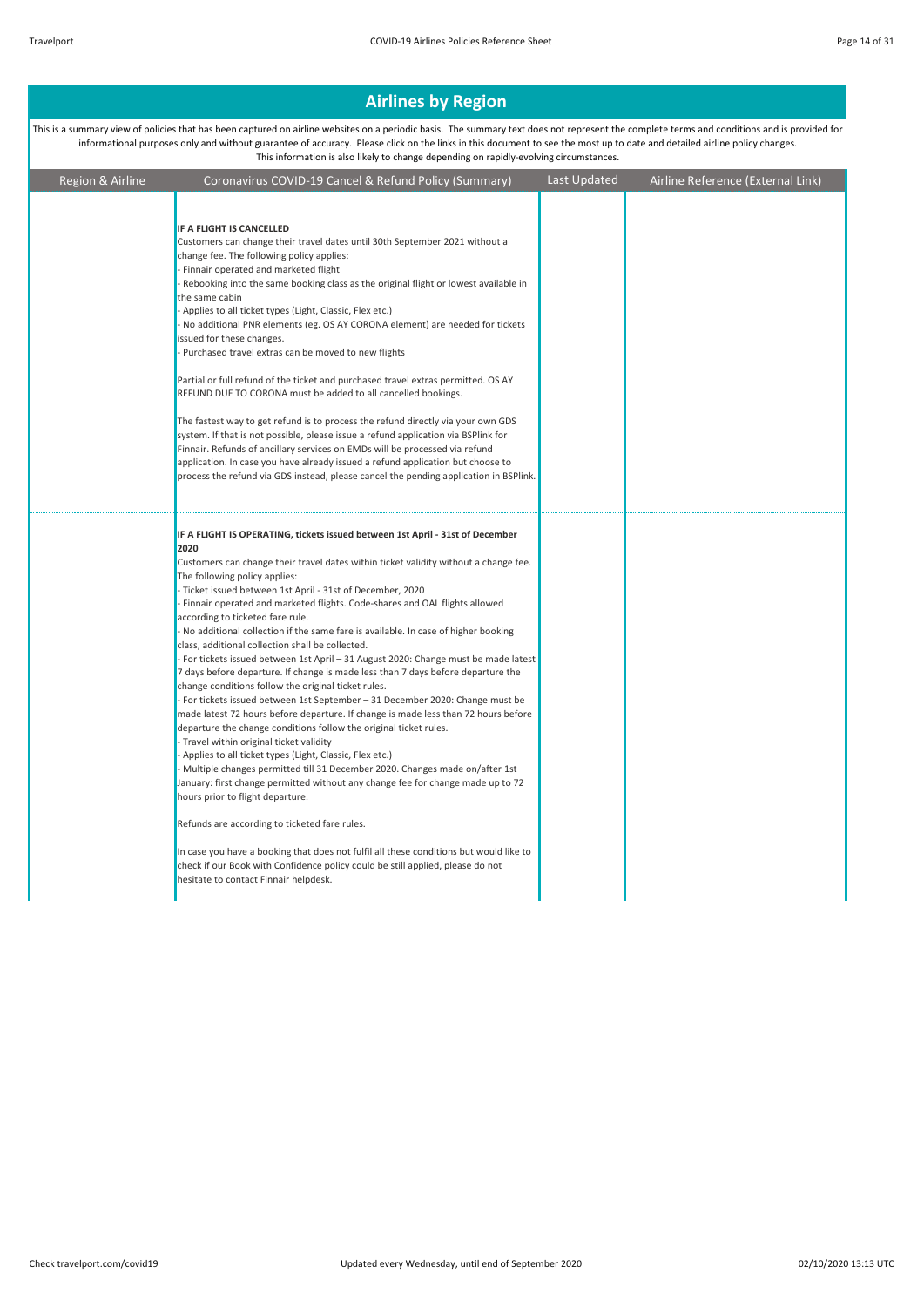| Region & Airline       | Coronavirus COVID-19 Cancel & Refund Policy (Summary)                                                                                                                                                                                                                                                                                                                                                                                                                                                                                                                                                                                                                                                                                                                                                                                                                                                                                         | Last Updated | Airline Reference (External Link)                                |
|------------------------|-----------------------------------------------------------------------------------------------------------------------------------------------------------------------------------------------------------------------------------------------------------------------------------------------------------------------------------------------------------------------------------------------------------------------------------------------------------------------------------------------------------------------------------------------------------------------------------------------------------------------------------------------------------------------------------------------------------------------------------------------------------------------------------------------------------------------------------------------------------------------------------------------------------------------------------------------|--------------|------------------------------------------------------------------|
|                        | IF A FLIGHT IS OPERATING, tickets issued before 31st of March 2020<br>- Multiple changes allowed without a change fee for travel until 30th of November<br>2020 (travel must be completed by 30NOV20)<br>- Finnair operated and marketed flight on Finnair ticket<br>- All changes must be made before the departure of the original flight<br>- Rebook into the same booking class as the original flight or lowest available in the<br>same cabin<br>- Ticket revalidation permitted<br>- Rerouting not permitted<br>- Change must be made by 30th of November 2020<br>- Applies to all ticket types (Light, Value, Pro etc.)<br>- OS AY CHANGE OF TRAVEL DUE TO CORONA must be added to all changed<br>bookings<br>Refunds are according to ticketed fare rules.<br>In case you have a customer wanting to travel after 30th of November 2020 in this<br>above-mentioned scenario, please contact Finnair Helpdesk to see what options are |              |                                                                  |
|                        | available.<br>These rules also apply to individual Tour Operator bookings using TO fares, but they<br>do not apply to Finnair Holidays, Aurinkomatkat/Suntours, other tour operators'<br>customers or Group bookings.<br>(Agents - please refer to MyTravelport article linked at top of file for credit retention<br>solution.)                                                                                                                                                                                                                                                                                                                                                                                                                                                                                                                                                                                                              |              |                                                                  |
|                        | Get a free flight change                                                                                                                                                                                                                                                                                                                                                                                                                                                                                                                                                                                                                                                                                                                                                                                                                                                                                                                      |              |                                                                  |
| <b>IBERIA AIRLINES</b> | Book now with the peace of mind of being able to change your flight later.<br>If you buy your trip for 2020 from May 28 to 31 October, you can change your flight<br>for free. Applies to all fares.<br>It's as simple as this:<br>Request the change (date, time, origin and/or destination) up to 15 days before<br>departure.                                                                                                                                                                                                                                                                                                                                                                                                                                                                                                                                                                                                              | 30-Sep-20    | https://www.iberia.com/gb/en/covid-19/measures<br>taken/         |
|                        | Just pay the fare difference (if any).                                                                                                                                                                                                                                                                                                                                                                                                                                                                                                                                                                                                                                                                                                                                                                                                                                                                                                        |              |                                                                  |
|                        | Changes requested before 31 August 2020 are also permitted to fly up to 30 June<br>2021, with the following exceptions: not valid for flights from 9 to 12 October; from<br>4 to 9 December; from 19 December to 10 January 2021; and from 24 March to 10<br>April 2021. To change your tickets, contact your travel agent or or make your<br>request through Manage my booking.<br>If your flight has been canceled and you prefer not to fly and request other<br>alternatives for exchange or refund, please do not hesitate to contact your travel<br>agency or contact us through our usual customer service telephone numbers.<br>(Agents - please refer to MyTravelport article linked at top of file for credit retention                                                                                                                                                                                                             |              | https://www.iberiagencias.com/Iberiagencias/sho<br>wContenido.do |
|                        | solution.)                                                                                                                                                                                                                                                                                                                                                                                                                                                                                                                                                                                                                                                                                                                                                                                                                                                                                                                                    |              |                                                                  |
|                        | "My flights been cancelled, what are my options                                                                                                                                                                                                                                                                                                                                                                                                                                                                                                                                                                                                                                                                                                                                                                                                                                                                                               |              |                                                                  |
| JET2.COM AIRLINES      | Due to the coronavirus (COVID-19) pandemic and scheduling changes, a number of<br>our flights aren't going ahead. We know how much you were looking forward to a<br>well-deserved break, so if your booking has been affected, you have several options<br>to choose from:<br>Want a getaway to look forward to but haven't decided on the details just yet? You<br>can request a refund credit note to use to rearrange your plans! All you need to do is<br>log in to Manage My Booking, click 'cancel flights' and you'll be given a refund credit<br>note to rearrange your getaway.<br>If you'd prefer a refund, please wait for us to get in touch with further details. We're<br>proactively contacting all affected customers in departure date order, which we<br>think is the fairest way - please be patient with us as we do this."                                                                                               | 30-Sep-20    | https://www.jet2.com/flights/incident                            |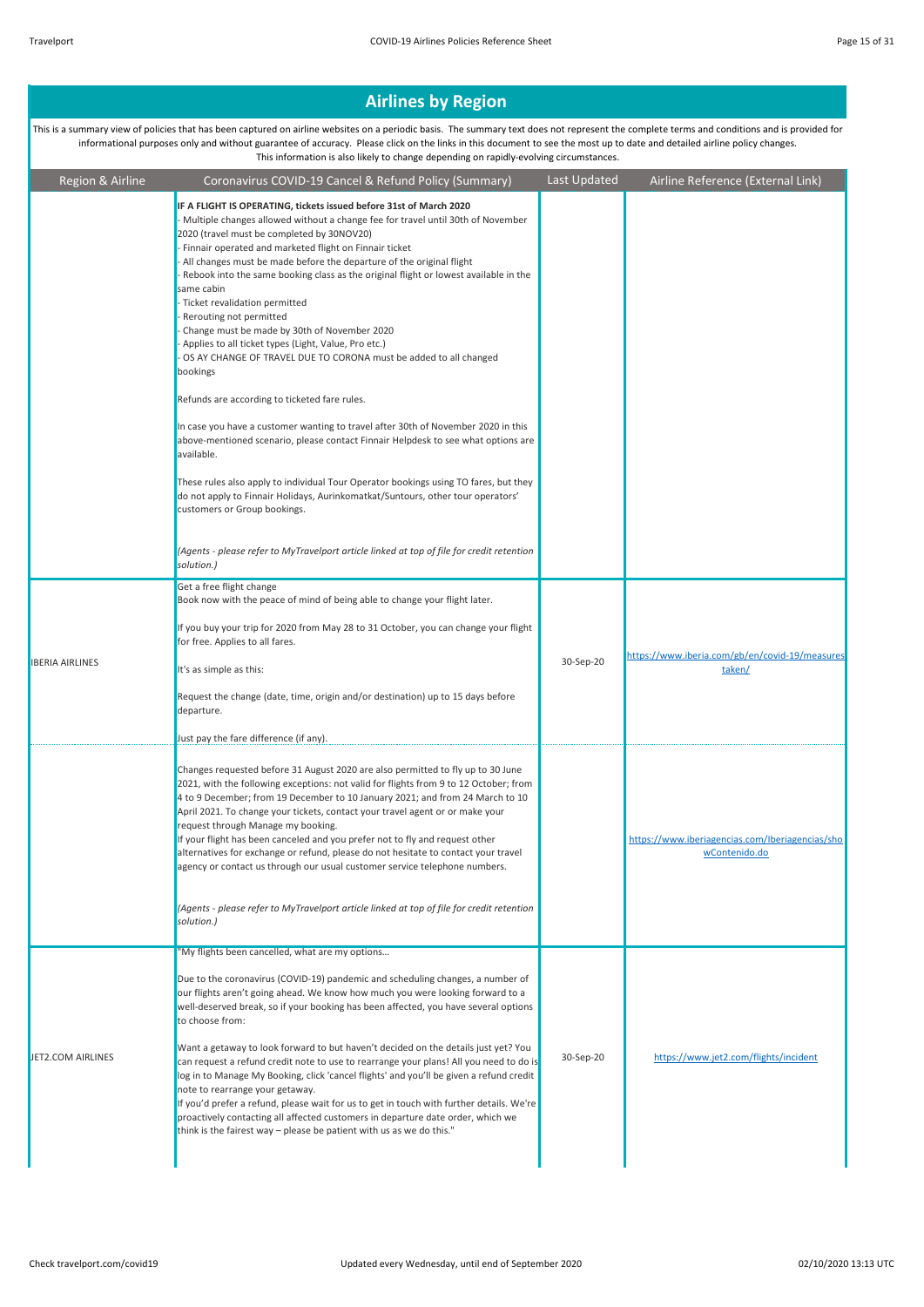| Region & Airline           | Coronavirus COVID-19 Cancel & Refund Policy (Summary)                                                                                                                                                                                                                                                                                                                                                                                                                                                                                                                                                                                                                                                                                                                                                                                                                                                                                                                                                                                                                                                                                                                                                                                                                                                                                                                                                                                                                                                                                                                                         | Last Updated | Airline Reference (External Link)                                                          |
|----------------------------|-----------------------------------------------------------------------------------------------------------------------------------------------------------------------------------------------------------------------------------------------------------------------------------------------------------------------------------------------------------------------------------------------------------------------------------------------------------------------------------------------------------------------------------------------------------------------------------------------------------------------------------------------------------------------------------------------------------------------------------------------------------------------------------------------------------------------------------------------------------------------------------------------------------------------------------------------------------------------------------------------------------------------------------------------------------------------------------------------------------------------------------------------------------------------------------------------------------------------------------------------------------------------------------------------------------------------------------------------------------------------------------------------------------------------------------------------------------------------------------------------------------------------------------------------------------------------------------------------|--------------|--------------------------------------------------------------------------------------------|
| KLM - ROYAL DUTCH AIRLINES | Tickets book with a departure before or on 31 March 2021<br>1. Rebook your flight<br>Change your travel dates<br>You may change your travel dates without having to pay the change fee, as<br>described in your ticket conditions.<br>You can change your travel dates if the same booking class is available. However, a<br>fare difference might still apply.<br>Change your destination<br>You may use the full value of your original tickets for new tickets on KLM, Air France,<br>Delta Air Lines, Virgin Atlantic, and Kenya Airways.<br>You will not have to pay the change fee. However, a fare difference might still apply.<br>How to rebook<br>Log in to My Trip and change your travel dates or destination yourself if:<br>you have a KLM, Air France or Delta Air Lines ticket,<br>your journey has not started yet,<br>you are not travelling with a baby (0-1 years),<br>you did not request a special service (e.g. ordered a special meal, are travelling as an<br>unaccompanied minor, have requested transportation of a wheelchair or pet).<br>Did you book your ticket via a travel agent? Please contact them directly to rebook<br>your flight.                                                                                                                                                                                                                                                                                                                                                                                                                     | 30-Sep-20    | https://www.klm.com/travel/gb en/prepare for t<br>ravel/up to date/flight update/index.htm |
|                            | 2. Request a refund in the form of a refundable travel voucher<br>If you choose to postpone your trip, we will provide you with a refund in the form of<br>a travel voucher.<br>Your travel voucher is valid to use until 31 December 2021 and can be used on KLM,<br>Air France, Delta Air Lines, Virgin Atlantic, and Kenya Airways flights.<br>You can use your voucher to book a flight that takes place after the expiry date of<br>the voucher.<br>If your new ticket price is higher than that of your original ticket, you'll profit from a<br>bonus up to 15% of the original ticket price to cover a part of the price difference. Is<br>the new ticket price lower? Then the residual value will be calculated without a<br>bonus.<br>This increased value only applies if you use the voucher as an online payment<br>method from 16 June 2020 up to and including 31 October 2020, and your new<br>outbound flight is before 15 June 2021. At this moment, you can only receive the<br>15% bonus if you redeem your voucher online or by telephone. It's not possible to<br>redeem the extra valued voucher at the airport.<br>If the amount of your voucher is greater than the price of your new booking, you'll<br>receive another voucher for the remaining balance. This new voucher will not have<br>an increase in value and is refundable after 12 months.<br>Your travel voucher is refundable.<br>How to request a refundable travel voucher<br>Did you book your ticket via a travel agent? Please contact them directly to request<br>information on refund options. |              |                                                                                            |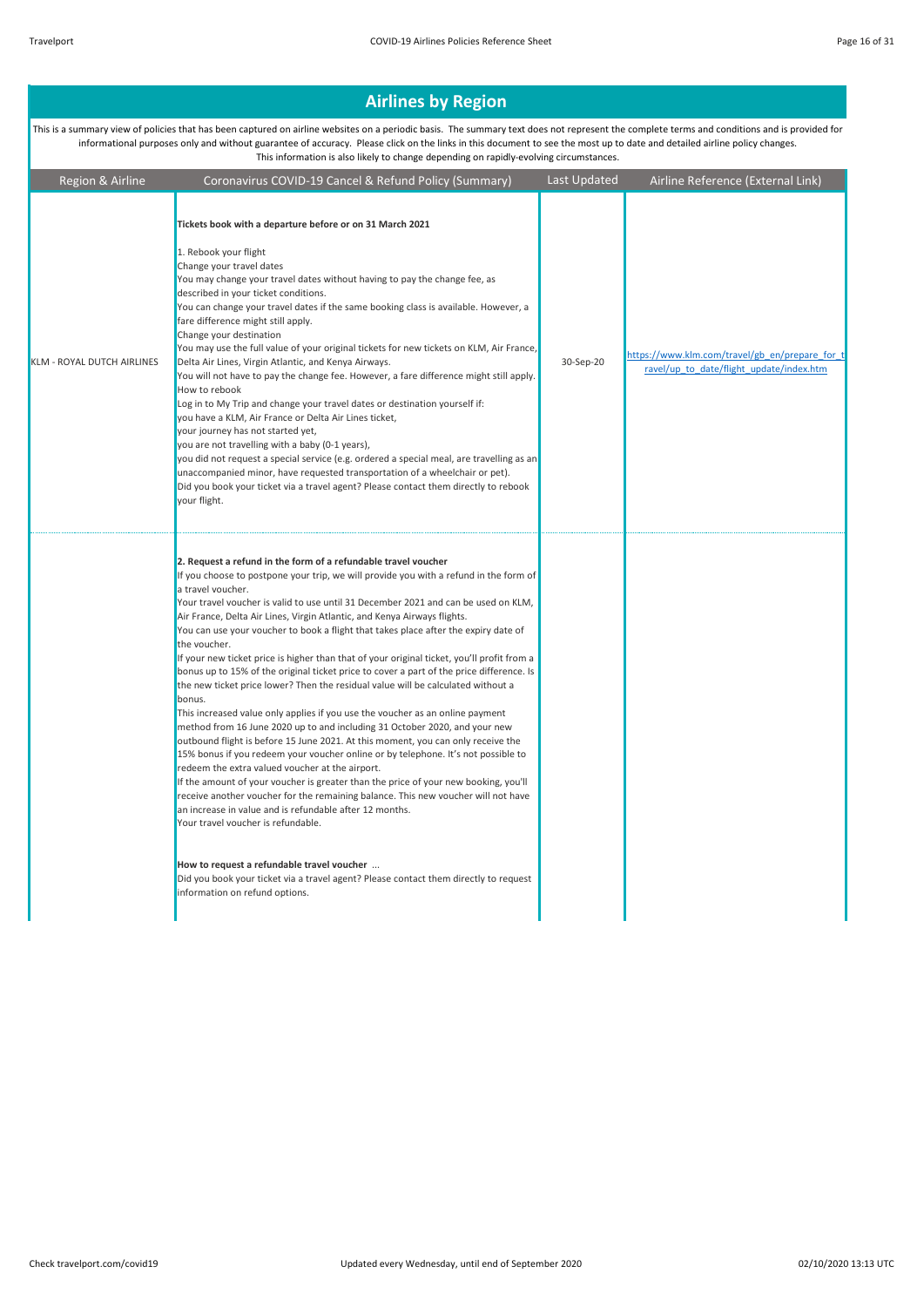| Region & Airline    | Coronavirus COVID-19 Cancel & Refund Policy (Summary)                                                                                                                                                                                                                                                                                                                                                                                                                                                                                                                                                                                                                                                                                                                                                                                                                                                                                                                                                                                                                                                                                                                                                                                                                                                                                                                                                                                                                                                                                                                                                                                                                                                                                                                                                                                             | Last Updated | Airline Reference (External Link)                                      |
|---------------------|---------------------------------------------------------------------------------------------------------------------------------------------------------------------------------------------------------------------------------------------------------------------------------------------------------------------------------------------------------------------------------------------------------------------------------------------------------------------------------------------------------------------------------------------------------------------------------------------------------------------------------------------------------------------------------------------------------------------------------------------------------------------------------------------------------------------------------------------------------------------------------------------------------------------------------------------------------------------------------------------------------------------------------------------------------------------------------------------------------------------------------------------------------------------------------------------------------------------------------------------------------------------------------------------------------------------------------------------------------------------------------------------------------------------------------------------------------------------------------------------------------------------------------------------------------------------------------------------------------------------------------------------------------------------------------------------------------------------------------------------------------------------------------------------------------------------------------------------------|--------------|------------------------------------------------------------------------|
|                     | Flight booked on or after 22 April 2020:<br>1. Rebook your flight<br>Change your travel dates<br>You may change your travel dates without having to pay the change fee, as<br>described in your ticket conditions.<br>You can change your travel dates if the same booking class is available. However, a<br>fare difference might still apply.<br>Change your destination<br>You may use the full value of your original tickets for new tickets on KLM, Air France,<br>Delta Air Lines, Virgin Atlantic, and Kenya Airways flights.<br>You will not have to pay the change fee.<br>2. Request a refund<br>If you choose to postpone your trip, check your ticket conditions to see if you're<br>entitled to a refund. You can find these conditions in the confirmation e-mail you<br>received after booking your flight.<br>(Agents - please refer to MyTravelport article linked at top of file for credit retention<br>solution.)                                                                                                                                                                                                                                                                                                                                                                                                                                                                                                                                                                                                                                                                                                                                                                                                                                                                                                            |              |                                                                        |
| LOT Polish Airlines | "If you have a ticket for any flights operated by LOT Polish Airlines that have been<br>cancelled, that were purchased for travel between March 15th and March 31st,<br>2021 you can take advantage of one of the following options to change your<br>reservation flexibly:<br>1. Use the value of your ticket as a voucher<br>Do you need more time to plan a new trip with LOT? You can contact us within up to<br>a year of purchasing the original ticket and get a voucher. The value of the original<br>ticket recorded on the voucher can be used for any flight from the LOT offer.<br>The voucher will be valid for one year (12 months) after receipt. During this time,<br>you can exchange the voucher for a new flight, which is scheduled within the next 12<br>months.<br>If you would like to give the voucher to a relative or a friend? From now on, not only<br>the passenger can use the voucher for any flight, but also the person to whom it will<br>be given.<br>If the price of the new ticket for which you will exchange the voucher is lower, the<br>difference is refunded as a new voucher, which is valid for 12 months from the date<br>of issue.<br>2. Reschedule your trip for another time<br>If you don't have any plans for your next trip yet, take your time. You have one year<br>from the date of purchase of the original ticket to contact us to change your<br>departure date free of charge. You can choose a new travel date for one year from<br>the original flight date.<br>If you choose this option, you will receive from us an additional code entitling you to<br>a 30% discount* on your next LOT trip. The promotional code will be valid for one<br>year (12 months) after receipt. The code can be used to book any flights offered on<br>the LOT route network, in all travel classes. | 30-Sep-20    | https://www.lot.com/gb/en/current-rebooking-<br>and-refund-information |
|                     | 3. Change the route of your journey flexibly<br>You can also exchange your ticket for the cancelled flight for another ticket on a<br>completely different route whenever convenient for you. If the new ticket is more<br>expensive than the previously purchased one (e.g. a short flight to London will be<br>exchanged for an intercontinental flight to Tokyo), we will deduct 200 PLN* from the<br>price difference due.<br>Take your time before you plan your next flight - you have one year from the date<br>of purchase of the original ticket to contact us to change your departure date. You<br>can book a new departure date for any time up to one year from the date of the<br>original flight.<br>(Agents - please refer to MyTravelport article linked at top of file for credit retention<br>solution.)                                                                                                                                                                                                                                                                                                                                                                                                                                                                                                                                                                                                                                                                                                                                                                                                                                                                                                                                                                                                                       |              |                                                                        |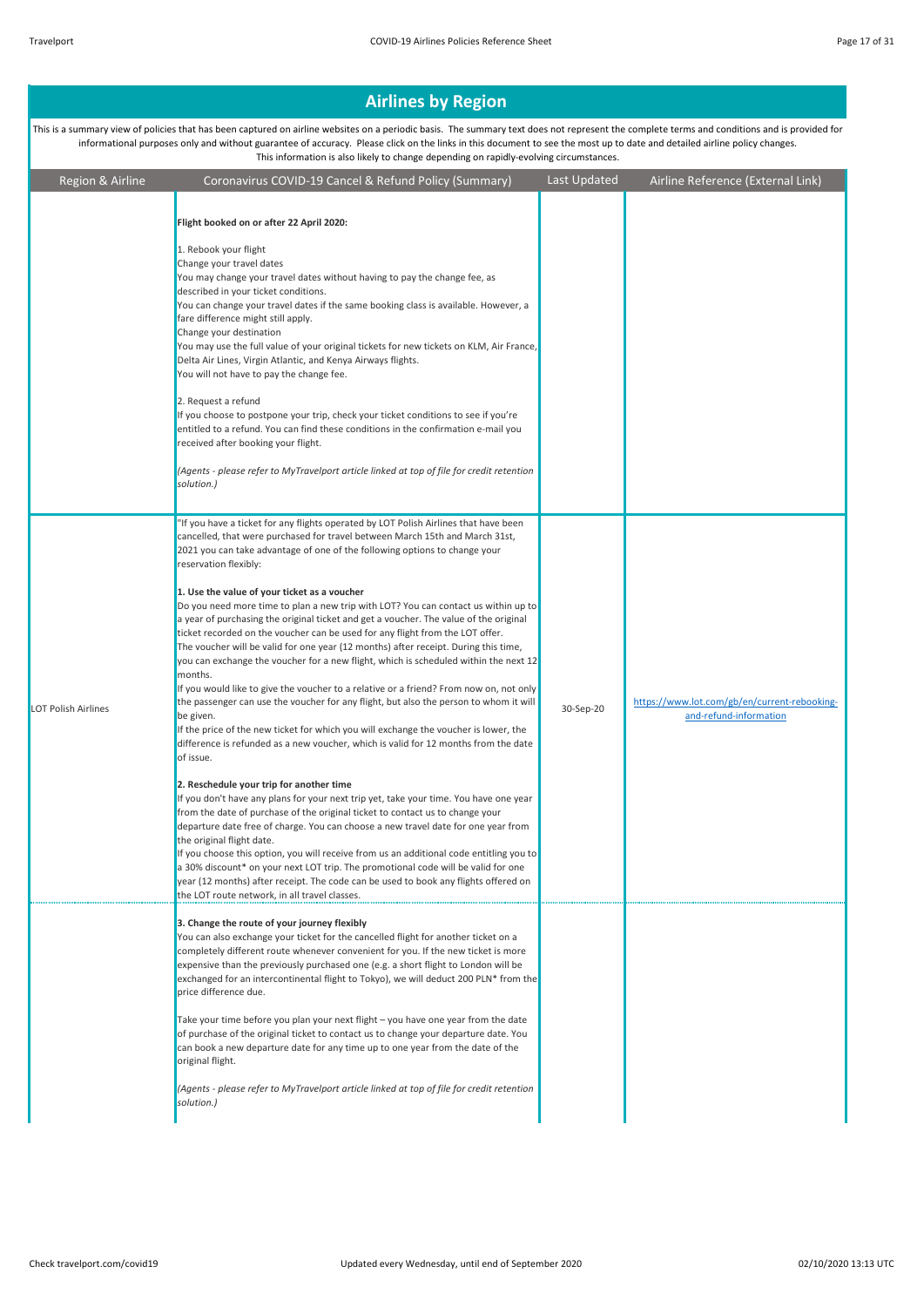| Region & Airline                 | Coronavirus COVID-19 Cancel & Refund Policy (Summary)                                                                                                                                                                                                                                                                                                                                                                                                                                                                                                                                                                                                                                                                                                                                                                                                                                                                                                                                                                                | Last Updated | Airline Reference (External Link)                                                                    |
|----------------------------------|--------------------------------------------------------------------------------------------------------------------------------------------------------------------------------------------------------------------------------------------------------------------------------------------------------------------------------------------------------------------------------------------------------------------------------------------------------------------------------------------------------------------------------------------------------------------------------------------------------------------------------------------------------------------------------------------------------------------------------------------------------------------------------------------------------------------------------------------------------------------------------------------------------------------------------------------------------------------------------------------------------------------------------------|--------------|------------------------------------------------------------------------------------------------------|
| <b>LUFTHANSA GERMAN AIRLINES</b> | "If you hold a ticket for a cancelled or an existing Lufthansa Group flight, you can<br>keep the ticket without having to commit to a new flight date right away. Existing<br>bookings will initially be cancelled, but the ticket and ticket value remain<br>unchanged.<br>For tickets booked up to and including 15 May 2020 the following applies:<br>If your flight has been cancelled, you have the following options:<br>You can rebook free of charge to an alternative flight to the same destination and<br>within the same travel class.<br>You can change your destination and your travel class. Your ticket will remain<br>valid and you can use it towards a future flight. Latest start of travel is 31<br>December 2021. If you would like to choose this option, please get in touch with<br>us, latest by 31 January 2021. Please note, that in these cases, an additional<br>payment might be necessary, e.g. if you change to a higher travel class or if you<br>rebook from a short-haul to a long-haul flight. | 30-Sep-20    | https://www.lufthansa.com/xx/en/extended-<br>rebooking-options                                       |
|                                  | Your flight is not cancelled:                                                                                                                                                                                                                                                                                                                                                                                                                                                                                                                                                                                                                                                                                                                                                                                                                                                                                                                                                                                                        |              |                                                                                                      |
|                                  | You can rebook your flight once without rebooking fee, regardless of the terms and<br>conditions of the originally purchased ticket. An additional payment due to fare<br>difference may apply. Start of travel must be latest by 31 December 2021 and the<br>rebooking has to be done before the original start of travel.<br>You can also change your destination and your travel class. Your ticket will remain<br>valid and you can use it towards a future flight. Latest start of travel is 31 December<br>2021. If you would like to choose this option, please get in touch with us, latest by<br>31 January 2021. Please note, that in these cases, an additional payment might be<br>necessary, e.g. if you change to a higher travel class or if you rebook from a short-<br>haul to a long-haul flight.<br>I have a booking (bookedon or after 16 May) and I prefer to postpone my travel                                                                                                                                |              | https://www.irreg.lufthansaexperts.com/en/home<br>.html<br>(agent Lufthansa experts' login required) |
|                                  | plans:                                                                                                                                                                                                                                                                                                                                                                                                                                                                                                                                                                                                                                                                                                                                                                                                                                                                                                                                                                                                                               |              |                                                                                                      |
|                                  | If your flight has been cancelled, you have the following choices:                                                                                                                                                                                                                                                                                                                                                                                                                                                                                                                                                                                                                                                                                                                                                                                                                                                                                                                                                                   |              |                                                                                                      |
|                                  | You can rebook free of charge to an alternative flight to the same destination and<br>within the same travel class.<br>You can change your destination and your travel class. Your ticket will remain valid<br>and you can use it towards a future flight. Latest start of travel is 31 December 2021.<br>If you would like to choose this option, please get in touch with us, latest by 31<br>January 2021. Please note, that in these cases, an additional payment might be<br>necessary, e.g. if you change to a higher travel class.<br>Your flight is not cancelled:                                                                                                                                                                                                                                                                                                                                                                                                                                                           |              |                                                                                                      |
|                                  | If you book until 31 August 2020 for travel on/ before 30 April 2021 Lufthansa Group<br>Airlines will waive the rebooking fee. You are able to rebook all newly purchased<br>tickets worldwide free of charge once, regardless of the terms of condition of the<br>purchased fare.                                                                                                                                                                                                                                                                                                                                                                                                                                                                                                                                                                                                                                                                                                                                                   |              |                                                                                                      |
|                                  | Start of travel must be until 31 December 2021. The rebooking must be done before<br>the original start of travel If the original fare is not available anymore the fare                                                                                                                                                                                                                                                                                                                                                                                                                                                                                                                                                                                                                                                                                                                                                                                                                                                             |              |                                                                                                      |
| SCANDINAVIAN AIRLINE SYSTEM      | Rebook without a change fee for bookings made before 04 March 2020<br>We are offering rebooking opportunities for bookings purchased before 4 March<br>2020 via SAS Website, SAS App or SAS Customer Service. The offer is available<br>until 7 days before outbound departure on all routes except Norway domestic.<br>The offer is valid on all SAS operated flights except for SAS charter flights.<br>If you've booked a trip with departure scheduled before 31 August 2020, you can<br>rebook your flight without having to pay a rebooking fee. If you opt to rebook,<br>you can choose a new travel date anytime before 31 August 2021. Please note,<br>that if you change to a higher fare type, you need to pay the difference.<br>Rebooking is only possible to and from the same destination as your original<br>booking.<br>Please note that you can only rebook to a new flight 361 days ahead. If you want<br>to travel later than 361 days ahead you will need to wait until later to rebook<br>your flight.         | 30-Sep-20    | https://www.flysas.com/gb-en/traffic-<br>information/message/                                        |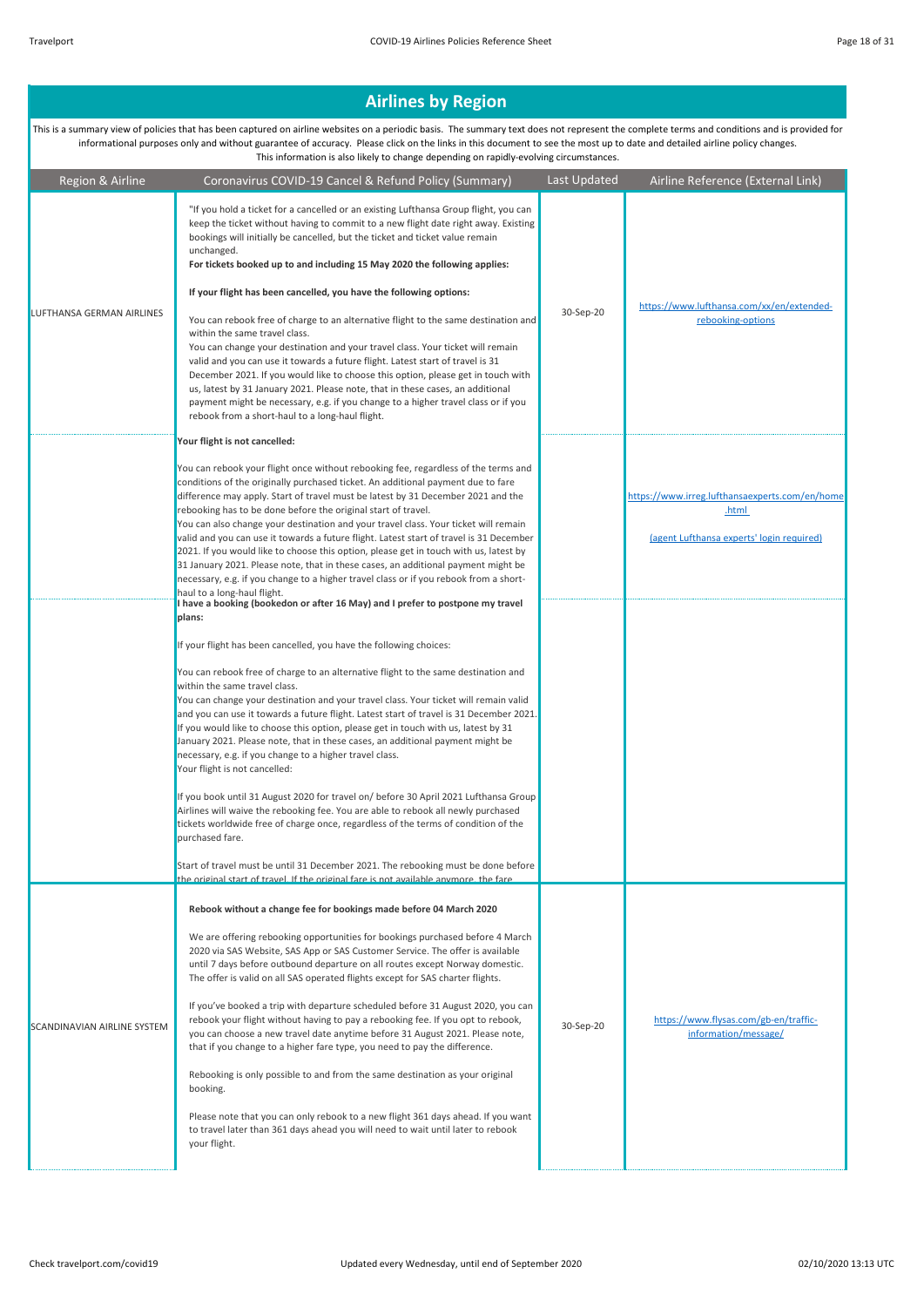| Region & Airline                              | Coronavirus COVID-19 Cancel & Refund Policy (Summary)                                                                                                                                                                                                                                                                                                                                                                                                                                                                                                                                                                                                                                                                                                                                                                                                                                                                                                                                                                                                                                                                                       | Last Updated | Airline Reference (External Link)                                                                     |
|-----------------------------------------------|---------------------------------------------------------------------------------------------------------------------------------------------------------------------------------------------------------------------------------------------------------------------------------------------------------------------------------------------------------------------------------------------------------------------------------------------------------------------------------------------------------------------------------------------------------------------------------------------------------------------------------------------------------------------------------------------------------------------------------------------------------------------------------------------------------------------------------------------------------------------------------------------------------------------------------------------------------------------------------------------------------------------------------------------------------------------------------------------------------------------------------------------|--------------|-------------------------------------------------------------------------------------------------------|
|                                               | If you have booked a ticket between 5 March - 30 June 2020 you can rebook your<br>flight once without having to pay a rebooking fee. If you opt to rebook, you can<br>choose a new travel date anytime before 16 August 2021. Rebooking must be made<br>by 30 November 2020.<br>Please note that you still have to pay the fare difference if the new ticket is more<br>expensive than your original one. The offer is valid on all SAS operated flights except<br>for SAS charter flights. Please note that you can only rebook to a new flight 361 days<br>ahead. If you want to travel later than 361 days ahead you will need to wait until<br>later to rebook your flight.<br>Rebooking is only possible to and from the same destination as your original booking                                                                                                                                                                                                                                                                                                                                                                     |              | or visit SAS trade site (user credentials needed):<br>https://www.sassalesinfo.com/content/Login.html |
| <b>SWISS</b>                                  | See LUFTHANSA entry.                                                                                                                                                                                                                                                                                                                                                                                                                                                                                                                                                                                                                                                                                                                                                                                                                                                                                                                                                                                                                                                                                                                        | 30-Sep-20    | https://www.swiss.com/ch/EN/various/faq-<br>rebooking-coronavirus                                     |
| <b>TAP PORTUGAL</b>                           | Rescheduling is even easier! For tickets issued between July 1 and September 30<br>2020, with an original travel date until November 30 of 2020 also have access to<br>more flexibility and can take advantage of a free change.<br>There is also the alternative of opting for a refund through a voucher, where we As<br>of September 1, 2020, there is also the alternative, if your flight is cancelled, of<br>opting for a refund through a voucher, where we are offering an additional 10% to<br>the amount of the voucher.                                                                                                                                                                                                                                                                                                                                                                                                                                                                                                                                                                                                          | 30-Sep-20    | https://www.flytap.com/en-pt/special-conditions                                                       |
|                                               | Conditions for changes for tickets issued between July 1 and 30 September 2020<br>Valid for tickets issued between 1 July and 30 September 2020, with original travel<br>dates between 1 July 2020 and 30 November 2020;<br>Change must be made 21 days prior to the date of the first flight;<br>Free change fee, but fare differential is charged when applicable;<br>One free change per reservation, subsequent changes are charged in accordance to<br>fare rules;<br>New travel date must be prior to 30 June 2021 or within the validity of the ticket,<br>restriction is applies to the date that is the first to expire;<br>Valid only for reservations in which no flight has been flown;<br>Valid for TAP operated flights;<br>The validity period of the ticket cannot be extended;<br>Valid for Corporate tickets.<br>(Agents - please refer to MyTravelport article linked at top of file for credit retention<br>solution.)                                                                                                                                                                                                  |              |                                                                                                       |
| <b>TAROM ROMANIAN AIR</b><br><b>TRANSPORT</b> | The safety and health of our passengers is a priority for TAROM and all the necessary<br>measures on board of our flights were taken in order to prevent and diminish the<br>impact of the COVID-19 pandemic.<br>Moreover, to provide greater flexibility to our passengers we offer the possibility to<br>change their tickets on later travel dates or different TAROM destinations with no<br>rebooking fee. This new policy enables TAROM customers to plan their travel with<br>the ease of mind that regardless of the restrictions of the fare paid they have the<br>option to change their bookings free of charge, subject to the availability of their<br>initial fare on the new dates. Fare differences that may occur will be collected.<br>This commercial facility applies for tickets with at least one travel date until May<br>31st, 2020 and offers passengers the possibility to decide on new travel<br>dates/TAROM destinations within 12 months since the issuing date of their ticket.<br>For further details and in order to change your tickets and benefit from this policy,<br>please contact your travel agent | 30-Sep-20    | https://www.tarom.ro/en/news/flexibility-your-<br>bookings                                            |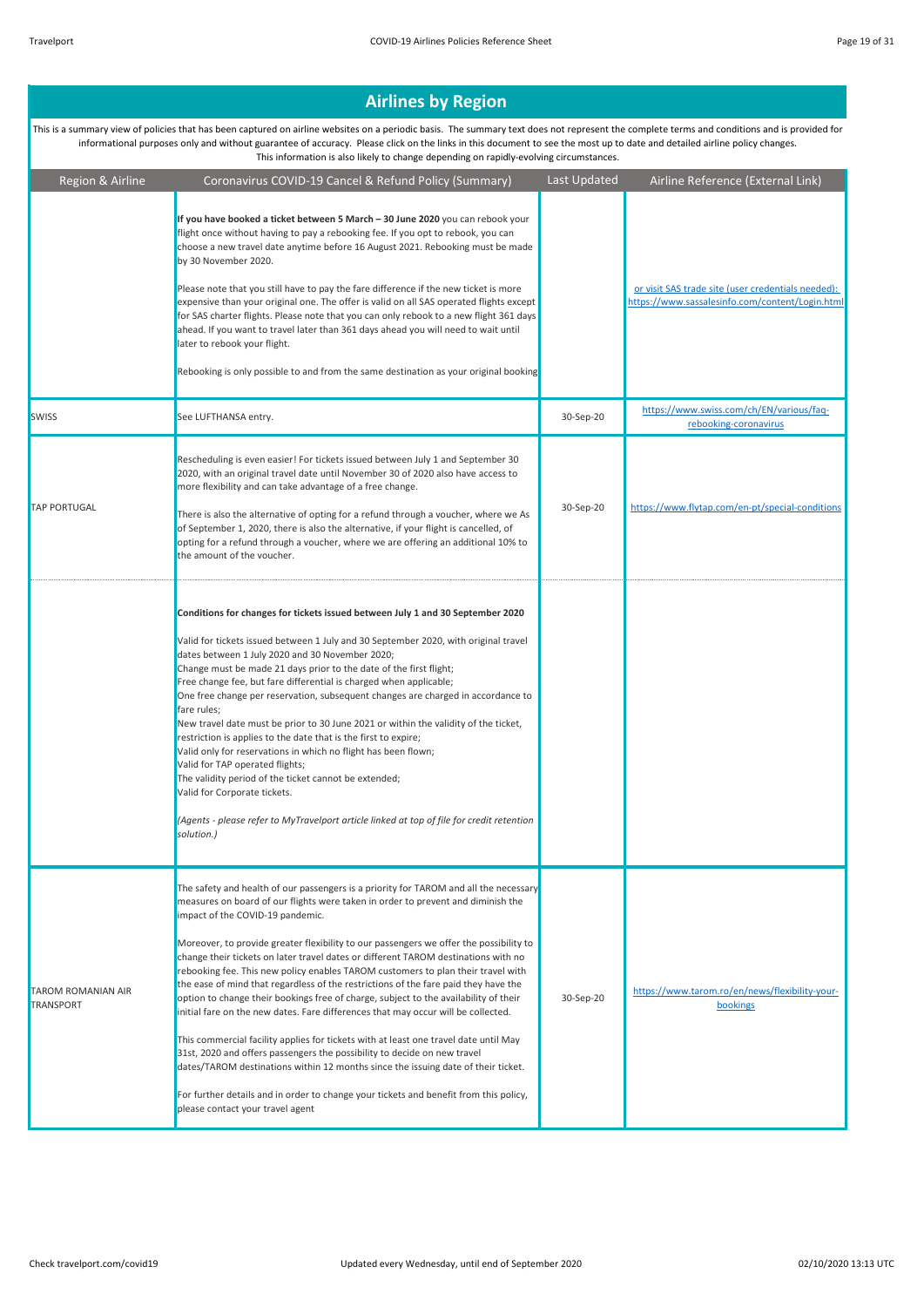| Region & Airline        | Coronavirus COVID-19 Cancel & Refund Policy (Summary)                                                                                                                                                                                                                                                                                                                                                                                                                                                                                                                                                                                                                                                                                                                                                                                                                                                                                                                                                                                                                                                                                              | Last Updated | Airline Reference (External Link)                          |
|-------------------------|----------------------------------------------------------------------------------------------------------------------------------------------------------------------------------------------------------------------------------------------------------------------------------------------------------------------------------------------------------------------------------------------------------------------------------------------------------------------------------------------------------------------------------------------------------------------------------------------------------------------------------------------------------------------------------------------------------------------------------------------------------------------------------------------------------------------------------------------------------------------------------------------------------------------------------------------------------------------------------------------------------------------------------------------------------------------------------------------------------------------------------------------------|--------------|------------------------------------------------------------|
| <b>TURKISH AIRLINES</b> | new 08Jun20: see web link for details on additional 'HES' code required to travel.<br>We are applying Zero Change Fee and Change to Open Ticket policies for domestic<br>and international flights, so that you can plan your travel with more flexibility,<br>comfort and peace of mind.<br>INTERNATIONAL<br>Your purchase date: March 20, 2020 and before<br>Your travel completion date on your existing ticket (completion date of the last flight<br>on the ticket): Until December 31, 2020 (included)<br>Your rights: Zero Change Fee or Change to Open Ticket<br>Last date for your new flight: December 31, 2021<br><b>DOMESTIC</b><br>Your purchase date: March 20, 2020 and before<br>Your travel completion date on your existing ticket (completion date of the last flight<br>on the ticket): Until December 31, 2020 (included)<br>Your rights: Zero Change Fee or Change to Open Ticket<br>Last date for your new flight: December 31, 2021<br>See website for full Terms and Conditions                                                                                                                                           | 30-Sep-20    | https://www.turkishairlines.com/en-ie/zero-<br>change-fee/ |
| <b>URAL AIRLINES</b>    | Information for passengers of canceled flights (purchased before 05/15/2020)<br>(Options available at the place of purchase)<br>Option No. 1.1: Change the departure date to an earlier / later one, WITHOUT<br>PENALTY AND SUPPLEMENT: for the departure period from today until 12/20/2020 *<br>Subject to availability<br>Option No. 1.2: Change the route with an extension to the tariff. For flights to the<br>CIS countries, it is possible to swap the departure and arrival points.<br>Option No. 1.3: Replace a passenger (full name) - together with a change in the<br>departure date and / or direction.                                                                                                                                                                                                                                                                                                                                                                                                                                                                                                                              | 30-Sep-20    | https://www.uralairlines.ru/en/covid_19/                   |
|                         | Plans have changed (non-refundable fares), but your flight has not been canceled<br>(purchased before 05/15/2020)<br>Option No. 2.1 (available at the place of purchase) **<br>Change the departure date to a later one, with a fine for reissuing 1,000 rubles for<br>one-way transportation for the departure period from today until 06/30/2020, or<br>from 01/01/2020 to 12/20/2020 *.<br>Change the departure date to a later one, with a fine for reissuing 1,000 rubles for<br>one-way transportation + surcharge to the affordable fare for the departure period<br>from 07/01/2020 to 08/31/2020.<br>Option No. 2.2 (available at the place of purchase) **<br>Change the route (RF to RF) with a fine for reissuing 1,000 rubles for one-way<br>transportation + surcharge to an affordable tariff<br>Option No. 2.3 (available at the place of purchase) **<br>Replace a passenger (without paying for the "Passenger Replacement" service) -<br>together with a change in the departure date and / or direction<br>For the operation to change the ticket, an additional fee will be charged depending<br>on the registration channel. |              |                                                            |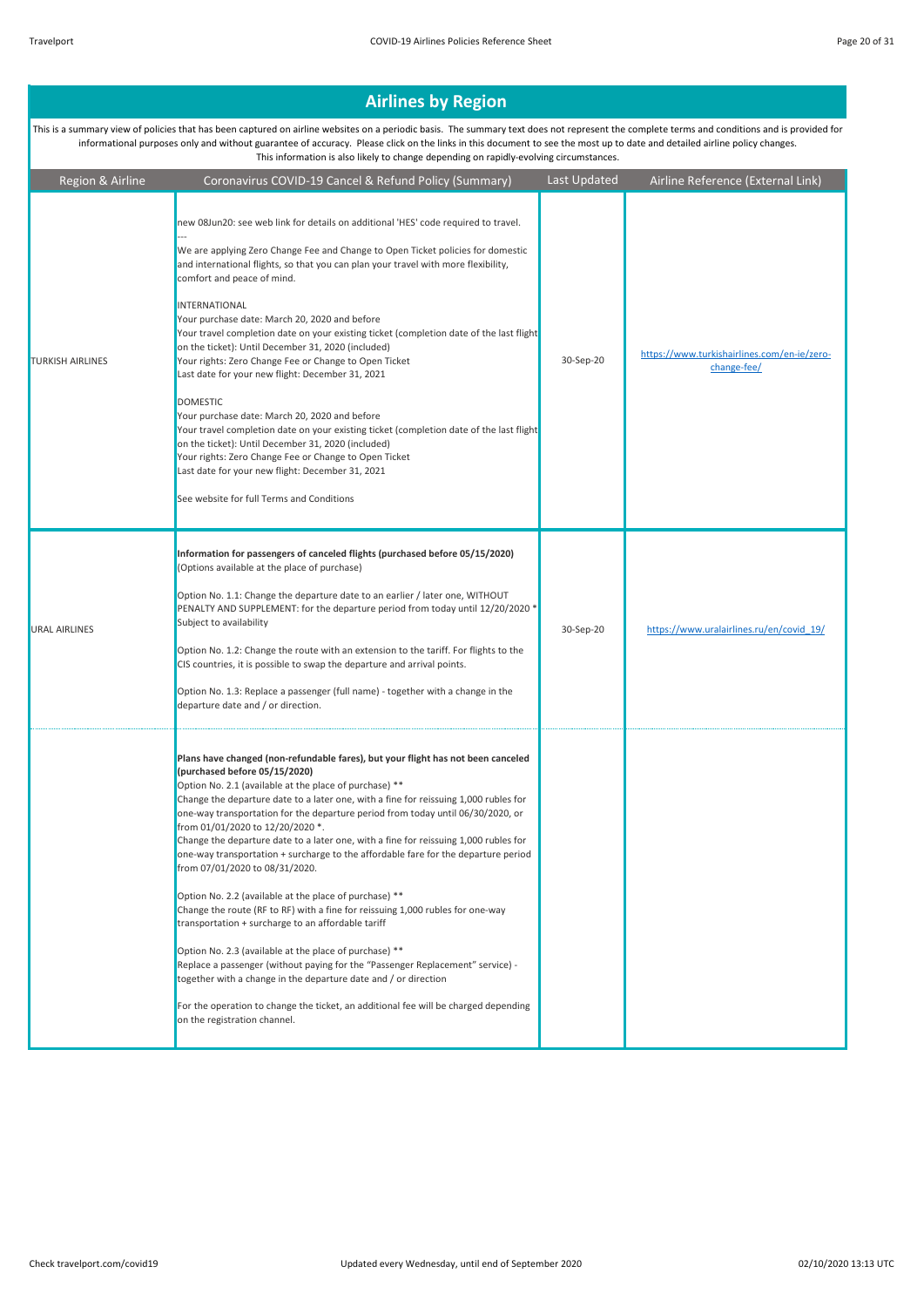| Region & Airline            | Coronavirus COVID-19 Cancel & Refund Policy (Summary)                                                                                                                                                                                                                                                                                                                                                                                                                                                                                                                                                                                                                                                                                                                                                                                                                                                                                                                                                                                                                                                                                                                                                                                                                                                                                                                                                                                                                                                                                                                                                                                                                                            | Last Updated | Airline Reference (External Link)                                                   |
|-----------------------------|--------------------------------------------------------------------------------------------------------------------------------------------------------------------------------------------------------------------------------------------------------------------------------------------------------------------------------------------------------------------------------------------------------------------------------------------------------------------------------------------------------------------------------------------------------------------------------------------------------------------------------------------------------------------------------------------------------------------------------------------------------------------------------------------------------------------------------------------------------------------------------------------------------------------------------------------------------------------------------------------------------------------------------------------------------------------------------------------------------------------------------------------------------------------------------------------------------------------------------------------------------------------------------------------------------------------------------------------------------------------------------------------------------------------------------------------------------------------------------------------------------------------------------------------------------------------------------------------------------------------------------------------------------------------------------------------------|--------------|-------------------------------------------------------------------------------------|
| VIRGIN ATLANTIC AIRWAYS LTD | My flight has been cancelled. What are my options?<br>To make it as easy as possible and for immediate peace of mind, we will<br>automatically keep your ticket open as credit for you to use any time up to 30th<br>September 2022. There's no fee to make this change, and if you choose to travel on<br>the same route up to 30th November 2020, we'll also waive any differences in the<br>fare. You can change the passenger names if you'd like someone else to benefit<br>from your booking too.<br>Our flexible no change fees policy<br>Customers with tickets issued: On any date<br>Originally due to travel: 12 Jun 2020 - 30 Nov 2020<br>Can rebook between 12 Jun 2020 - 30 Nov 2020 - Any potential differences in fare<br>will be waived if you choose to travel on the same route and in the same cabin.<br>Can rebook between 01 Dec 2020 - 30 Sep 2022 - Potential differences in fare may<br>apply.<br>Originally due to travel: 01 Dec 2020 - 30 Apr 2021:<br>Can rebook between: Within 21 days of your original travel date - Any potential<br>differences in fare will be waived if you choose to travel on the same route and in<br>the same cabin.<br>Can rebook between: 12 Jun 2020 - 30 Nov 20202<br>Any potential differences in fare will be waived if you choose to travel on the same<br>route and in the same cabin.<br>Can rebook between:01 Dec 2020 - 30 Sep 20222<br>Potential differences in fare may apply if travel is not within 21 days of your original                                                                                                                                                                                              | 30-Sep-20    | https://flywith.virginatlantic.com/gb/en/news/cor<br>onavirus.html                  |
| <b>VUELING AIRLINES</b>     | travel date<br><b>INVOLUNTARY CHANGES</b><br>If your flight is being rescheduled with a change of more than 5 hours or is being<br>cancelled, or if the country of flight origin or flight destination announced travel<br>restrictions, it is not necessary to contact our Call Center. You can easily follow the<br>procedure as indicated below.<br>For bookings made in GDS, we authorize a date change (subject to availability) to fly<br>in the next two months from the date of the original flight, reissuing the ticket at no<br>cost. You can also make a change to any other date, name and / or route, reissuing<br>in the next 18 months without penalty (fare difference applies in this case). In both<br>cases, the reissue will be manual (note ATC will not waive the penalty) and COVID19<br>must be added in the endorsement box.<br><b>VOLUNTARY CHANGES</b><br>(Flexibility for existing bookings with flight departures between March 10 and<br>August 31)<br>We understand that the current situation requires greater flexibility, so we're<br>offering the chance to request a flight credit or to change the dates of all your<br>customers' bookings which include flights between March 13th and August 31st<br>2020 with no penalty.<br>For bookings made in GDS: you can manage the change before 31/12/2020 for any<br>available flight. For that, you must cancel the original flights at least 15 days before<br>departure and reissue manually on the same booking or a new one the ticket (note<br>ATC will not waive the penalty), indicating COVID19 in the endorsement box (no<br>penalty fee but only the fare difference will be paid, if applicable). | 30-Sep-20    | https://partners.vuelingnews.com/2020/03/04/vu<br>eling-flexibility-policy/?lang=en |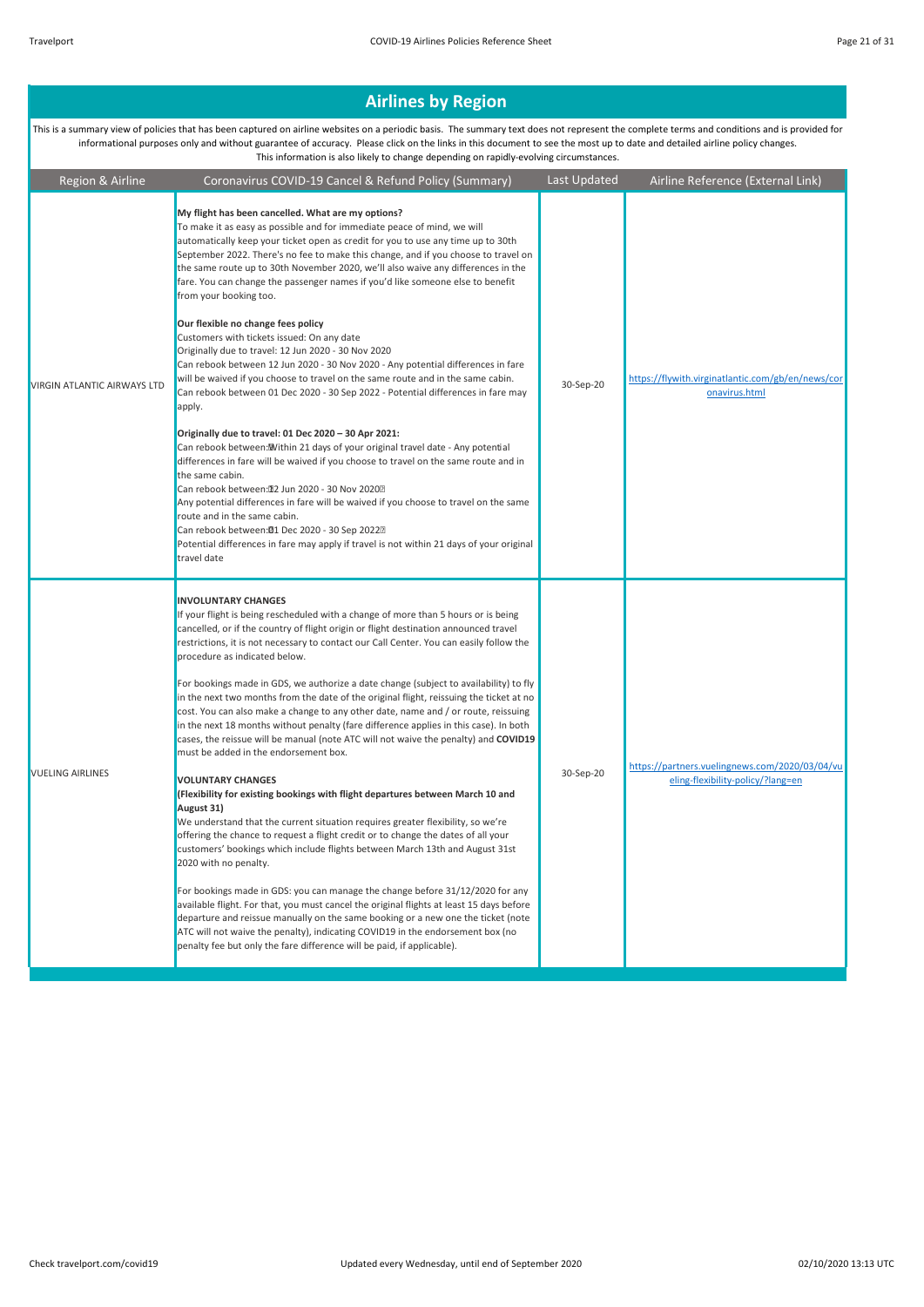#### Region & Airline Coronavirus COVID-19 Cancel & Refund Policy (Summary) Last Updated Airline Reference (External Link) **Airlines by Region**  This is a summary view of policies that has been captured on airline websites on a periodic basis. The summary text does not represent the complete terms and conditions and is provided for informational purposes only and without guarantee of accuracy. Please click on the links in this document to see the most up to date and detailed airline policy changes. This information is also likely to change depending on rapidly-evolving circumstances. COMAIR PTY LTD "Business Rescue Comair has entered into voluntary business rescue proceedings to safeguard the company and its stakeholders. This is to ensure a focused restructuring of the company as quickly as possible so we can take to the skies again as a sustainable business and play our part in the country's airline industry and economy. […] We remain hopeful that operations will resume at or about 1 November 2020. Comair remains solvent and an important contributor to the South African economy. 30-Sep-20 https://www.comair.co.za/business-rescue "Unused Reservations Persons who have purchased a kulula.com or British Airways (operated by Comair) flight ticket for a departure between 14 March and 31 October 2020 with a ticket number starting with 161, would have had an opportunity to complete and submit the Customer Election Form by 17 June 2020 as communicated via email, the company's website, travel agents and the media. Customer election forms were accepted until Sunday, 21 June 2020. The customer election process has now been closed and the business rescue team will not process any further customer elections or requests. https://www.comair.co.za/businessrescue/unused-reservations Persons who have elected to keep the value of the booking, will be able to make a future booking with Comair, subject to availability and difference in rates, fares and/or taxes, via our Contact Centre or your travel agency. Our Contact Centre will reopen when Comair resume operations.[...] Tickets Purchased via a Third Party Persons who have purchased a kulula.com or British Airways (operated by Comair) flight ticket for a departure between 14 March and 31 October 2020 from a third party (i.e. a ticket which does NOT start with 161), should direct their queries to the travel agent, British Airways or the partner airline from whom the ticket was initially booked. A list of contact details for Comair's travel and airline partners is available here." https://www.comair.co.za/coronavirus DUBAI AVIATION CORPORATION "Cancellations: If your flight is cancelled, the following options are available to you: Refund - You can request a refund to flydubai voucher. A flydubai voucher is valid for 12 months from the date it is issued. Rebooking - You can rebook, free of charge, to travel up to 60 days from your original date of travel. - If you choose to rebook more than 60 days from your original date of travel, any difference in fare will apply. Change in travel plans: If you would like to change your travel plans, the following options are available to you: Refund -You can request a refund to flydubai voucher and normal fare rules will apply. A flydubai voucher is valid for 12 months from the date it is issued. Rebooking -Normal fare rules will apply to any changes made to your booking." *(Agents - please refer to MyTravel port / KB article linked at top of file for credit retention solution.)* 30-Sep-20 https://www.flydubai.com/en/contact/operationalupdates/modification-fee-waiver-flydubai **MEA**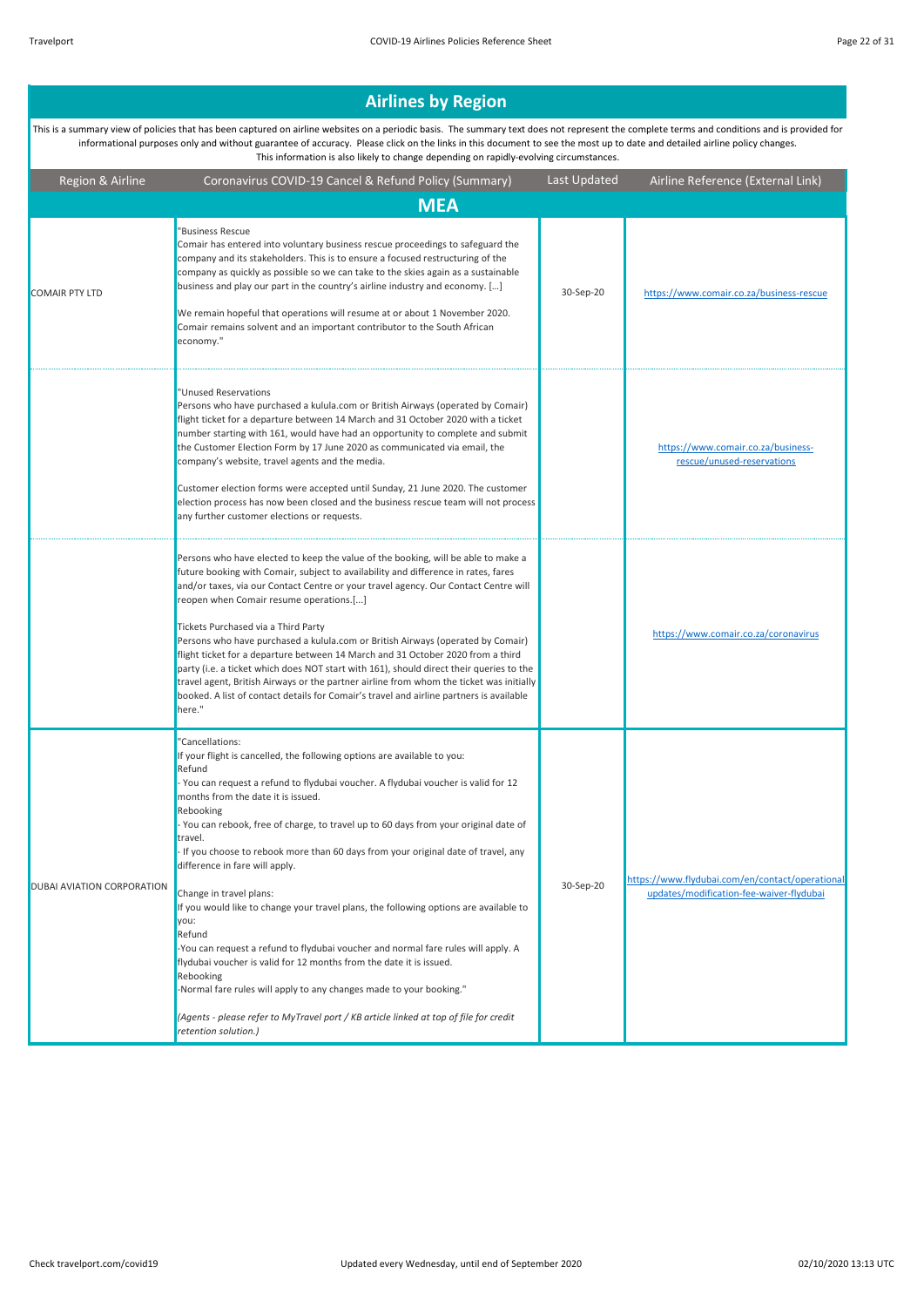| Region & Airline         | Coronavirus COVID-19 Cancel & Refund Policy (Summary)                                                                                                                                                                                                                                                                                                                                                                                                                                                                                                                                                                                                                                                                                                                                                                                                                                                                                                                                                                                                                                                                                                                                                                                                                                                                                                                                                                                               | Last Updated | Airline Reference (External Link)                                                                                                     |
|--------------------------|-----------------------------------------------------------------------------------------------------------------------------------------------------------------------------------------------------------------------------------------------------------------------------------------------------------------------------------------------------------------------------------------------------------------------------------------------------------------------------------------------------------------------------------------------------------------------------------------------------------------------------------------------------------------------------------------------------------------------------------------------------------------------------------------------------------------------------------------------------------------------------------------------------------------------------------------------------------------------------------------------------------------------------------------------------------------------------------------------------------------------------------------------------------------------------------------------------------------------------------------------------------------------------------------------------------------------------------------------------------------------------------------------------------------------------------------------------|--------------|---------------------------------------------------------------------------------------------------------------------------------------|
| <b>EGYPTAIR</b>          | 'EGYPTAIR has issued new options offering you the flexibility to fly with us again if<br>you were booked on an international flight from March 19, 2020 till the end of the<br>suspension period.<br>If you would like to change the travel dates; the amount you paid for your original<br>ticket will be accepted on any date to the same destination with no additional fees<br>for one time change only, even if this ticket had been expired within the suspension<br>period, EGYPTAIR has already decided to extend all tickets validity till December 31,<br>2020.<br>If you would like to refund; then you have the "Travel Voucher" option where you<br>can convert the amount you paid for your ticket into credit for your future trips. You<br>can also use it to pay for any of EGYPTAIR other services. The travel voucher gives<br>you the flexibility to make as many transactions as you wish for you or your first<br>degree relatives until you completely use its value. If you would like to proceed with<br>a refund instead of requesting the voucher, please be aware that the refund process<br>should be through the original place of issuance, and it may take longer than usual<br>due to the high volumes currently being processed."<br>(Agents - please refer to MyTravel port / KB article linked at top of file for credit                                                                                        | 30-Sep-20    | https://www.egyptair.com/en/about-<br>egyptair/news-and-<br>press/Pages/EGYPTAIR%20Refund%20%20Change<br>%20Reservation%20Policy.aspx |
| <b>EMIRATES AIRLINES</b> | retention solution.)<br>"We've extended the validity of your ticket for 24 months. Use it to fly later, or find<br>out what else you can do if your travel has been affected by COVID-19.<br>We'd like you to know that you now have two new options that offer you the<br>flexibility to fly with us again when you're ready if you booked a ticket on or before<br>30 September 2020 for travel on or before 31 March 2021.<br>How to simply keep your ticket for the future<br>You can choose to keep your ticket and we'll extend its validity to 24 months from<br>the date of your original booking. The fare amount you paid for your original<br>booking will be accepted for any flight to the same destination/region* at any time<br>with no fees during this period.<br>*Emirates regions are: Africa; Australasia; Europe; Far East; Gulf, Middle East and<br>Iran; Indian Ocean Islands; North America; South America; West Asia.[]<br>What is the "Travel voucher" option for?<br>You can also convert your original booking into a travel voucher. The value of your<br>travel voucher will be equivalent to the amount you paid for your original booking.<br>We can only provide a travel voucher for the part of your booked itinerary that you<br>have not completed. The travel voucher will be valid for one year from the date of<br>issue, and you can use it for flights or other Emirates products and services up to its | 30-Sep-20    | https://www.emirates.com/nl/english/help/keep-<br>your-ticket/<br>https://www.emirates.com/nl/english/help/refund<br>request/         |
|                          | value and can be extended for another year.<br>Can I use the travel voucher for other products and services?<br>Yes, with the travel voucher, you convert the amount you paid for your ticket and<br>any add-ons into credit for your future trips. You can also use it to pay for other<br>Emirates services. The travel voucher gives you the flexibility to make as many<br>transactions as you need until you have completely used up its value.<br>Can I change my destination with 'Keep your ticket' or a travel voucher?<br>Yes, you can change your destination with either options. It will be valid for one year<br>from the date it is issued and can be extended for another year.<br>The fare you paid will be accepted for any flight to the same destination or within<br>the same region. For example, if your original booking was for London, you can<br>rebook it for Amsterdam at no extra charges."<br>(Agents - please refer to MyTravelport article linked at top of file for credit retention<br>solution.)                                                                                                                                                                                                                                                                                                                                                                                                                |              |                                                                                                                                       |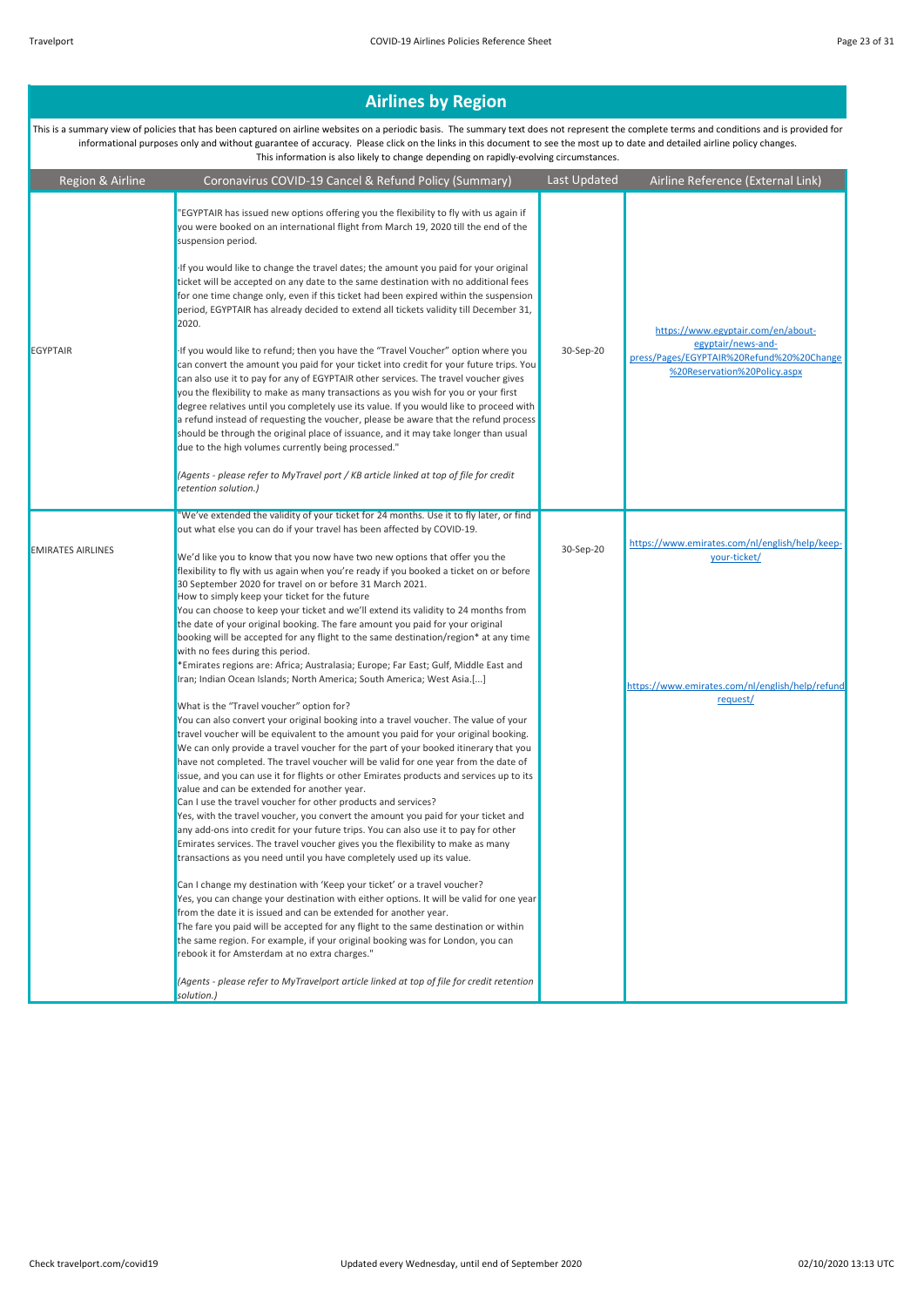| Region & Airline        | Coronavirus COVID-19 Cancel & Refund Policy (Summary)                                                                                                                                                                                                                                                                                                                                                                                                                                                                                                                                                                                                                                                                                                                                                                                                                                                                                                                                                                                                                                                                                                                                                                                                                                                                                                                                                                                                                                                                                                                                     | Last Updated | Airline Reference (External Link)                       |
|-------------------------|-------------------------------------------------------------------------------------------------------------------------------------------------------------------------------------------------------------------------------------------------------------------------------------------------------------------------------------------------------------------------------------------------------------------------------------------------------------------------------------------------------------------------------------------------------------------------------------------------------------------------------------------------------------------------------------------------------------------------------------------------------------------------------------------------------------------------------------------------------------------------------------------------------------------------------------------------------------------------------------------------------------------------------------------------------------------------------------------------------------------------------------------------------------------------------------------------------------------------------------------------------------------------------------------------------------------------------------------------------------------------------------------------------------------------------------------------------------------------------------------------------------------------------------------------------------------------------------------|--------------|---------------------------------------------------------|
| ETHIOPIAN AIRLINES S.C. | 'Passengers whose travel date falls between 01 March - 30 November 2020 and<br>tickets issued until September 30, 2020 are eligible to:<br>-One Free change is allowed for Ethiopian operational flights.<br>-Unlimited changes are permitted free of charge if flight has not started operation or<br>if the flight resumption date is rescheduled by Ethiopian Airlines.<br>-You can keep you ticket for travel until December 31,2021 (there is no need to call<br>or email us to change the ticket, we will keep the ticket as open status for travels<br>until December 31,2021 so that you can rebook it whenever you decide to travel)<br>-Request a travel voucher for trips up to one year ahead.<br>Terms and conditions:<br>- If there is a difference in the airfare or applicable taxes, due to the<br>reissue/rerouting of the ticket, the additional amount will need to be collected.<br>- It is also applicable to associated tickets for excess baggage, preferred seat and<br>business class upgrade fees paid.<br>- Reassigning of paid preferred seat will be done to the same seat or equivalent seat.<br>If chosen seat or equivalent seat is not available, paid amount for the preferred seat<br>will be refunded in the form of travel Voucher/credit note for future use. []<br>If you have booked your ticket through a travel agent, please contact your travel<br>agent to amend your booking or exchange your ticket for a future travel."<br>(Agents - please refer to MyTravelport / KB article linked at top of file for credit<br>retention solution.) | 30-Sep-20    | https://www.ethiopianairlines.com/aa/travel-<br>updates |
| <b>ETIHAD AIRLINES</b>  | "Travelling before 30 November?<br>If you booked your flight before 31 October to travel any time until 30 November<br>2020, you can change your flight for free.<br>If you booked directly with Etihad, you can cancel your trip and save it for later with<br>Etihad Credit. We'll reward you with up to US \$400 and up to 5,000 Etihad Guest<br>Miles, and you can travel any time before 31 October 2021.<br>Or you can simply rebook your trip at a time that suits you - you can even pick a<br>new destination anywhere on our network.<br>If you booked with a travel agent, please get in touch with them to change your<br>flight. []                                                                                                                                                                                                                                                                                                                                                                                                                                                                                                                                                                                                                                                                                                                                                                                                                                                                                                                                          | 30-Sep-20    | https://www.etihad.com/en-ae/manage                     |
|                         | --Etihad Credit--<br>Cancel your flight and use the value towards your next break. We'll reward you with<br>up to US \$400 and up to 5,000 Etihad Guest Miles. We'll add your credit to a Travel<br>Bank account to pay for flights or extras at any time within two years.<br>--Rebook before 30 November--<br>Rebook your trip before 30 November 2020 and travel to any destination on our<br>network before 31 October 2021. It's free to change your trip and we'll remove the<br>fare difference if you travel within the same zone before 30 November 2020."<br>--Keep your ticket open--<br>If your flight has been cancelled, you can simply keep your ticket open until you're<br>ready to travel again. You don't need to call us or do anything until you're ready to<br>rebook. We'll keep your ticket open until 31 October 2021, and if you haven't used<br>your open ticket within 12 months of your first cancelled flight, you will be entitled<br>to a refund. To request a refund, please call us."<br>(Agents - please refer to MyTravelport / KB article linked at top of file for credit<br>retention solution.)                                                                                                                                                                                                                                                                                                                                                                                                                                                   |              | https://bit.ly/Etihadpolicy5                            |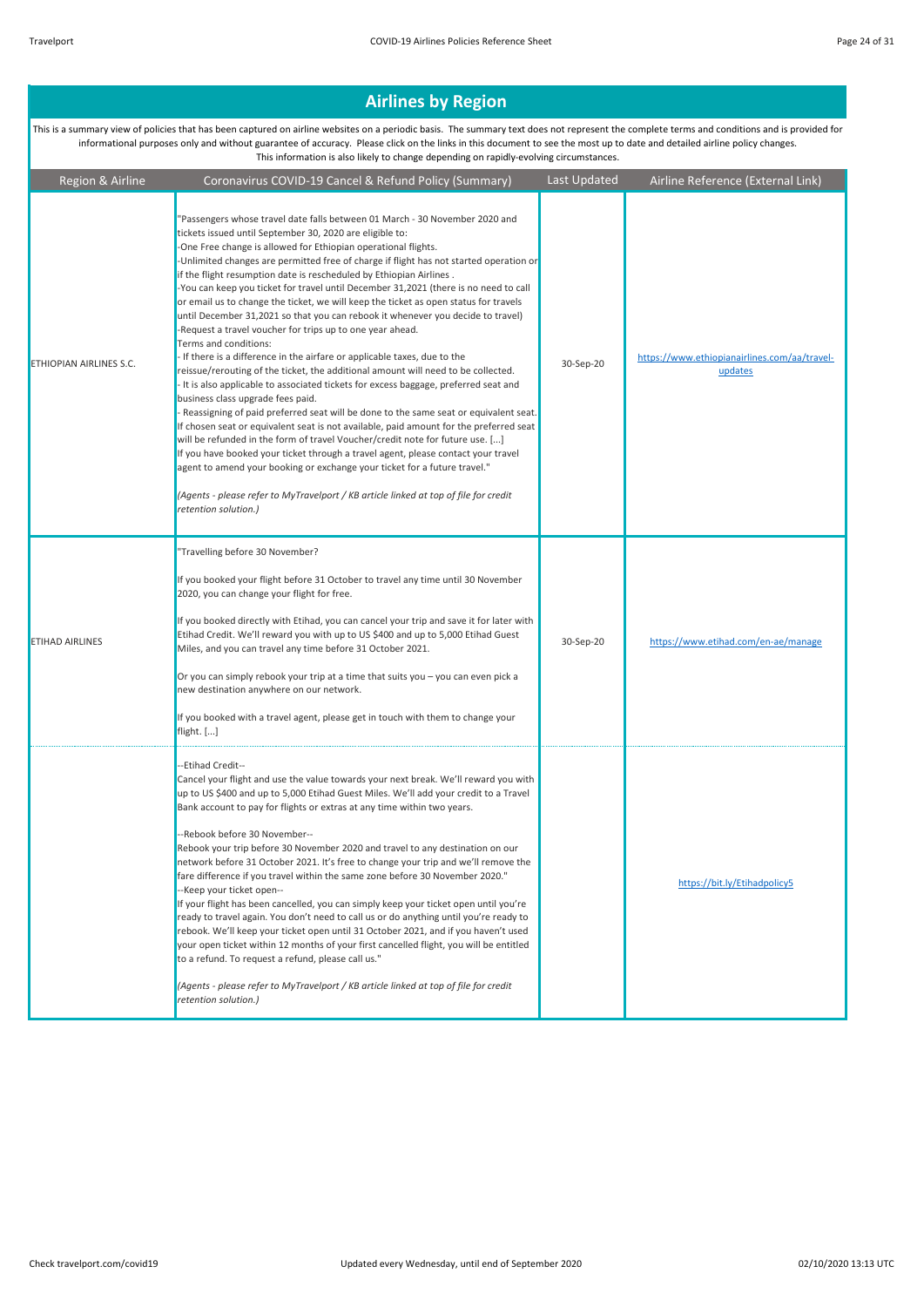| Region & Airline | Coronavirus COVID-19 Cancel & Refund Policy (Summary)                                                                                                                                                                                                                                                                                                                                                                                                                                                                                                                                                                                                                                                                                                                                                                                                                                                                                                                                                                                                                                                                                                                                                                                                                                                                                                                                                                                                                                                                                                                                                                                                                                                                                                                                                                                     | Last Updated | Airline Reference (External Link)                                                                              |
|------------------|-------------------------------------------------------------------------------------------------------------------------------------------------------------------------------------------------------------------------------------------------------------------------------------------------------------------------------------------------------------------------------------------------------------------------------------------------------------------------------------------------------------------------------------------------------------------------------------------------------------------------------------------------------------------------------------------------------------------------------------------------------------------------------------------------------------------------------------------------------------------------------------------------------------------------------------------------------------------------------------------------------------------------------------------------------------------------------------------------------------------------------------------------------------------------------------------------------------------------------------------------------------------------------------------------------------------------------------------------------------------------------------------------------------------------------------------------------------------------------------------------------------------------------------------------------------------------------------------------------------------------------------------------------------------------------------------------------------------------------------------------------------------------------------------------------------------------------------------|--------------|----------------------------------------------------------------------------------------------------------------|
| FASTJET          | 'Our Book with Confidence Commitment<br>In these unprecedented times, we know how important it is for our customers to<br>have peace of mind and flexibility. As part of our service focus, our Flexible Booking<br>Policy is our commitment to you, our valued customer, offering the option of<br>unlimited changes with no additional costs or fees on all flights until 15 March 2021.<br>Please note that no change fee will apply to changes made on flights between 15<br>December 2020 and 10 January 2021 (inclusive) however, fare differences will apply.<br>Our Flexible Booking Change Policy (COVID-19) applies if you are holding an existing<br>and fully paid booking for travel up to and including 15 March 2021, and we have<br>also extended this offer to all our customers who secure new bookings with travel<br>dates in the same period.<br>All we require to change a booking is a minimum of 48 hours' notice ahead of your<br>new preferred travel date. This will allow us enough time to complete and finalise<br>the booking changes you require.<br>If you are holding a confirmed booking for a travel date in the past that you were<br>unable to use due to the government-imposed lockdown restrictions, there is no<br>need to contact us until a new travel date is known. Your booking remains valid and<br>will be held securely in our booking systems.                                                                                                                                                                                                                                                                                                                                                                                                                                         | 30-Sep-20    | https://www.fastjet.com/en/information-<br>central/covid-19-information-faq/flexible-booking-<br>change-policy |
|                  | Flexible Booking Change Policy (COVID-19) Terms & Conditions<br>Unlimited changes are permitted.<br>No change fee will apply<br>No fare difference will apply.<br>All booking changes and travel must be completed by 15 March 2021.<br>Rebooking remains subject to space.<br>Changes apply to all passengers listed on a booking.<br>Valid for FN334 ticket stock only.<br>Name changes are not permitted.<br>Rerouting is not permitted.<br>Refunds, except taxes, are not permitted.<br>Applicable on Fastjet Zimbabwe Ltd schedule flights up to and including 15 March<br>2021.<br>After the 15 March 2021, standard Terms and Conditions of Carriage and standard<br>fare rules shall apply.<br><b>Additional conditions:</b><br>- The Flexible Booking Change Policy (COVID-19) applies to all customers holding<br>existing and fully paid bookings for travel up to and including 15 March 2021,<br>irrespective of the date the booking was made.<br>- No change fee will apply to changes made on flights between 15 December 2020<br>and 10 January 2021 (inclusive) however, fare differences will apply.<br>- Rebooking assistance will be offered via email only at<br>customer.zimbabwe@fastjet.com.<br>When writing to us you must provide the following:<br>-Booking reference<br>-Full name and surname of the passenger(s)<br>-The preferred new travel date and flight time of choice.<br>- All booking changes must be requested 48 hours before the proposed new travel<br>date. This support is offered Monday to Friday 08h30 to 17h30 only and will exclude<br>weekends and public holidays.<br>- Fastiet Zimbabwe Ltd reserves the right to amend these conditions as may be<br>reasonably required and without any prior notification to its customers or members<br>of the trade.<br>Additional Information |              |                                                                                                                |
|                  | For group booking changes, contact us for assistance via [email - see link]<br>If you have used part of your ticket, and still have some unused flight segments, our<br>flexible booking change policy applies too."                                                                                                                                                                                                                                                                                                                                                                                                                                                                                                                                                                                                                                                                                                                                                                                                                                                                                                                                                                                                                                                                                                                                                                                                                                                                                                                                                                                                                                                                                                                                                                                                                      |              |                                                                                                                |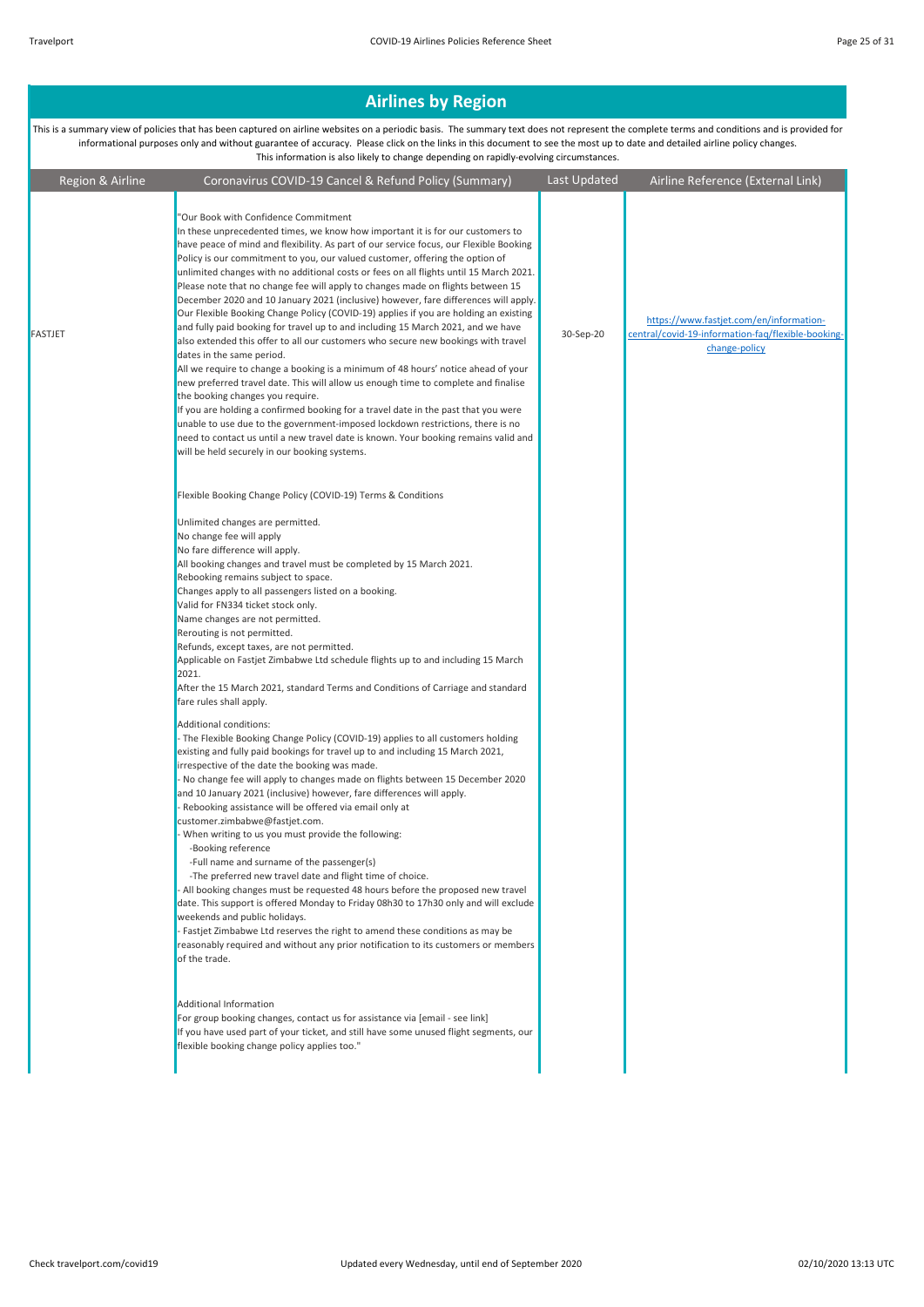| Region & Airline       | Coronavirus COVID-19 Cancel & Refund Policy (Summary)                                                                                                                                                                                                                                                                                                                                                                                                                                                                                                                                                                                                                                                                                                                                                                                                                                                                                                                                                                                                                                                                                                                                           | Last Updated | Airline Reference (External Link)                                                                             |
|------------------------|-------------------------------------------------------------------------------------------------------------------------------------------------------------------------------------------------------------------------------------------------------------------------------------------------------------------------------------------------------------------------------------------------------------------------------------------------------------------------------------------------------------------------------------------------------------------------------------------------------------------------------------------------------------------------------------------------------------------------------------------------------------------------------------------------------------------------------------------------------------------------------------------------------------------------------------------------------------------------------------------------------------------------------------------------------------------------------------------------------------------------------------------------------------------------------------------------|--------------|---------------------------------------------------------------------------------------------------------------|
| <b>GULF AIR B.S.C.</b> | "We understand that with the current global ever-changing environment, you might<br>need to change your travel plans and bookings, that's why we're offering you more<br>flexibility with your tickets! You can change your booking without fees, exchange<br>your ticket anytime for one year or refund your tickets until 31 October 2020.<br>If you've booked directly with us, please contact us through our mobile app. World<br>Wide Contact Centre or your local Gulf Air office to arrange your credit. If you've<br>purchased your ticket through a travel agent, please contact them directly.[]                                                                                                                                                                                                                                                                                                                                                                                                                                                                                                                                                                                      | 30-Sep-20    | https://www.gulfair.com/flights/special-deals/no-<br>fees-unlimited-<br>changes?affiliate id=20200310 No Fees |
|                        | Terms and conditions:<br>-Passengers will be able to rebook their flights to a later date with unlimited changes<br>for no fees or penalties. If the new booking commences on or before 30 November<br>2020, difference in fare will not apply; any bookings commencing on or after 1<br>December 2020, the difference in fare will apply.<br>-For existing bookings, passengers may keep the ticket without having to commit to<br>a new flight date and the ticket value will remain valid for a maximum of 1 year from<br>the original ticket issuance date, irrespective of the ticket validity.<br>-Passengers may change their original booking to another destination.<br>-Passengers affected by flight cancellations can opt to refund their tickets without<br>penalties or refund fees.<br>-Passengers who opt for refunds where flights are still operating will be subject to<br>the ticket fare rules and refund fees.<br>-Applicable to individual bookings only and not applicable to group bookings.<br>-Applicable to all tickets, including redemption and partially utilized tickets, issued<br>up to and including 31 October 2020.<br>-Applicable to all departure dates. |              |                                                                                                               |
|                        | -Penalties and service charges will be waived.<br>-No-show fees will be waived if the carrier cancelled the flight.<br>-Rebooking date is subject to a maximum of one year from the original ticket issue<br>date.<br>-The new flight departure date must be for outbound travel up to a maximum of 1<br>year from the original ticket issue date, irrespective of the ticket validity.<br>-Flight postponement is for the same passenger and is non-transferable.<br>-Ticket value will remain unchanged.<br>-Difference in fare and taxes will apply. If the fare for the new trip is higher, the<br>passenger will be requested to pay the difference. If the fare for the new trip is<br>lower, there will be no refund of the difference due.<br>-Fare differences will apply if a child becomes an adult after the date of original<br>travel or where an infant becomes a child.<br>-All associated seat reservation and excess baggage purchases will be honored for<br>the new booking."                                                                                                                                                                                               |              |                                                                                                               |
| JAZEERA AIRWAYS        | "Are offering passengers additional flexibility when amending their bookings. For<br>ticketing on/after 07 March 2020 and on/before 31 August 2020 we have waived<br>cancellation and rebooking fees across the network."<br>(Agents - please refer to MyTravelport / KB article linked at top of file for credit<br>retention solution.)                                                                                                                                                                                                                                                                                                                                                                                                                                                                                                                                                                                                                                                                                                                                                                                                                                                       | 30-Sep-20    | https://www.jazeeraairways.com/en-<br>kw/plan/book/travel-advisory                                            |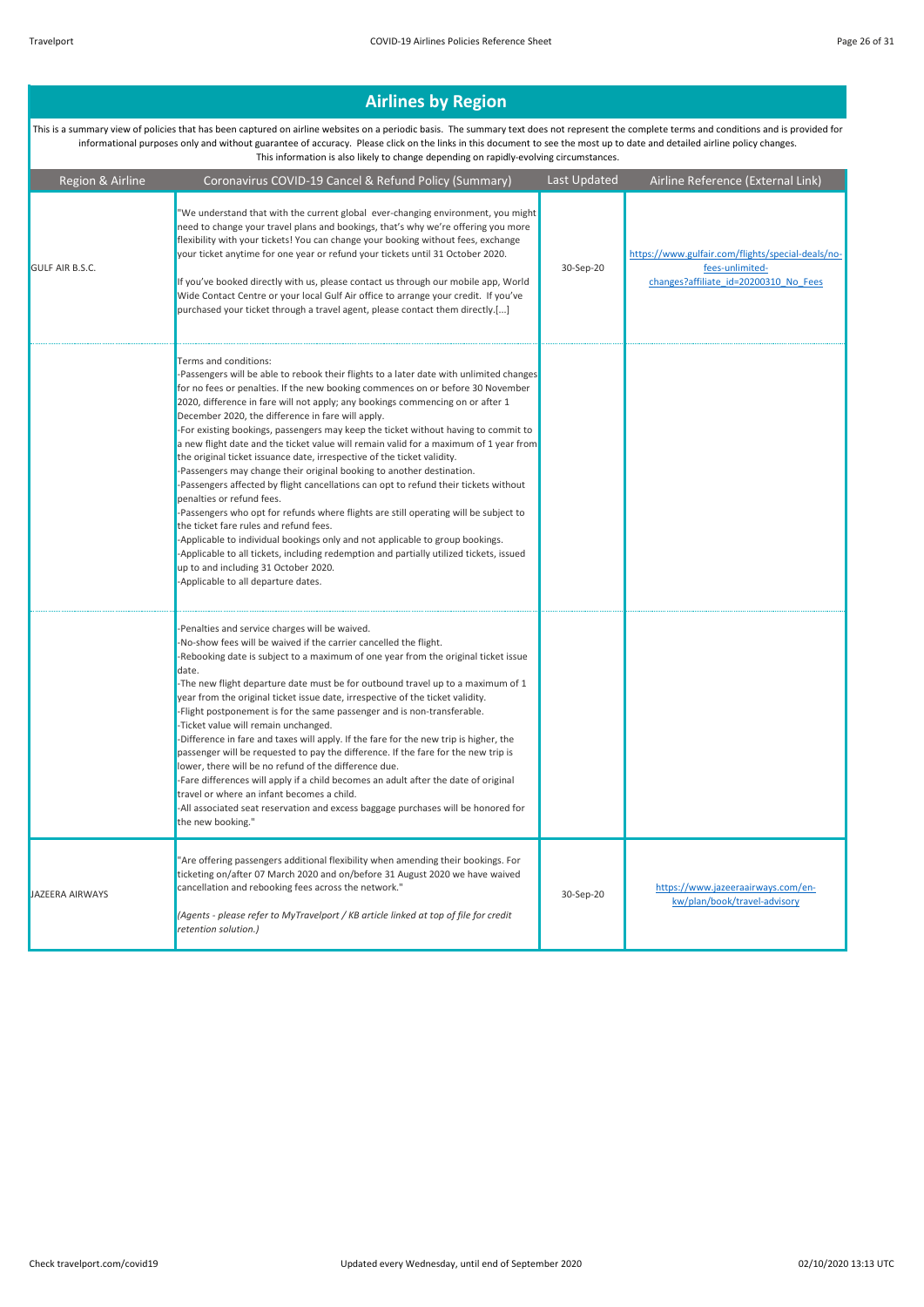| Region & Airline     | Coronavirus COVID-19 Cancel & Refund Policy (Summary)                                                                                                                                                                                                                                                                                                                                                                                                                                                                                                                                                                                                                                                                                                                                                                                                                                                                                                                                                                                                                                                                                                                                                                                                      | Last Updated | Airline Reference (External Link)                                                              |
|----------------------|------------------------------------------------------------------------------------------------------------------------------------------------------------------------------------------------------------------------------------------------------------------------------------------------------------------------------------------------------------------------------------------------------------------------------------------------------------------------------------------------------------------------------------------------------------------------------------------------------------------------------------------------------------------------------------------------------------------------------------------------------------------------------------------------------------------------------------------------------------------------------------------------------------------------------------------------------------------------------------------------------------------------------------------------------------------------------------------------------------------------------------------------------------------------------------------------------------------------------------------------------------|--------------|------------------------------------------------------------------------------------------------|
| <b>KENYA AIRWAYS</b> | "Kenya Airways is now giving you more flexibility on your ticket by allowing you to<br>leave it open until 30th June 2021.<br>Your ticket will be reissued free of charge for the same booking class and seasonality<br>on available future flights. This flexibility applies to tickets issued on or before the<br>30th June 2020 for travel between 1st February 2020 to 30th September 2020.<br>I want to rebook my flight:<br>Due to the ongoing uncertainty over travel plans resulting from the effects of the<br>COVID-19 Pandemic, Kenya Airways is offering a waiver on change fees on all fares.<br>[] This waiver will apply to:<br>-All fare types, including groups and conferences.<br>-All Kenya Airways destinations.<br>-All points-of-sale<br>-All travel Between 1st of February and 30th September 2020<br>Ticket changes/Refunds must be completed by 30th June 2021.<br>Future itinerary changes:<br>-Customers can change to a flight of lesser value with no change fee.<br>-If the new fare is of a lesser value, refund on residual value of the fare difference is<br>not applicable.<br>-If the new ticket is a higher fare, the customer will only pay the fare difference.<br>-Unlimited changes permitted free of charge.[] | 30-Sep-20    | https://www.kenya-airways.com/Coronavirus-<br>travel-updates/en/                               |
|                      | I want to cancel & refund my trip:<br>If you purchased your ticket before or on 30th June 2020 for travel between 1st<br>February 2020 and 30th September 2020, Kenya Airways is allowing you an easy and<br>flexible option that enables you to leave your ticket open until 30th June 2021 giving<br>you ample time to reorganize your travel plans as per your comfort and<br>convenience.<br>Your ticket will be reissued free of charge for the same booking class and seasonality<br>on available future flights<br>Compensation because of Cancellation as per EU regulation.<br>You are not entitled to compensation based on the EU Regulation 262/2004.<br>Cancellation of flights due to the Covid-19 pandemic is considered an extraordinary<br>circumstance which exempts airlines from paying compensation.<br>If you do not wish to take advantage of the hustle -free open ticket option kindly []<br>fill in the Online Refund Form and request for a refund."                                                                                                                                                                                                                                                                            |              |                                                                                                |
| KUWAIT AIRWAYS CORP  | "Passengers booked to travel between 22nd February 2020-31st December 2020,<br>are eligible for Refund / Re-issue / Re-routing without Penalty Charges for the tickets<br>issued prior to 30th April 2020.<br>** For tickets outside of those dates not covered by this policy, normal fare rules<br>apply for re-bookings or cancellations.<br>Re-booking / Re-issue Penalty Policy for flight cancellation due to COVID-19<br>Situation:<br>. Refundable/Non Refundable tickets are permitted to Re-issue /Re-route without<br>charging reissue / rerouting penalty fees<br>. Any difference in Fare, Taxes, Surcharges will be applicable based on the travel and<br>ticketed date.<br>. Companion Offer tickets are allowed to re-book/re-issue their Tickets for travel<br>between 01 September 2020 - 31st December 2020 without Reissue Penalty Fee.<br>.Tickets Issued from 01 July 2020 - 30 September 2020 for Travel Effective 01<br>August 2020 - 31 December 2020 for Cancelled Flights Only may Re-book/Re-<br>route/Re-issue their tickets without penalty based on the booking class in the<br>Original Ticket.                                                                                                                            | 30-Sep-20    | https://www.kuwaitairways.com/en/information/<br>usefulinfo/Pages/Reissue-Refund-Policies.aspx |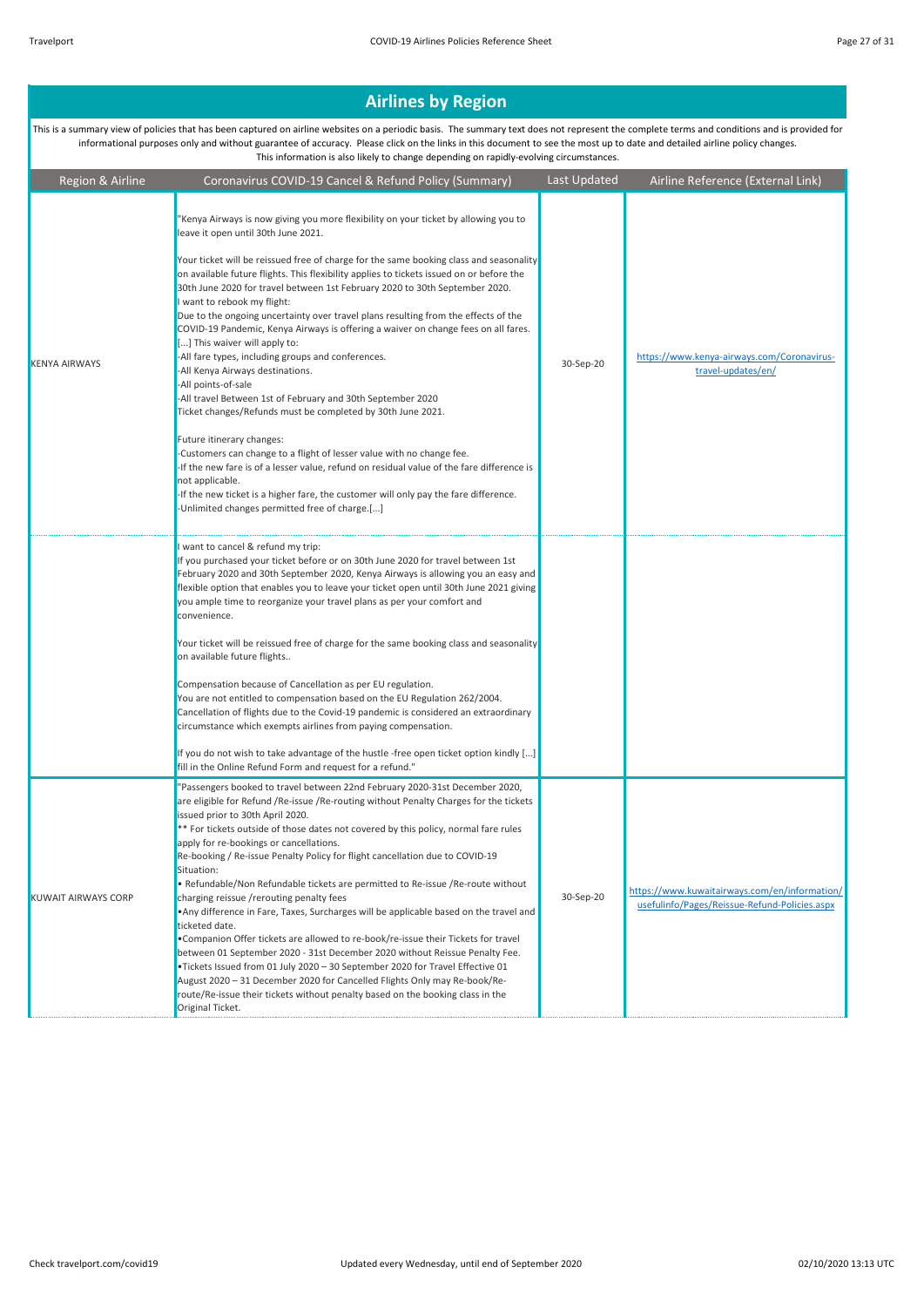| Region & Airline                         | Coronavirus COVID-19 Cancel & Refund Policy (Summary)                                                                                                                                                                                                                                                                                                                                                                                                                                                                                                                                                                                                                                                                                                                                                                                                                                                                                                                                                                                                                                                                                                                                                                                                                         | Last Updated | Airline Reference (External Link)                                                               |
|------------------------------------------|-------------------------------------------------------------------------------------------------------------------------------------------------------------------------------------------------------------------------------------------------------------------------------------------------------------------------------------------------------------------------------------------------------------------------------------------------------------------------------------------------------------------------------------------------------------------------------------------------------------------------------------------------------------------------------------------------------------------------------------------------------------------------------------------------------------------------------------------------------------------------------------------------------------------------------------------------------------------------------------------------------------------------------------------------------------------------------------------------------------------------------------------------------------------------------------------------------------------------------------------------------------------------------|--------------|-------------------------------------------------------------------------------------------------|
|                                          | Refund / Cancellation Penalty Policy for flight cancellation due to COVID-19<br>Situation:<br>• Refundable Tickets<br>.Fully unutilized tickets: Full Refund applicable without any refund penalty fees.<br>∘Partially utilized tickets: Refund permitted on the unused component of any tickets.<br>· Non-Refundable Tickets<br>ofor travel between 22nd February 2020 - 30th April 2020 : Full Refund applicable<br>without any refund penalty fees.<br>ofor travel between 01st May 2020 - 31st December 2020 : No Refund applicable<br><sup>®</sup> *For tickets issued in USA for the cancelled flights, the DOT (Department of<br>Transportation) rules and regulations will be enforced.<br>∘**For tickets issued in Europe for the cancelled flights, the EU rules and regulations<br>will be enforced.<br>∘For tickets issued in Kuwait as per Kuwait DGCA Memo 79/2020 dated 23 July 2020<br>[]<br>• Travel Voucher - Electronic Miscellaneous Document (EMD): Passengers may<br>choose to apply for a refund as above or choose to save for future travel in the form<br>of a Travel Voucher (EMD) valid for 2 years from its date of issue."<br>(Agents - please refer to MyTravelport / KB article linked at top of file for credit<br>retention solution.)      |              |                                                                                                 |
| <b>MIDDLE EAST AIRLINES</b>              | "Rebooking<br>A zero change fee on all tickets originally booked during airport closure has been put<br>in place.<br>Original Booking -> Between 19 March 2020 & 30 June 2020<br>Free New Booking -> Between 01 July 2020 & 12 December 2020<br>Terms & Conditions:<br>For routings with only ME flight number; new bookings must be on the same<br>destination, same original cabin and on ME operated flights. Difference in fare if any<br>shall not be charged. For routings involving both ME flight and other carrier, zero<br>change fee is still offered however difference in fare may be applicable.<br>Passenger shall require rebooking either from our sales offices, our Call Center, or<br>the Travel Agencies from which the ticket was purchased."<br>"Refund " Tickets booked during airport closure are eligible for a full refund.<br>Between 19 March 2020 & 30 June 2020<br>Terms & Conditions:<br>Refund's should be requested from the office where tickets have been purchased<br>either through MEA sales offices or our Call Center.<br>Tickets issued online can be refunded online through our Refund Service Office.<br>Tickets purchased from a travel agent can only be refunded by the travel agency<br>from which the ticket was purchased. | 30-Sep-20    | https://www.mea.com.lb/english/covid19-and-<br>travel/adjusting-your-travel-plans#rebooking     |
| OMAN AVIATIONCO S.A.O                    | 'Starting 6 March, 2020, Oman Air has removed change fees for all tickets purchased<br>from now through till 31 May, 2020. The waiver applies to all tickets, all fare types<br>and all destinations - for travel through 31 October, 2020."                                                                                                                                                                                                                                                                                                                                                                                                                                                                                                                                                                                                                                                                                                                                                                                                                                                                                                                                                                                                                                  | 30-Sep-20    | https://www.omanair.com/nl/en/TravelAdvice/tra<br>vel-advisory-on-covid-19-coronavirus-outbreak |
| PAKISTAN INTERNATIONAL<br><b>AIRLINE</b> | "WAIVER OF CHANGE OF BOOKING FEES<br>Change of Booking fees on all Europe and UK tickets to/from Pakistan are waived.<br>Terms & Conditions:<br>Applicable on travel on/after 4th July 2020 and on/before 31st Dec 2020.<br>In case validity of any partially-used tickets is expiring, it may be extended till one<br>year from the initial date of travel.<br>Taxes or fees for any additional services will still apply.<br>Change of Booking fees on all international tickets to/from Pakistan have been<br>waived till 15th June 2020.<br>Terms & Conditions:<br>Any difference in fare as a result of the change in booking will not apply if the flight<br>was cancelled.<br>Difference of fare will apply if passenger opts to change their booking voluntarily.<br>In case validity of any partially-used tickets is expiring, it may be extended for under<br>one year from the initial date of travel.<br>Taxes or fees for any additional services will still apply."                                                                                                                                                                                                                                                                                            | 30-Sep-20    | https://www.piac.com.pk/travel-update-and-<br>information                                       |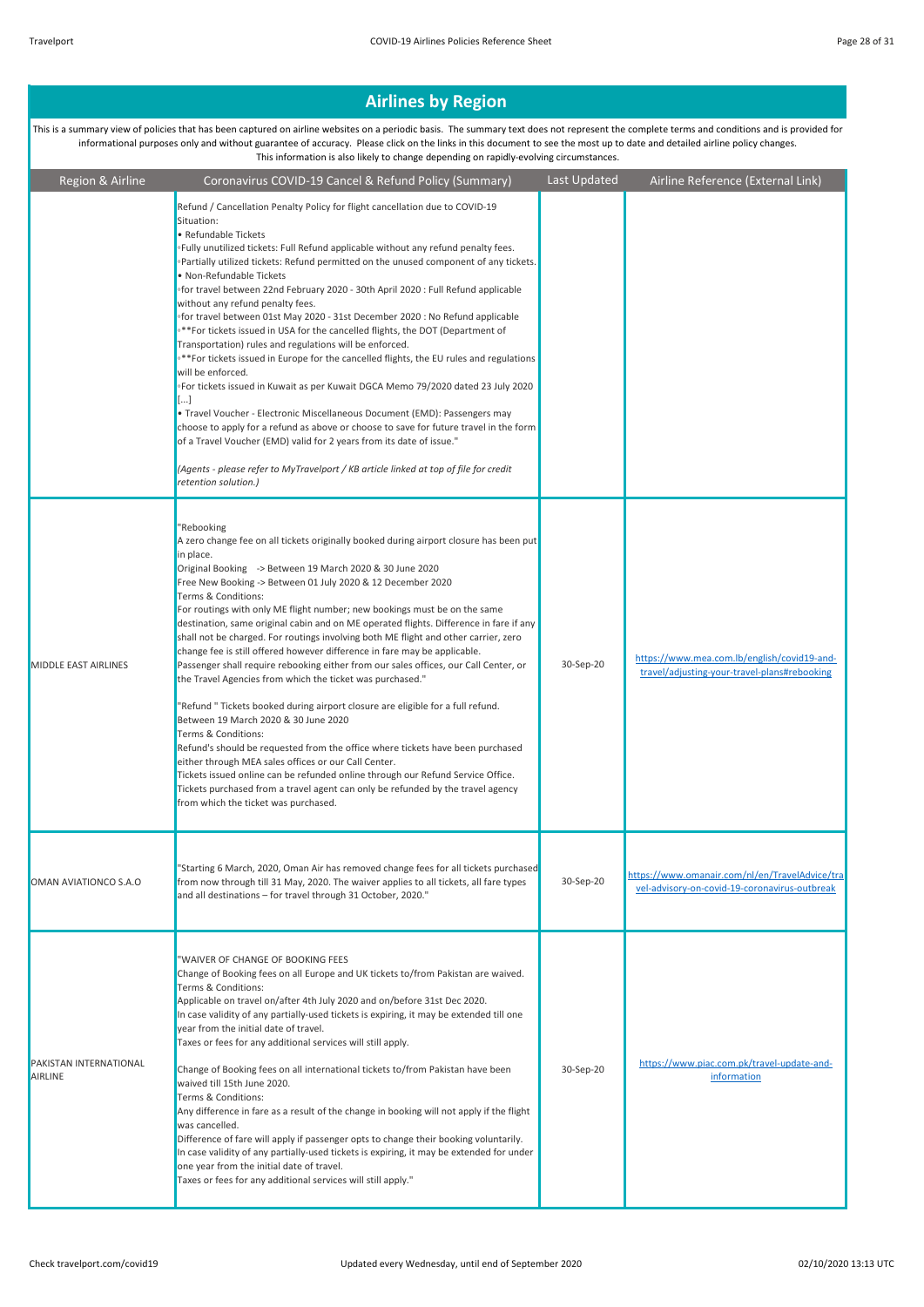| Region & Airline     | Coronavirus COVID-19 Cancel & Refund Policy (Summary)                                                                                                                                                                                                                                                                                                                                                                                                                                                                                                                                                                                                                                                                                                                                                                                                                                                                                                                                                                                                                                                                                                                                                                                                                                                                                                                                                                                                                                                                                                                                       | Last Updated | Airline Reference (External Link)                                                                      |
|----------------------|---------------------------------------------------------------------------------------------------------------------------------------------------------------------------------------------------------------------------------------------------------------------------------------------------------------------------------------------------------------------------------------------------------------------------------------------------------------------------------------------------------------------------------------------------------------------------------------------------------------------------------------------------------------------------------------------------------------------------------------------------------------------------------------------------------------------------------------------------------------------------------------------------------------------------------------------------------------------------------------------------------------------------------------------------------------------------------------------------------------------------------------------------------------------------------------------------------------------------------------------------------------------------------------------------------------------------------------------------------------------------------------------------------------------------------------------------------------------------------------------------------------------------------------------------------------------------------------------|--------------|--------------------------------------------------------------------------------------------------------|
| <b>QATAR AIRWAYS</b> | "Flexibility to change your travel plans<br>If you have already booked or planning to book for travel up to 31 December 2020,<br>receive greater flexibility up to 3 days prior to departure by having the option to<br>change your travel date free of charge, or exchange for a future travel voucher*.<br>This includes award flights since we value every Qmile you have earned with us.<br>Hold on to your ticket<br>Keep your ticket and use it when you are ready with our extended ticket validity,<br>now valid for 2 years from the date of ticket issuance for greater flexibility.<br>Call any of our offices or contact centres to extend your ticket validity.<br>Unlimited<br>changes<br>You can change your travel date or destination free of charge, as often as you need,<br>for travel until 31 December 2020. You can change your origin to another city within<br>the same country or any other destination we fly to within a 5,000 mile radius of<br>your original destination.<br>Call any of our offices or contact centres to rebook.                                                                                                                                                                                                                                                                                                                                                                                                                                                                                                                            | 30-Sep-20    | https://www.qatarairways.com/en/travel-<br>alerts/COVID-19-update.html                                 |
|                      | Exchange for future travel<br>You can exchange your ticket for a future travel voucher with 10% additional value.<br>Vouchers are now valid for two years from the date of voucher issuance.'- Refund<br>your ticket<br>Rest assured, we will refund your ticket to the original form of payment if your flight<br>gets cancelled.<br>Qatar Airways recognises that some passengers may wish to alter their existing<br>travel plans in light of COVID-19 (coronavirus). We have altered our commercial<br>policy accordingly in order to provide maximum flexibility and peace of mind to our<br>customers.<br>Passengers travelling with Qatar Airways up to 31 December 2020 can now change<br>their travel plans free of charge by altering their booking dates or opting to receive a<br>travel voucher up to three days prior to departure.<br>Fees for booking alterations will be waived if reservations are changed at least three<br>days before departure. Fare differences may apply. The travel voucher can be used<br>for future travel with Qatar Airways, valid for one year from its issuance date. It will<br>be equal to the value of their unutilised ticket $-$ plus an additional 10%, excluding<br>statutory taxes.<br>Cancellation penalties will be waived for customers who opt to receive a travel<br>voucher for future travel with Qatar Airways.<br>This policy is valid for all Qatar Airways flights and those of its codeshare and<br>interline partners booked as published fares, either directly from or through travel<br>agents.                      |              |                                                                                                        |
| ROYAL AIR MAROC      | Below the updated provisions with the extension of eligibility for tickets issued<br>during the month of June and the initial date of travel until October:<br>.The travel dates affected by the cancellations are: any departure date initially<br>scheduled before June 30, 2020 included , in addition to the flights canceled<br>following the Coronavirus pandemic (COVID-19). This decision reflects the<br>instructions of the government of Morocco and we will remain alert to any new<br>development. however, you can change freely and as many times as possible the<br>date of departure and the destination or get a refund of your ticket in exchange of a<br>voucher valid for 18 months. To do so, please send an email to the address:<br>callcenter@royalairmaroc.com. We wish to reassure our clients that absolutely all<br>their requests will be processed.<br>. To allow their customers to plan and enjoy their future trips, Royal Air Maroc offers<br>the customers the refund of the ticket in exchange of a voucher. This voucher is valid<br>18 months from the date of issuance and is redeemable in cash after the expiry<br>date. The vouchers issued previously will automatically benefit from this 18 months<br>extension. We invite you to contact your travel agency or our 5 call center by<br>sending an email to callcenter@royalairmaroc.com. We wish to reassure our clients<br>that absolutely all their requests will be processed.<br>(Agents - please refer to MyTravelport article linked at top of file for credit retention<br>solution.) | 30-Sep-20    | https://www.royalairmaroc.com/uk-<br>en/information/frequently-asked-<br>questions?categoryId=40980645 |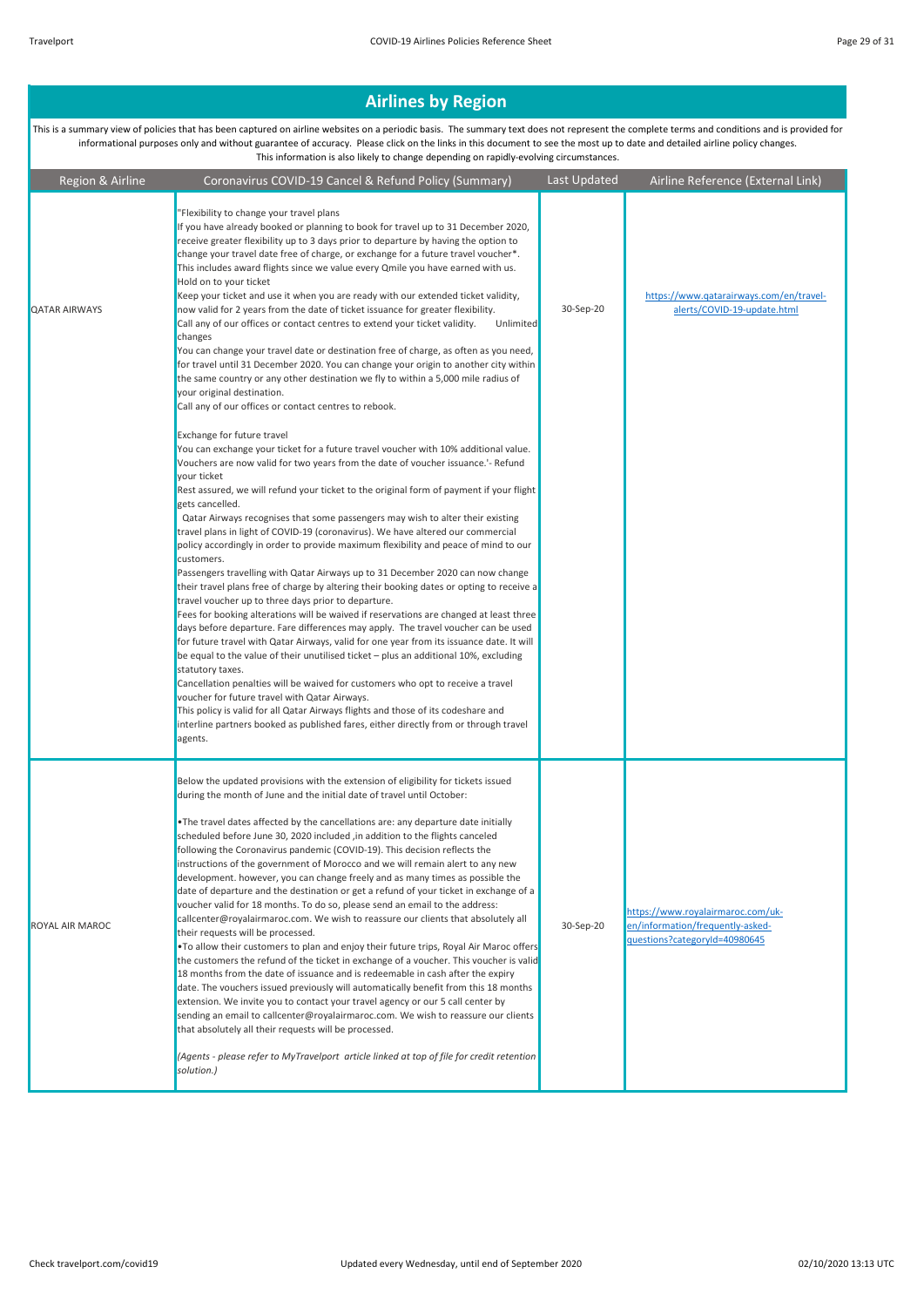| Region & Airline              | Coronavirus COVID-19 Cancel & Refund Policy (Summary)                                                                                                                                                                                                                                                                                                                                                                                                                                                                                                                                                                                                                                                                                                                                                                                                                                                                                                                                                                                                                                                                                                                                                                                                                                                                                                                                                                                                                                                                  | Last Updated | Airline Reference (External Link)                                                                                                    |
|-------------------------------|------------------------------------------------------------------------------------------------------------------------------------------------------------------------------------------------------------------------------------------------------------------------------------------------------------------------------------------------------------------------------------------------------------------------------------------------------------------------------------------------------------------------------------------------------------------------------------------------------------------------------------------------------------------------------------------------------------------------------------------------------------------------------------------------------------------------------------------------------------------------------------------------------------------------------------------------------------------------------------------------------------------------------------------------------------------------------------------------------------------------------------------------------------------------------------------------------------------------------------------------------------------------------------------------------------------------------------------------------------------------------------------------------------------------------------------------------------------------------------------------------------------------|--------------|--------------------------------------------------------------------------------------------------------------------------------------|
| ROYAL JORDANIAN AIRLINES      | "Following options are provided to passengers affected by the flight suspensions<br>when Sales Validity between 1 January 2019-31 October 2020 and Travel Validity<br>between 17 March 2020-31 October 2020<br>Reservation Date Change:<br>Reservation date change penalties will be waived if the flights are cancelled due to<br>airport closure.<br>Discount on the difference in fare will be applied.<br>Passengers can request to re-validate their tickets on any date before 31 December<br>2020, but the processes of the re-validation should be done on/before 31 October<br>2020<br>Voucher (EMD):<br>Offering you more flexibility to fly with us again, we have now more options for<br>passengers choose from:<br>Travel voucher (Good for travel) valid for two years from day of issuance.<br>Refundable Voucher valid for one year from day of issuance.<br>Voucher/EMD value can be used by the passenger's family members (consent to be<br>submitted when requesting this option).<br>Refund can be processed according to your country law, if not available RJ's ticket<br>terms and conditions apply.<br>For<br>passengers holding tickets with point of sale (IL) and affected by flight suspensions<br>due to the COVID 19 epidemic. RJ will make the relevant refund within 90 days from<br>the day stipulated in the flight ticket, or until October 1, 2020, whichever latest.<br>(Agents - please refer to MyTravelport article linked at top of file for credit retention<br>solution.) | 30-Sep-20    | https://ri.com/en/ri-policy-regarding-coronavirus                                                                                    |
| <b>RWANDAIR EXPRESS</b>       | 'RwandAir flexible policies on rebooking, cancellations and refunds<br><b>REBOOKING FEES</b><br>Tickets issued on/before 30June 2020<br>A three (3) time rebooking waiver is permitted free of charge provided it is within<br>the same booked cabin. No fare difference shall be charged. Reservation and<br>rebooking fee are waived regardless of whether or not booked flight was cancelled.<br>These three (3) rebooking waivers is permitted on all tickets issued within this<br>period and passenger is allowed to rebook their tickets to any date not exceeding<br>31Dec 2021.<br>Tickets issued on/after 01July - 31Dec 2020<br>Fare rules as applicable to flexible tickets shall continue to apply on all flexible<br>tickets. These set of tickets will continue to be refundable per their applicable fare<br>rules.<br>For non-flexible tickets, including promo tickets, a onetime free rebooking on all<br>classes is permitted within the same booked cabin free of charge. No fare difference<br>shall be charged. This one (1) rebooking waiver is permitted on all tickets issued<br>within this period and passenger is allowed to rebook their tickets to any date not<br>exceeding 31Dec 2021."                                                                                                                                                                                                                                                                                               | 9/302020     | https://www.rwandair.com/media-center/news-<br>press-releases/rwandair-flexible-policies-on-<br>rebooking-cancellations-and-refunds/ |
| <b>SAUDI ARABIAN AIRLINES</b> | FLIGHTS DEPARTING FROM SAUDI ARABIA<br>Saudi Residents<br>Several categories of Saudi Residents are allowed to travel outside the Kingdom and<br>return to it based on certain requirements and regulations, including:<br>Public employees - civil and military - tasked with official duties.<br>Members of Saudi diplomatic and consular missions and attachés, and employees<br>from regional and international organizations and their families and companions.<br>Permanent employees from public, private, and NGO entities outside the Kingdom,<br>and those employed in trade establishments and companies abroad.<br>Businessmen required to travel to complete trade and industrial operations, export,<br>marketing, and sales managers who need to visit clients as per their job<br>requirements. Patients requiring treatment abroad based on medical reports, in<br>particular cancer patients and patients receiving organ transplants.<br>Scholarship students, students, and medical fellows studying abroad, and their<br>companions. Humanitarian cases, in particular the following 2 cases:<br>Family reunions for citizens whose family members reside abroad<br>The death of a spouse, parent, or child abroad.<br>Citizens residing abroad and their companions who hold a proof of residency outside<br>the Kingdom. Participants in official sports events regionally and globally, including<br>players, technical crews, and managers.                                                   | 30-Sep-20    | https://www.saudia.com/covid-19                                                                                                      |